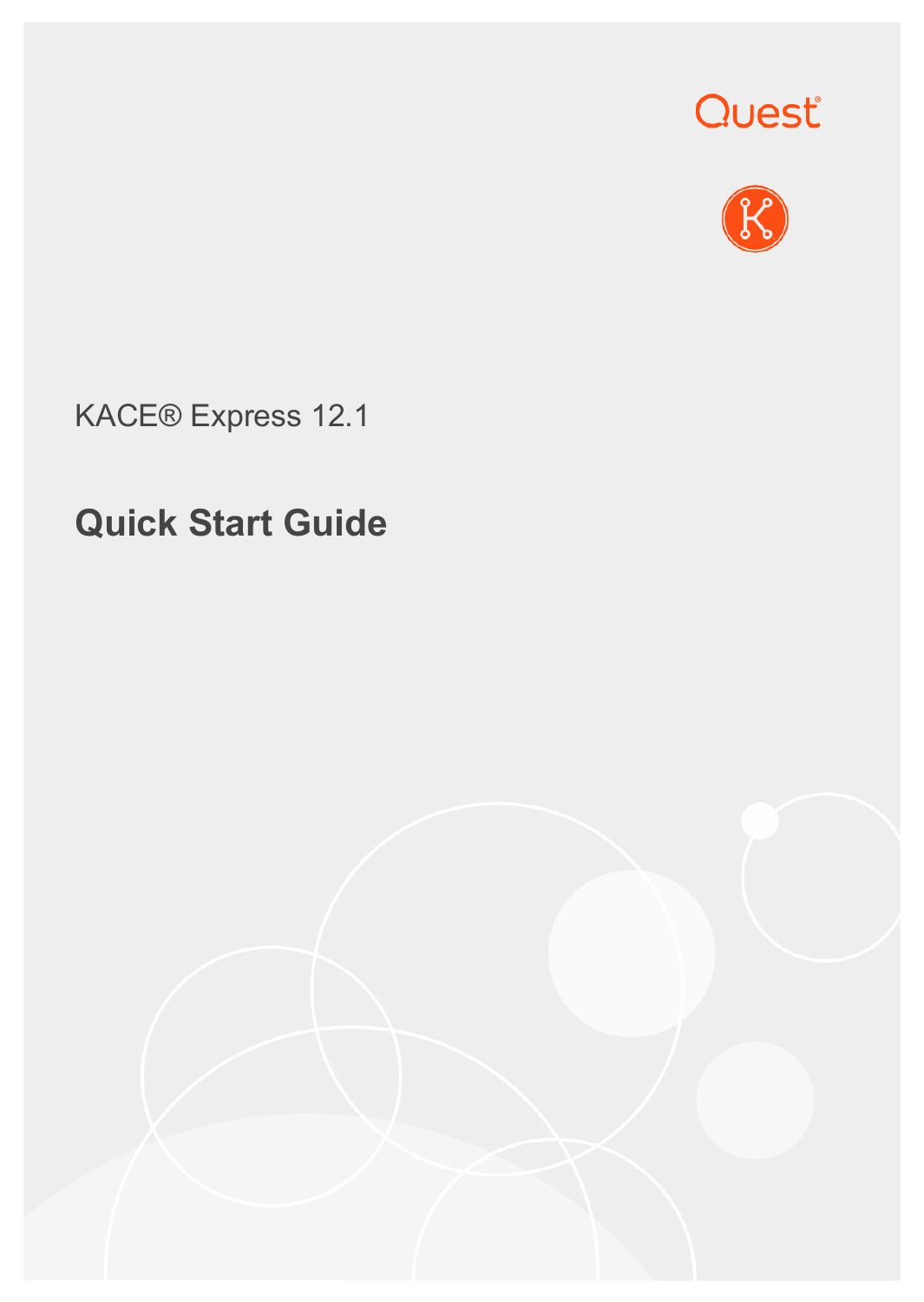## **Table of Contents**

| Provision KACE Agents using the KACE Systems Management Appliance GPO Provisioning    |  |  |
|---------------------------------------------------------------------------------------|--|--|
|                                                                                       |  |  |
|                                                                                       |  |  |
|                                                                                       |  |  |
|                                                                                       |  |  |
|                                                                                       |  |  |
|                                                                                       |  |  |
|                                                                                       |  |  |
|                                                                                       |  |  |
|                                                                                       |  |  |
|                                                                                       |  |  |
|                                                                                       |  |  |
|                                                                                       |  |  |
|                                                                                       |  |  |
|                                                                                       |  |  |
|                                                                                       |  |  |
| Managing your processes, startup programs and services inventories in KACE Express 23 |  |  |
| View information on your processes, startup programs, and services 23                 |  |  |
|                                                                                       |  |  |
|                                                                                       |  |  |
|                                                                                       |  |  |
|                                                                                       |  |  |
|                                                                                       |  |  |
|                                                                                       |  |  |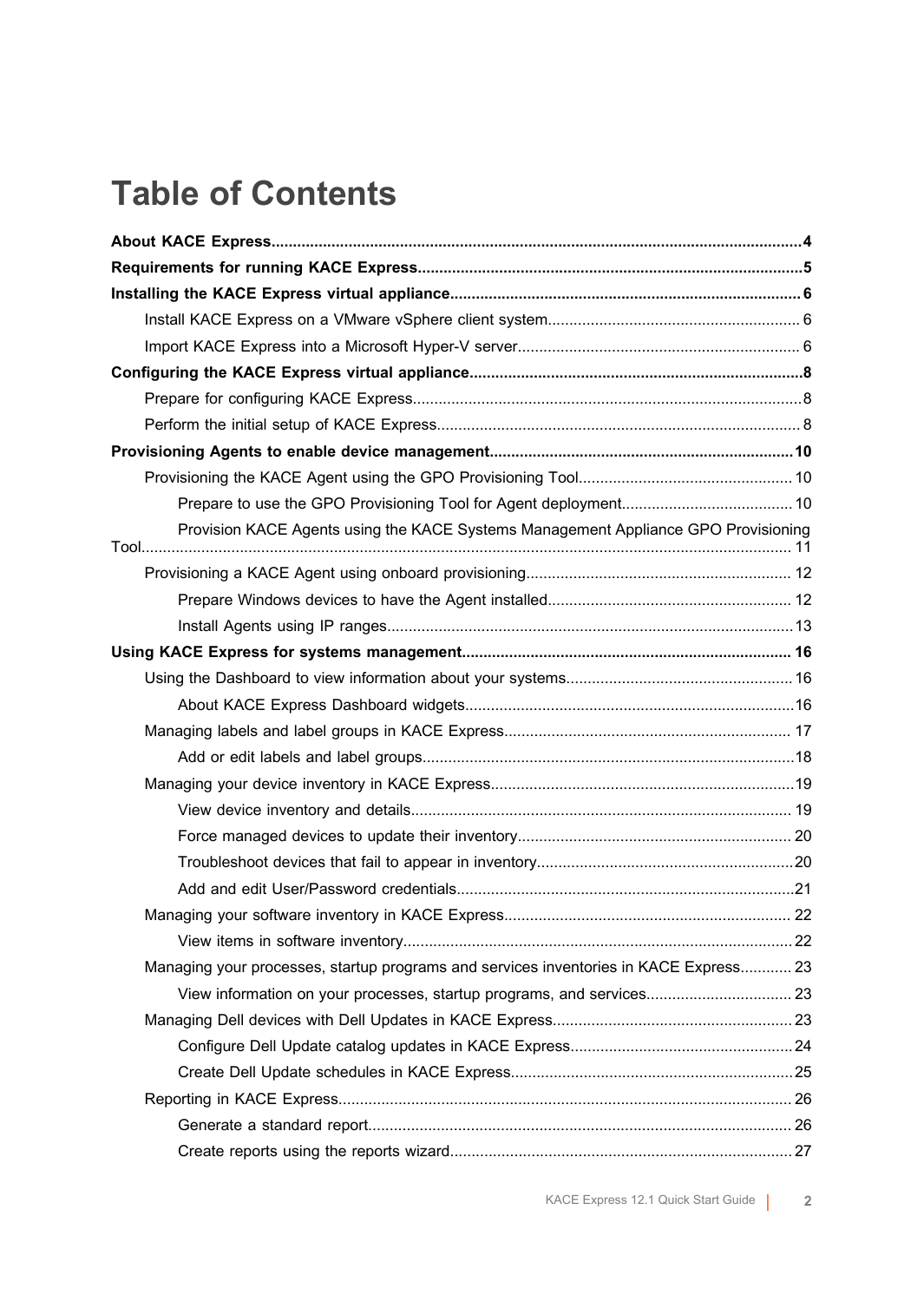| Set the daily backup schedule and the number of backups to retain30                |  |
|------------------------------------------------------------------------------------|--|
|                                                                                    |  |
|                                                                                    |  |
|                                                                                    |  |
|                                                                                    |  |
|                                                                                    |  |
|                                                                                    |  |
|                                                                                    |  |
|                                                                                    |  |
| Update the appliance license key to transition to the full KACE Systems Management |  |
|                                                                                    |  |
|                                                                                    |  |
| Feature availability, KACE Express and KACE Systems Management Appliance 38        |  |
|                                                                                    |  |
|                                                                                    |  |
|                                                                                    |  |
|                                                                                    |  |
|                                                                                    |  |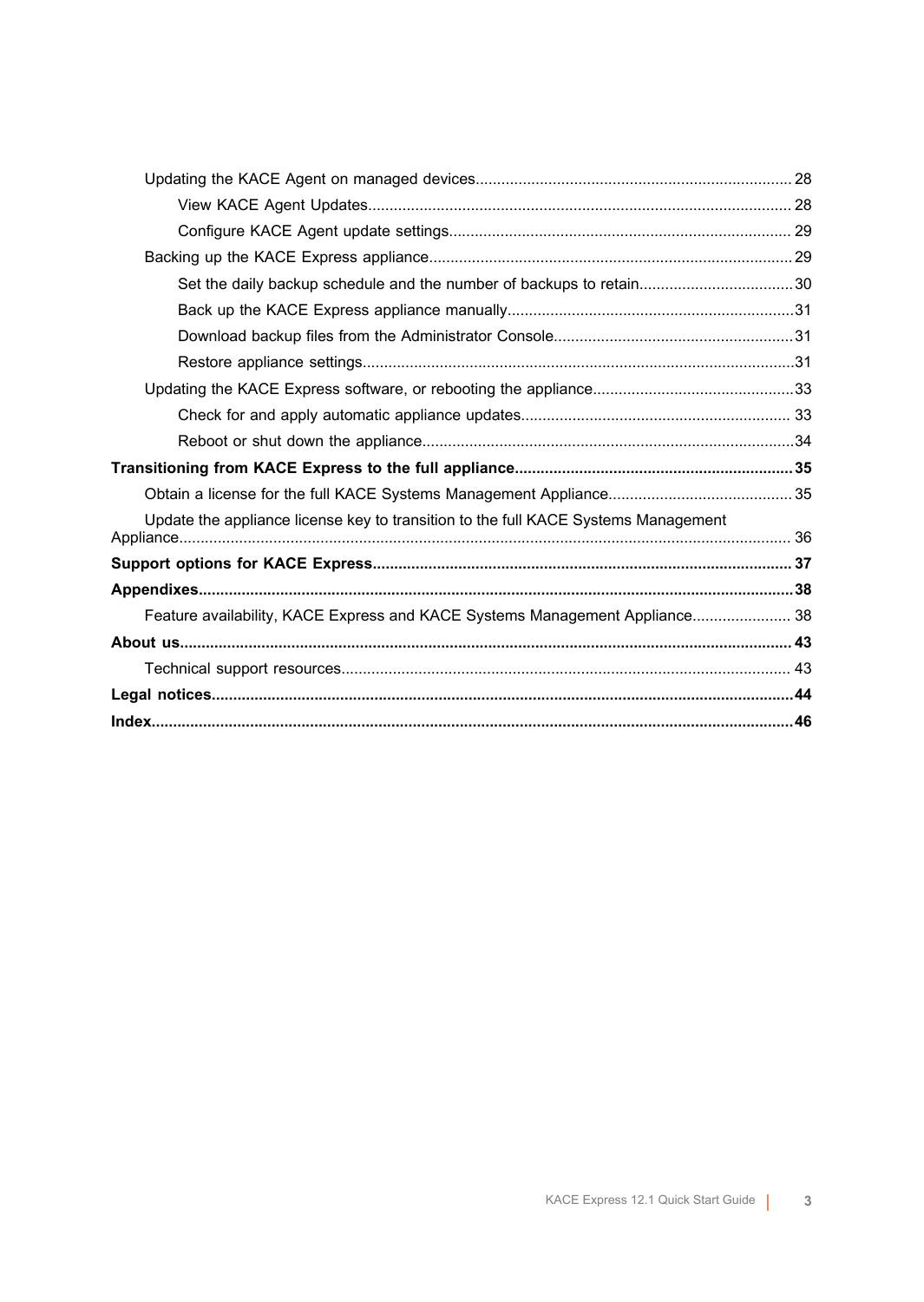# **About KACE Express**

<span id="page-3-0"></span>The Quest® KACE® Express) is a free, introductory version of the award winning Quest KACE Systems Management Appliance. The KACE Express appliance is an inventory-focused software solution designed for systems that run Microsoft® Windows®, including laptops, desktops, servers, and tablets.

The KACE Express appliance is specifically for systems running Windows on x86 and x64 microprocessors. The KACE Express appliance enables IT managers to easily determine system hardware and software inventory, assess Intel® vPro™ readiness, apply Dell BIOS and driver updates, and manage Dell system warranties. Optimized to manage Dell Windows systems, The KACE Express appliance also manages Windows systems from other hardware manufacturers — including tablets — at no additional charge.

KACE Express is distributed under a license that limits use to 1,000 managed systems for one year and can easily upgrade in-place to the full appliance at any time during the one-year license period.

#### **Key features of KACE Express**

The KACE Express appliance provides a useful subset of the features available on the full KACE Systems Management Appliance.

- **Inventory**: The KACE Express device inventory feature auto-discovers network-wide software and PC hardware configurations, using managed agents. This results in a comprehensive computer inventory.
- **Reporting**: KACE Express provides a number of built-in reports. It also provides wizard-based reporting tools that enable you to generate your own routine and on-demand reports.
- **Dashboard**: The KACE Express Dashboard provides a number of charts that display important summary information about hardware and software inventory, Dell Warranty, and Dell Updates.
- **Dell Computer Management**: KACE Express provides additional management capabilities specifically for Dell computers. These capabilities include the ability to inventory, report, and renew Dell Warranties; and the ability to inventory, report, and deploy Dell BIOS and driver updates.

**Moving from KACE Express to the full KACE Systems Management Appliance**

The KACE Express appliance can be upgraded in place by purchasing and applying the full product license key. This enables you to transition to the full KACE Systems Management Appliance without having to redeploy anything, and while retaining all inventory data and settings.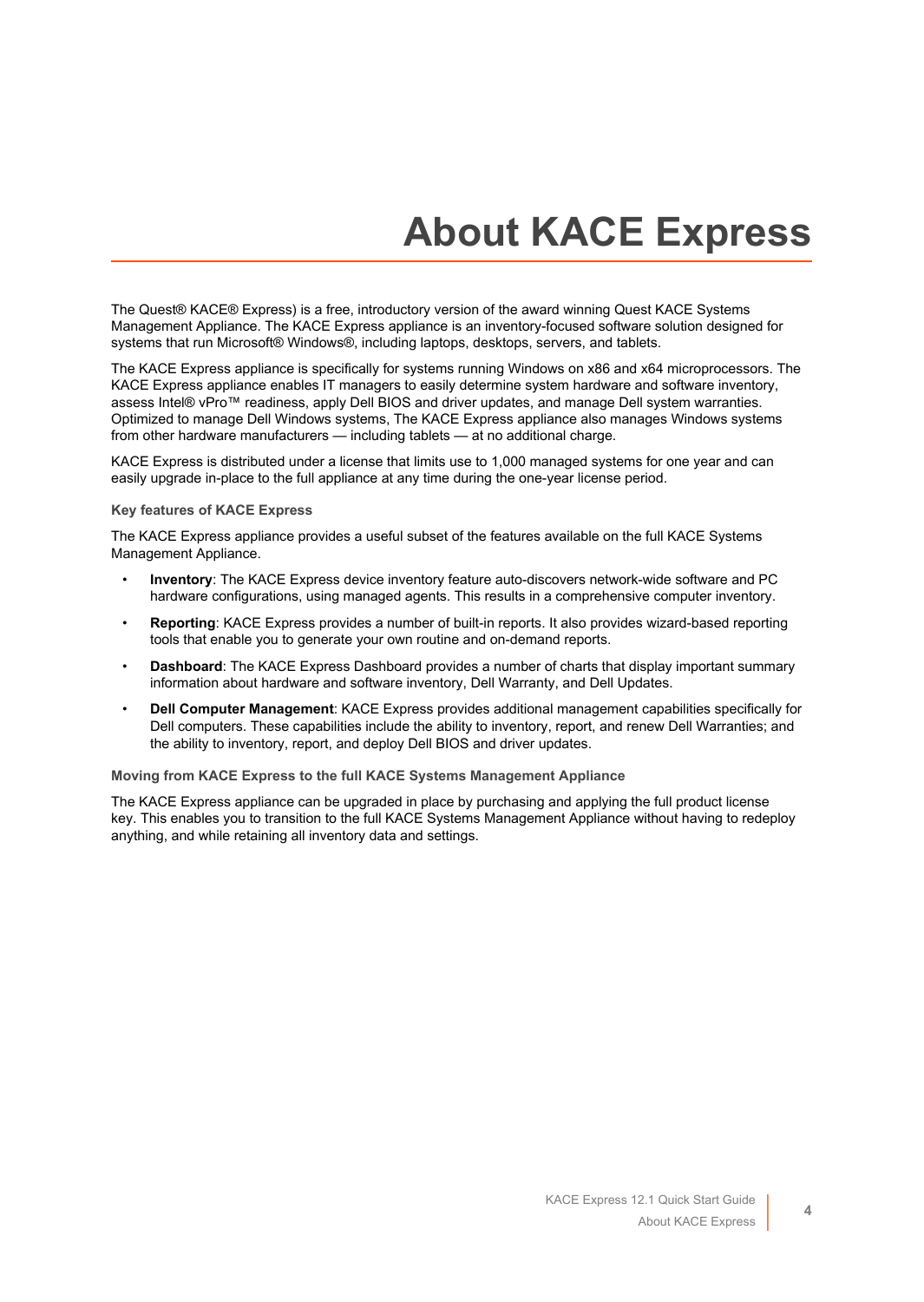# <span id="page-4-0"></span>**Requirements for running KACE Express**

KACE Express is an appliance that runs in a VMware vSphere® virtual machine or a Microsoft® Hyper-V® virtual machine on your device.

For the latest information about requirements for the virtual machine and the managed devices, and browser requirements for accessing the KACE Express Administrator Console, go to the page for KACE Express at [https://](https://www.quest.com/products/kace-express/) [www.quest.com/products/kace-express/.](https://www.quest.com/products/kace-express/)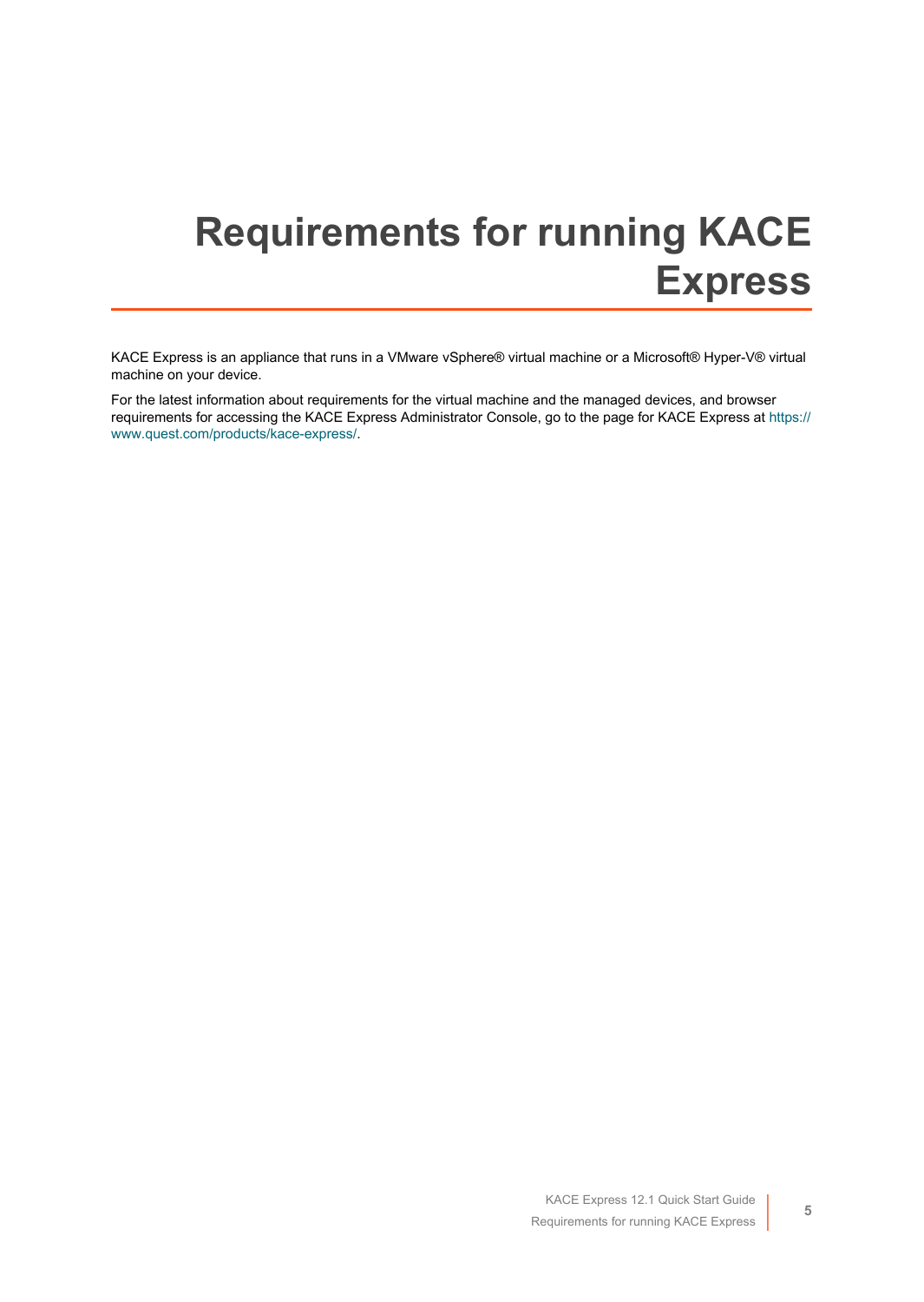# <span id="page-5-0"></span>**Installing the KACE Express virtual appliance**

You can install KACE Express on a VMware vSphere® virtual machine or a Microsoft® Hyper-V® virtual machine.

## <span id="page-5-1"></span>**Install KACE Express on a VMware vSphere client system**

The KACE Express appliance runs in a virtual machine.

You have installed the VMware vSphere Client, or you are using the vSphere Web Client on your host system.

- 1. Download the KACE Express appliance:
	- a. Go to [https://www.quest.com/register/76051,](https://www.quest.com/register/76051) where you can register to proceed with the download.
	- b. Download the compressed OVF (Open Virtualization Format) bundle to your vSphere Client or vSphere Web Client host system.
- 2. Extract the files.
- 3. In the vSphere Client or vSphere Web Client program, deploy the OVF template.

#### **The installation wizard appears.**

- 4. Select the components that your implementation requires: data center, datastore, and so on.
- 5. Click **Finish**.
- 6. Confirm the appliance settings. Check for a valid network and any other settings you need.

Prepare for configuring KACE Express.

**CAUTION: The appliance comes preconfigured with a compatible version of VMware Tools. Do not use the Check for Update button next to** *VMware Tools* **on the** *Settings > Appliance Updates* **page.**

**Parent topic** 

# <span id="page-5-2"></span>**Import KACE Express into a Microsoft Hyper-V server**

Hyper-V Manager is the Hyper-V built-in virtual machine management tool that you use to import KACE Express.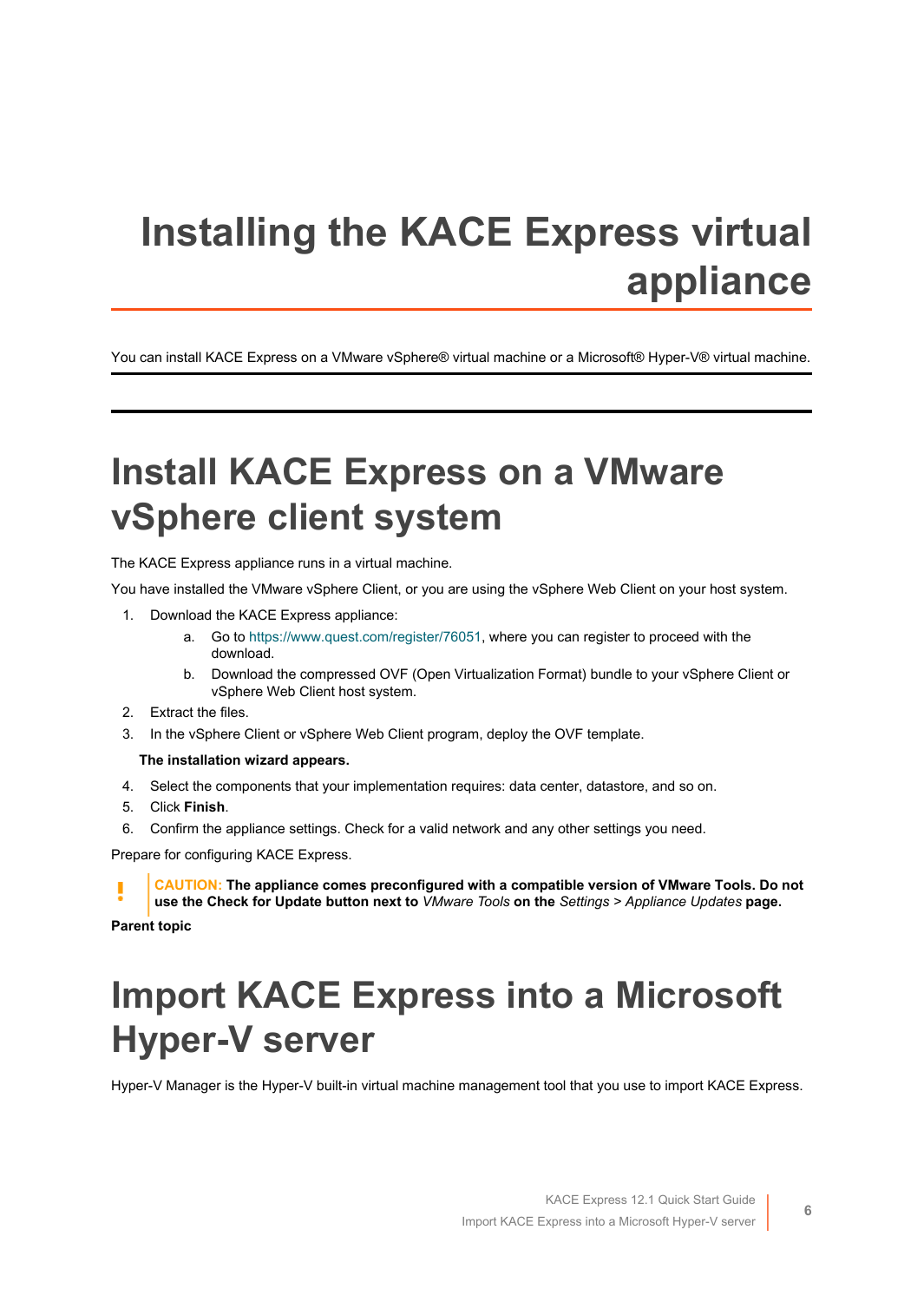#### **Important Hyper-V configuration notes**

- In Hyper-V Manager, make sure that the **Hyper-V Time Synchronization Service** is enabled.
- Do not configure the virtual machine with the **Legacy Network Adapter**.
- On the KACE Systems Management Appliance, ensure that *Configure Network Time Protocol* is disabled on the *Date and Time Settings* accessed through **Settings** > **Control Panel**.
- 1. Download the KACE Express appliance:
	- a. Go to [https://www.quest.com/register/76051,](https://www.quest.com/register/76051) where you can register to proceed with the download.
	- b. Download the compressed VHD bundle to your Hyper-V host system.
- 2. Extract and verify the integrity of the files.
- 3. In Hyper-V Manager, right-click the host and click **Import Virtual Machine**.

**The** *Import Virtual Machine* **window appears.**

- 4. Browse for the location of the extracted VHD bundle.
- 5. In *Settings*, select *Copy the virtual machine (create a new unique ID)* and *Duplicate all files so the same virtual machine can be imported again*.
- 6. Click **Import**.

#### **The KACE Systems Management Appliance appears in the** *Virtual Machines* **list.**

- 7. Edit the virtual machine's settings to connect the virtual network adapter to your Hyper-V host's virtual switch.
- 8. Choose a static MAC address for the virtual machine:
	- **NOTE:** Quest KACE recommends using a static MAC address because Hyper-V might randomly assign a new MAC address to the virtual machine if a dynamic MAC address is used. Since the KACE Systems Management Appliance runs on FreeBSD®, the guest operating system must be restarted to detect the change to the network interface, and this can cause erratic network behavior.
		- a. Go to the *Advanced Features* section of the virtual machine's *Network Adapter* settings.
		- b. Select **Static** under *MAC address*.
		- c. Specify a valid unique MAC address for your environment. Typically, you can use the current MAC address.
		- d. Click **Apply**.
- 9. Disable virtual machine queue (VMQ) for the virtual machine:
	- **NOTE:** VMQ is a packet filtering technology in Hyper-V designed to reduce overhead of packet routing with supported hardware and guest operating systems. However, it is not supported by the Intel® e1000 virtual NIC (network interface controller) used by the KACE Systems Management Appliance, and this can cause poor network performance. Some physical adapters are known to have performance issues with VMQ as well. Therefore, Quest KACE recommends disabling VMQ.
		- a. Go to the *Hardware Acceleration* section of the virtual machine's *Network Adapter* settings.
		- b. Clear the check box next to **Enable virtual machine queue**.
		- c. Click **Apply**.

Prepare for configuring KACE Express.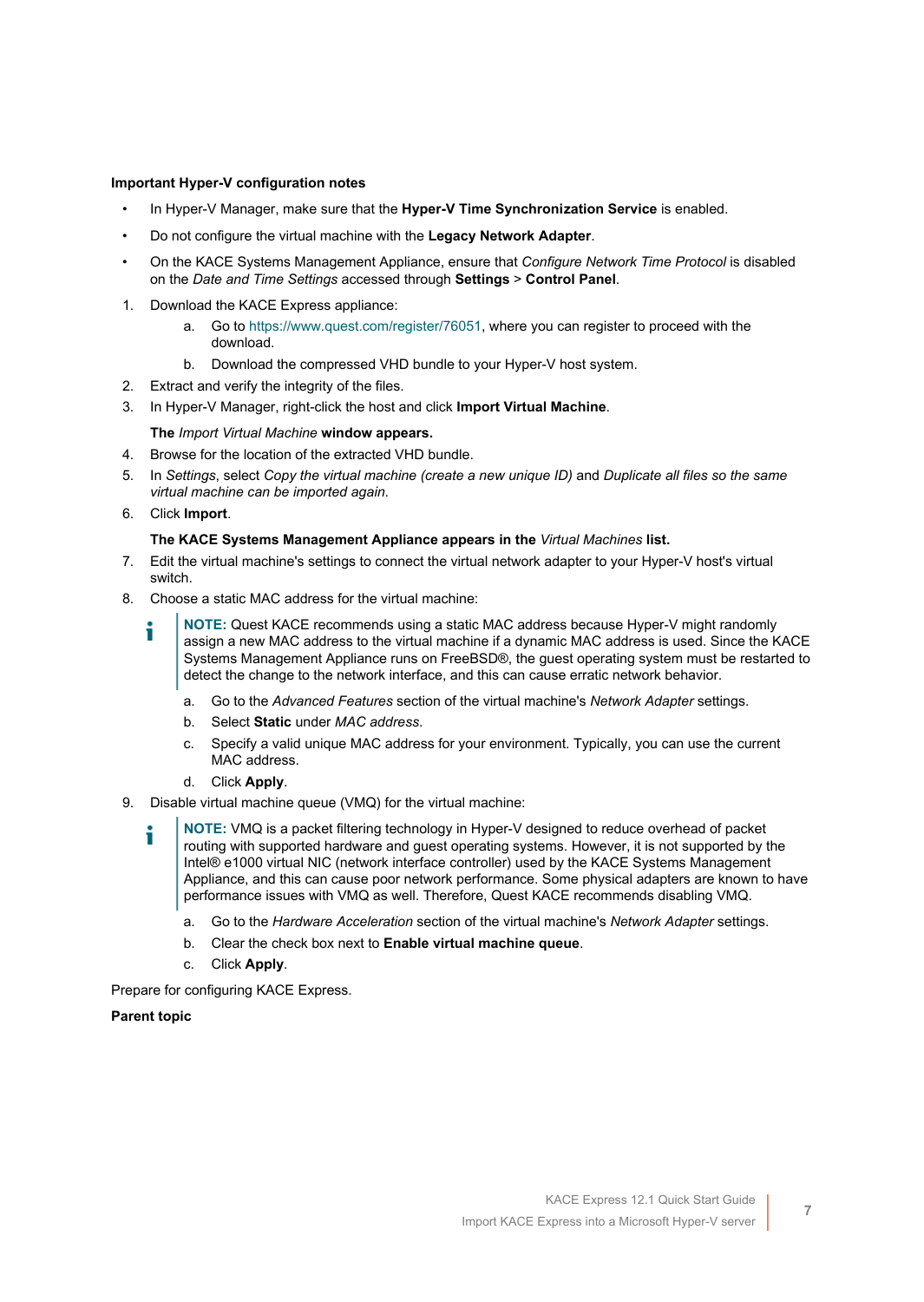# <span id="page-7-0"></span>**Configuring the KACE Express virtual appliance**

After you have downloaded the KACE Express virtual appliance, you can use the setup wizard to configure it.

## <span id="page-7-1"></span>**Prepare for configuring KACE Express**

Before you configure KACE Express, there is some information you must collect, and there are a number of preliminary actions you must take.

- Collect or determine the following information.
	- **• The name of your company or organization.**
	- **• The email address of the KACE Express administrator and the password for the administrator account.**
	- **• The time zone where the KACE Express resides.**
- Prepare for configuring network settings, depending on the method you use.
	- **• If you plan to configure network settings automatically using DHCP, you will need to provide a host name for the KACE Systems Management Appliance.**
	- **• If you plan to configure network settings manually using a static IP:**
		- Obtain a static IP address and enter the hostname in the **A** record of your internal DNS (domain name system) server.
		- During configuration, you will need to provide the hostname, domain name, and IP address, as well as settings for the Subnet Mask, Default Gateway, and Primary and Secondary DNS Servers.

**Parent topic** 

## <span id="page-7-2"></span>**Perform the initial setup of KACE Express**

Initial setup consists of entering licensing and administrator settings, then configuring your network. KACE Express provides an Initial Setup wizard to assist in this process.

- You have the KACE Express license key you received in a Quest email after you registered on the download page.
- You have followed the instructions described in [Prepare for configuring KACE Express.](#page-7-1)
- 1. In your vSphere or Hyper-V product, play the downloaded virtual machine to boot the appliance.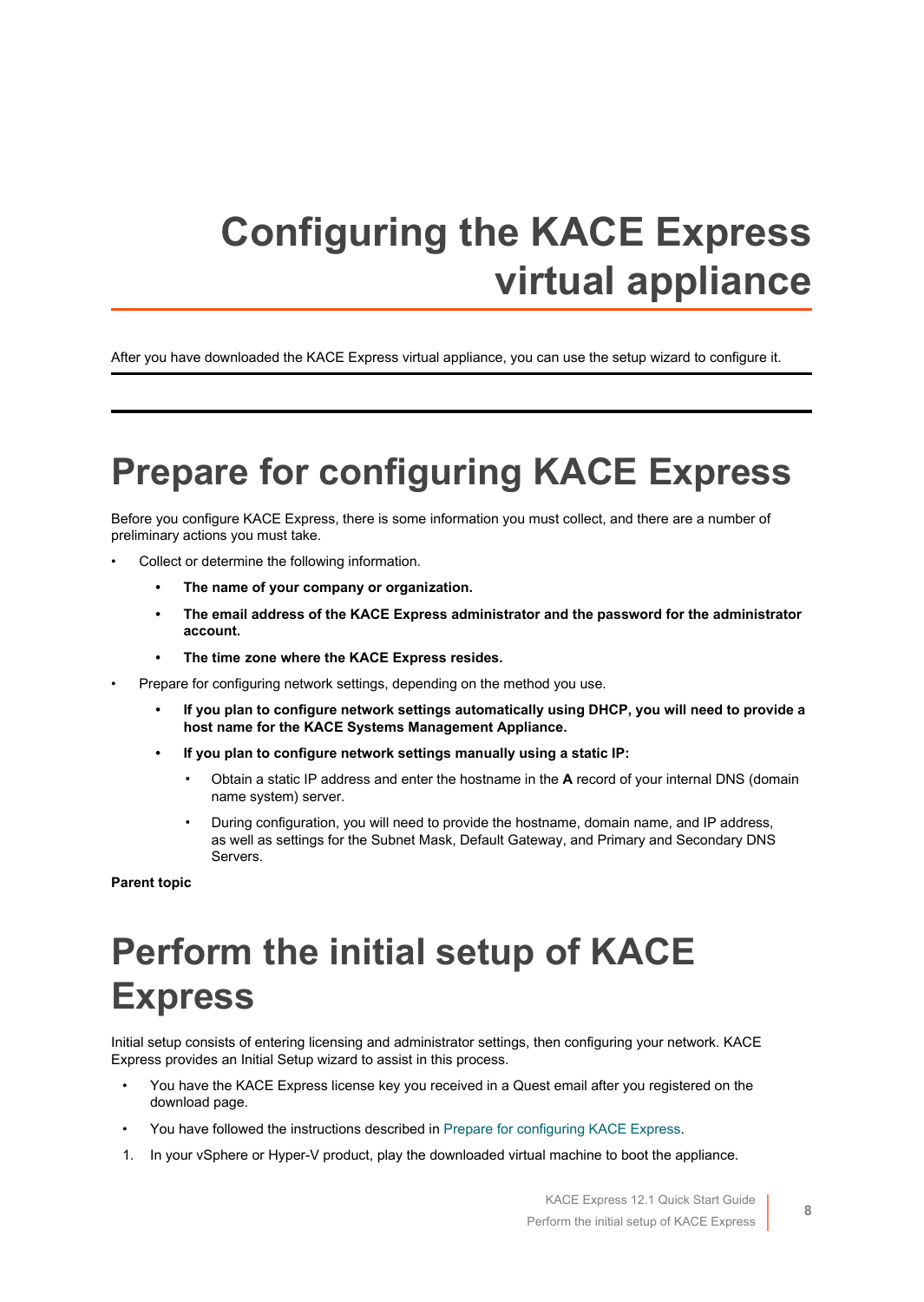#### **This start up can take up to 5-10 minutes.**

- 2. Accept the End User License Agreement to display the Initial Setup wizard.
- 3. Fill in your licensing and administrator settings and click **Next**.
- 4. Fill in your domain settings, then configure your network by one of two available methods:
	- **• Select** *Configure network manually with static IP* **(recommended), then click Next.**

The *Manual Settings* page appears, with fields populated from DHCP.

- 1. Change the settings to those that are appropriate to your static IP address.
- 2. Click **Next**.
- **• Select** *Configure network using DHCP***, then click Next.**
- 5. Review the settings on the *Confirm* page, and if everything is correct, click **Finish**.

The KACE Express appliance reboots and displays the login page.

Log in to KACE Express and install KACE Agents for the managed devices in your system.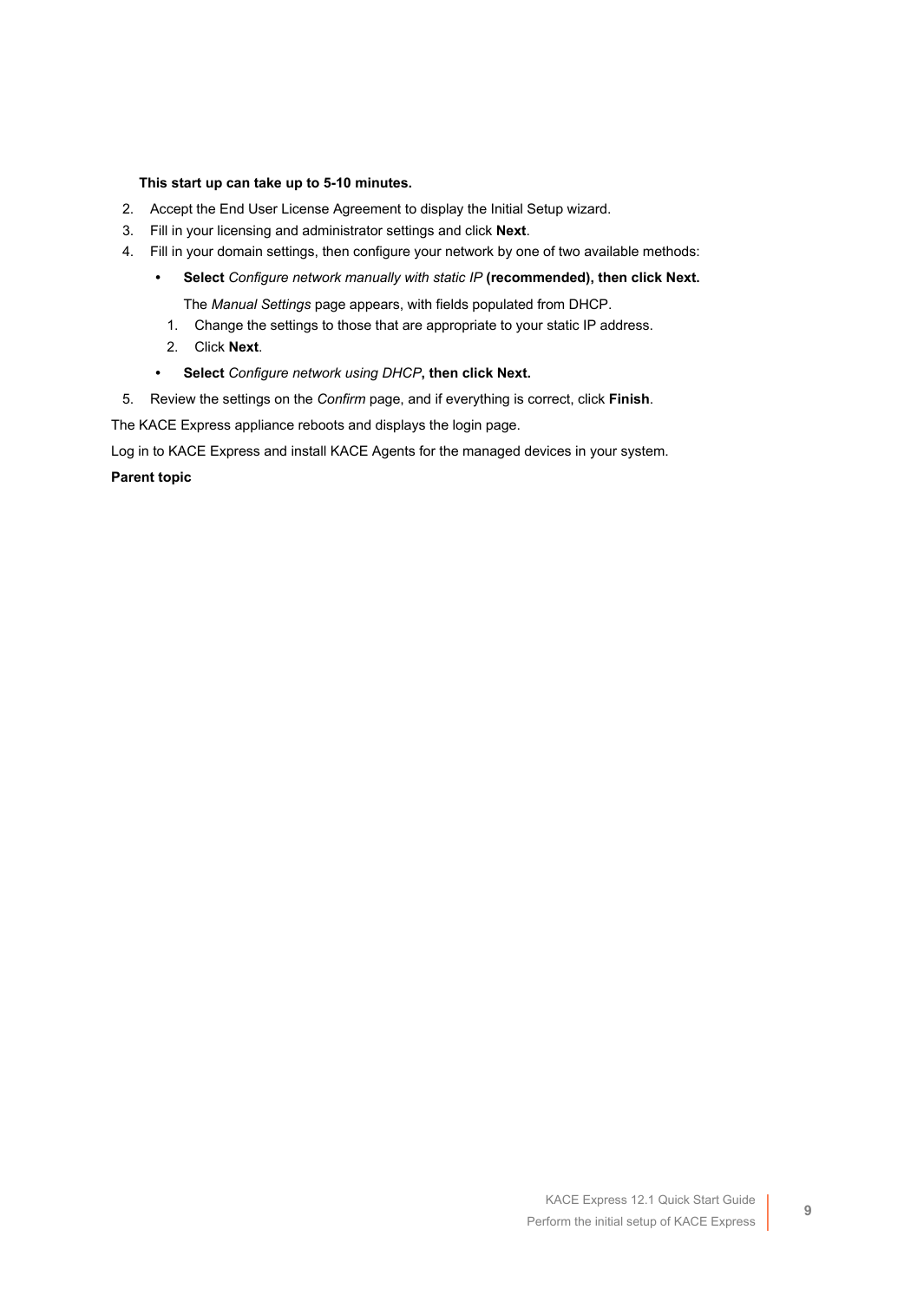# <span id="page-9-0"></span>**Provisioning Agents to enable device management**

The KACE Agent is an application that you install on devices to enable device management through the KACE Express appliance.

Agents that are installed on managed devices communicate with the KACE Express appliance through AMP (Agent Messaging Protocol). Agents perform scheduled tasks, such as collecting inventory information from and distributing software to managed devices.

There are two methods for installing the KACE Agent on the devices you want to manage.

- **Provisioning using the GPO Provisioning Tool**: This approach is recommended, because it minimizes the client-side configuration on the devices to be managed. It requires an Active Directory® environment.
- **Provisioning using IP range ("Onboard Provisioning")**: This approach requires you to perform clientside configuration on the devices to be managed before you can start provisioning.

# <span id="page-9-1"></span>**Provisioning the KACE Agent using the GPO Provisioning Tool**

Using a Group Policy Object (GPO) is the most effective method to deploy KACE Agents on a network of Windows devices.

The GPO Provisioning Tool uses Active Directory and Group Policy to distribute the installation settings and to perform the installation of the Agent. The tool creates a GPO or modifies a pre-existing GPO to install the KACE Agent when a device authenticates with Active Directory.

The first time a target device refreshes Group Policy after the tool has completed the creation or modification process, a new Group Policy client-side extension DLL (dynamic-link library) is registered on the devices applying this GPO. The next time that the device refreshes Group Policy, Windows triggers the newly registered client-side extension to install the KACE Windows Agent.

**Parent topic** 

### <span id="page-9-2"></span>**Prepare to use the GPO Provisioning Tool for Agent deployment**

Before you can use the GPO Provisioning Tool to deploy Agents to Windows devices, you must ensure that your system is configured to use the tool.

The following system requirements are necessary for using the GPO Provisioning Tool: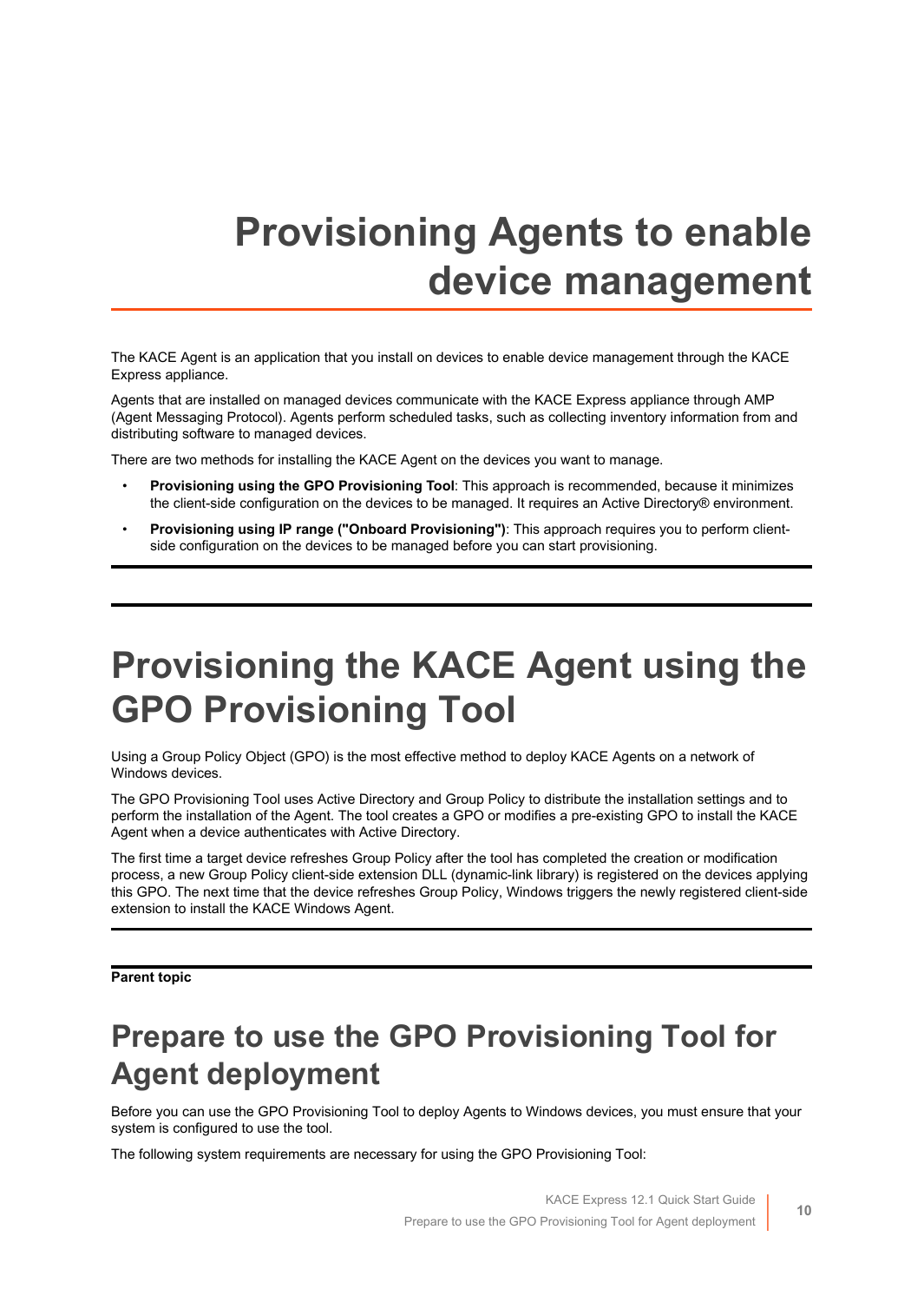• **Windows 7 and later versions**: **Remote Server Administration Tools** (RSAT) enables IT administrators to remotely manage roles and features in Windows Server® 2019, Windows Server 2016, Windows Server 2012 R2, Windows Server 2012, or Windows Server 2008 R2 from a computer that is running Windows 10, Windows 8.1, Windows 8, or Windows 7.

**Go to [http://social.technet.microsoft.com/wiki/contents/articles/2202.remote-server-administration](http://social.technet.microsoft.com/wiki/contents/articles/2202.remote-server-administration-tools-rsat-for-windows-client-and-windows-server-dsforum2wiki.aspx)[tools-rsat-for-windows-client-and-windows-server-dsforum2wiki.aspx](http://social.technet.microsoft.com/wiki/contents/articles/2202.remote-server-administration-tools-rsat-for-windows-client-and-windows-server-dsforum2wiki.aspx).**

- **.NET Framework 3.5**.
- **Windows Server 2008 R2 or higher Active Directory Functional Level**.
- **Distribution Share**.

**Make sure to use a share that everyone can access. For example, do not place the .msi file on the NETLOGON share, because not every user can reach that share and the lack of access will cause your upgrade to fail in the future. This location should be a permanently accessible share. The installer is an MSI (Microsoft Installer) file. To uninstall or upgrade software, MSI needs access to the .msi file. If it is not accessible, msiexec will not uninstall.**

**Parent topic** 

## <span id="page-10-0"></span>**Provision KACE Agents using the KACE Systems Management Appliance GPO Provisioning Tool**

You can install the KACE Agent on a single device, or on multiple devices by using the KACE Systems Management Appliance GPO Provisioning Tool, starting within the Agent Provisioning Assistant.

- You have an Active Directory® environment.
- You have appropriate access to set up software installations.
- You have met the system requirement detailed in [Prepare to use the GPO Provisioning Tool for Agent](#page-9-2) [deployment.](#page-9-2)

This procedure starts in the KACE Systems Management Appliance Administrator Console. However, to complete this task, you leave the KACE Systems Management Appliance to work in the Windows Group Policy Management Console or the Windows Administrative Tools using the KACE Systems Management Appliance GPO Provisioning Tool before returning to the appliance.

- 1. Log in to the appliance Administrator Console: http://**appliance\_hostname**/admin.
- 2. Start the Agent Provisioning Assistant.
	- **• From the** *Dashboard***, click Launch the Agent Provisioning Assistant in the** *Information* **section.**
	- **• If the link does not appear in the** *Information* **section, start the Agent Provisioning Assistant from the** *Provisioning* **panel:**
		- 1. On the left navigation bar, click **Settings** to expand the section, then click **Provisioning**.
		- 2. Click **Agent Provisioning Assistant**. The *Agent Provisioning Assistant: Step 1 of 3* page appears.
- 3. Select the check box for *Provisioning Using Windows Group Policy (recommended)*, and click **Next** to display the *Agent Provisioning Assistant: Step 2 of 3* page.
- 4. Click the link to the Knowledge Base article about using the KACE Systems Management Appliance GPO Provisioning Tool for Agent deployment at <https://support.quest.com/kb/133776>.

#### **The Knowledge Base article provides a link to download the MSI for the GPO Provisioning Tool.**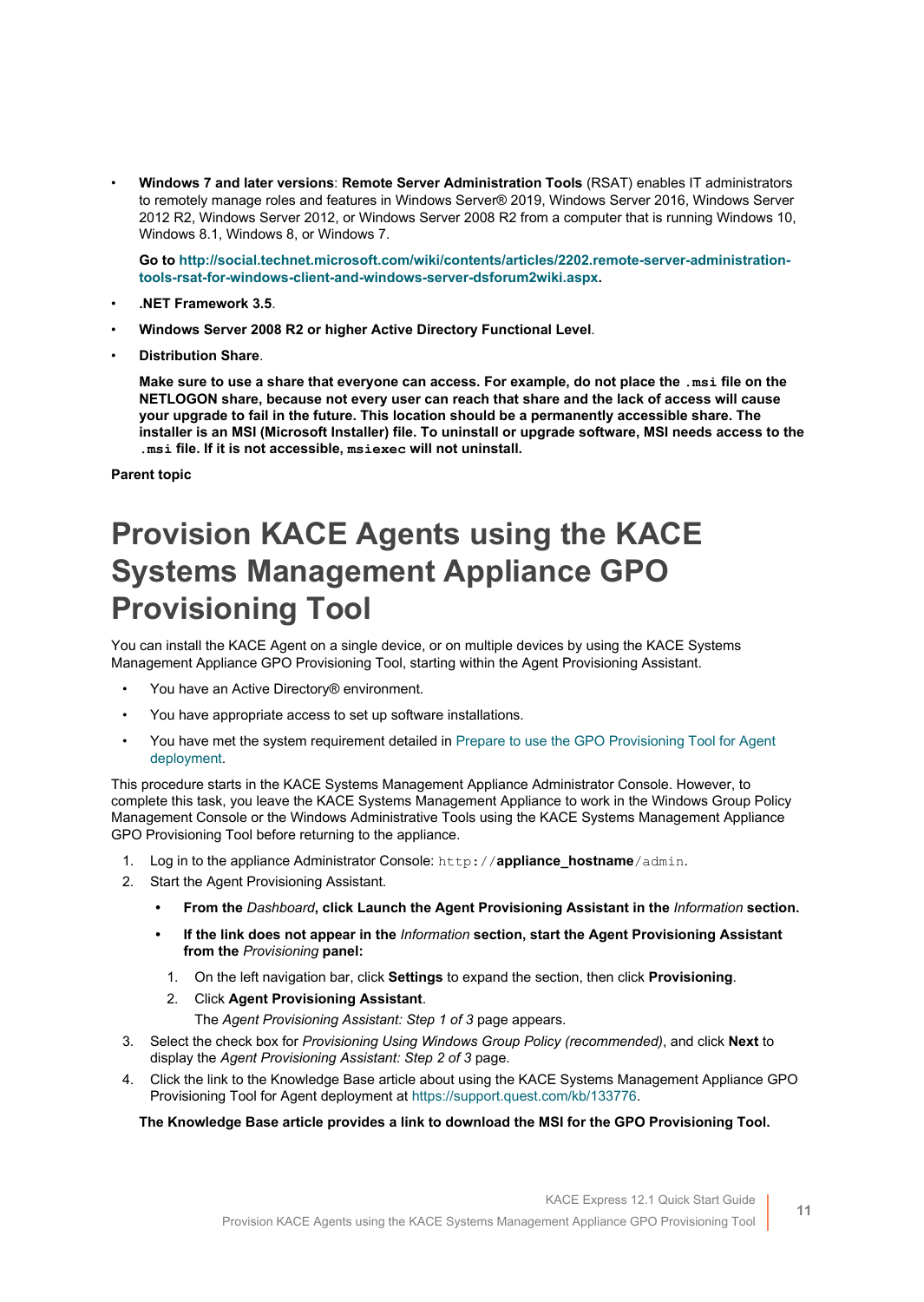Installing and starting the tool requires leaving the KACE Systems Management Appliance interface.

- 5. Download the MSI, and start it to install the tool.
- 6. Start the installed tool from the **Start** menu.

**The deployment wizard leads you through steps to configure and apply a GPO for software deployment. Where possible, the wizard attempts to use defaults that reduce the amount of configuration required.**

**NOTE:** Only GPOs for which you have permission to **edit** are displayed in the tool.

- 7. Return to the *Agent Provisioning: Step 2 of 3* page in the KACE Systems Management Appliance when you have completed working in the tool, and click **Next**.
- 8. Click **Finish** on the *Agent Provisioning: Step 3 of 3* page.

Agents are installed on the client devices after the Group Policy is refreshed on those devices. Depending on the environment, this installation takes place either when the device reboots, or after a 90-minute refresh cycle occurs for the Group Policy.

Go to the *Devices* page to keep track of the progress of devices having the agents installed and checked in.

**Parent topic** 

i

# <span id="page-11-0"></span>**Provisioning a KACE Agent using onboard provisioning**

You can install the KACE Agent on multiple devices by specifying a range of IP addresses as targets for installation (onboard provisioning).

After you have prepared each of your client devices, you use the Agent Provisioning Assistant in KACE Express to identify the devices and set up a provisioning schedule.

#### **Parent topic**

## <span id="page-11-1"></span>**Prepare Windows devices to have the Agent installed**

Before you install the KACE Agent on Windows devices, the devices must be configured.

• **Prepare a Windows 10, Windows 8.1, Windows 8, or Windows 7 device**

Provide Administrator credentials for each device. To install the KACE Agent on multiple devices, the Administrator credentials must be the same for all devices.

To configure User Account Control (UAC), do one of the following:

◦ Set **User Account Control: Run all administrators in Admin Approval Mode** to **Disabled**. This option is recommended, because it is more secure and can be centrally configured using GPO. To find this setting, open the **Group Policy** (type secpol.msc into the *Search programs and files* field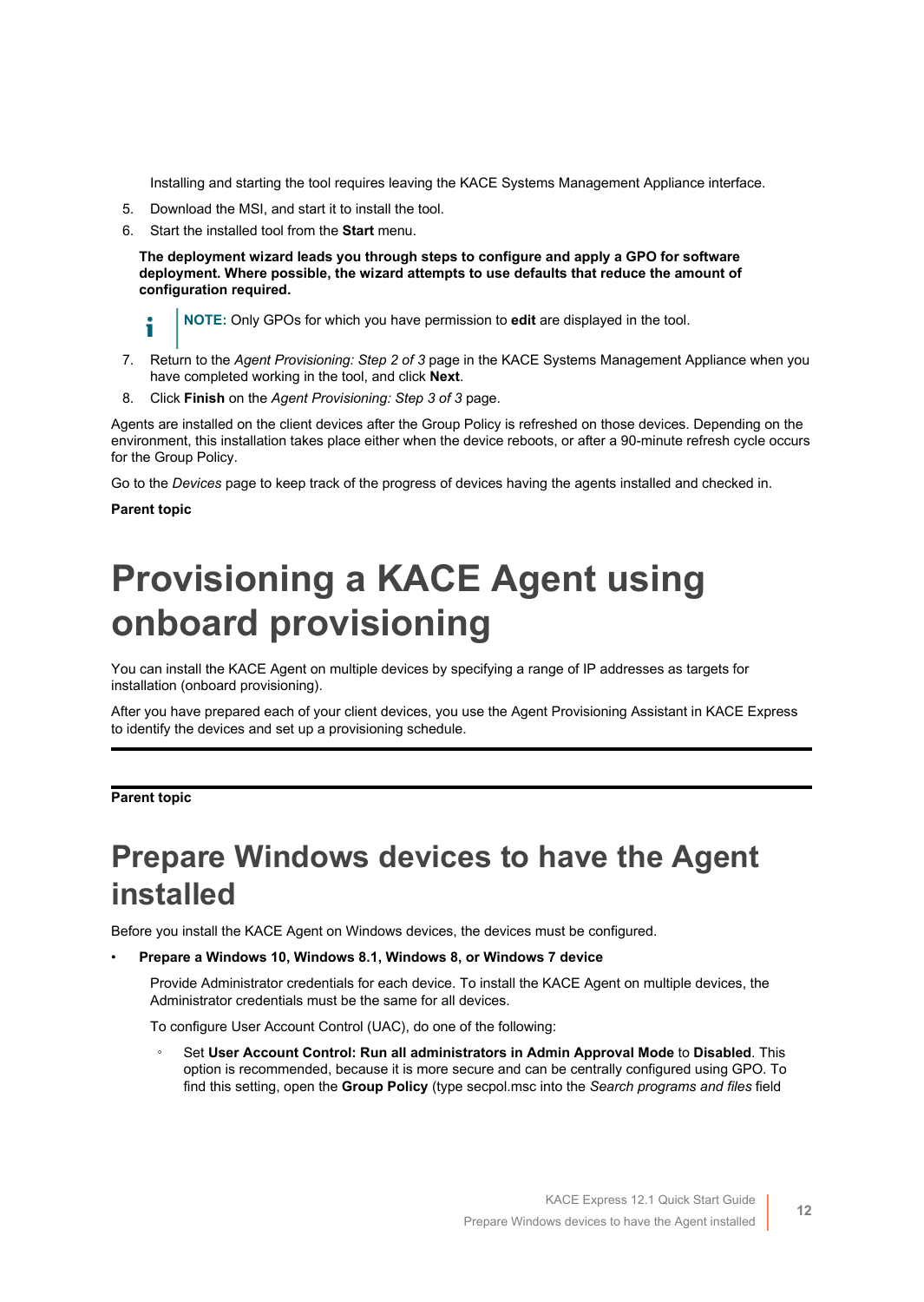under the **Start** menu), then go to **Local Policies** > **Security Options**. Restart the device after applying the settings.

- Disable UAC.
	- On Windows 10, go to **Control Panel** > **User Accounts** > **Change User Account Control**, then in the *User Account Control Setting*s dialog, move the slider to the bottom (*Never notify*), and click **OK**.
	- On Windows 8.1 or 8, go to **Control Panel** > **System and Security** > **Administrative Tools** > **Local Security Policy**, then in *Security Options* in the *Local Policies* section choose **Disabled** for each of the items labeled *User Account Control*.
	- On Windows 7, go to **Control Panel** > **System and Security** > **Action Center** > **Change User Account Control Settings**.

On the *Advanced Sharing Settings* page, enable network discovery and file and printer sharing.

• **Prepare Windows Firewall**

**If Windows Firewall is enabled, you must enable File and Print Sharing in the** *Exceptions* **list of the Firewall Configuration. For instructions, see the Microsoft Support website.**

• **Verify port availability**

Verify the availability of ports 139 and 445.

The appliance verifies the availability of ports 139 and 445 on target devices before attempting to run any remote installation procedures.

**NOTE:** On Windows devices, ports 139 and 445, File and Print Sharing, and Administrator credentials are required only during Agent installation. You can disable access to these ports and services after installation if necessary. The Agent uses port 52230 for ongoing communications.

**NOTE:** After installation, the Agent runs within the context of the Local System Account, which is a built-in account used by Windows operating systems.

#### **Parent topic**

## <span id="page-12-0"></span>**Install Agents using IP ranges**

When all your target devices have been pre-configured, you can start the process of deploying Agents using the IP ranges of the target devices.

- You have prepared all the target devices. See [Prepare Windows devices to have the Agent installed.](#page-11-1)
- You have information for the administrator account that has the necessary privileges to install Agents on the target devices.
- 1. Log in to the appliance Administrator Console: http://**appliance\_hostname**/admin.
- 2. Start the Agent Provisioning Assistant.
	- **• From the** *Dashboard***, click Launch the Agent Provisioning Assistant in the** *Information* **section.**
	- **• If the link does not appear in the** *Information* **section, start the Agent Provisioning Assistant from the** *Provisioning* **panel:**
		- 1. On the left navigation bar, click **Settings** to expand the section, then click **Provisioning**.
		- 2. Click **Agent Provisioning Assistant**.

The *Agent Provisioning Assistant: Step 1 of 3* page appears.

3. In the *Configure* section, name the schedule, enable provisioning, and provide platform information: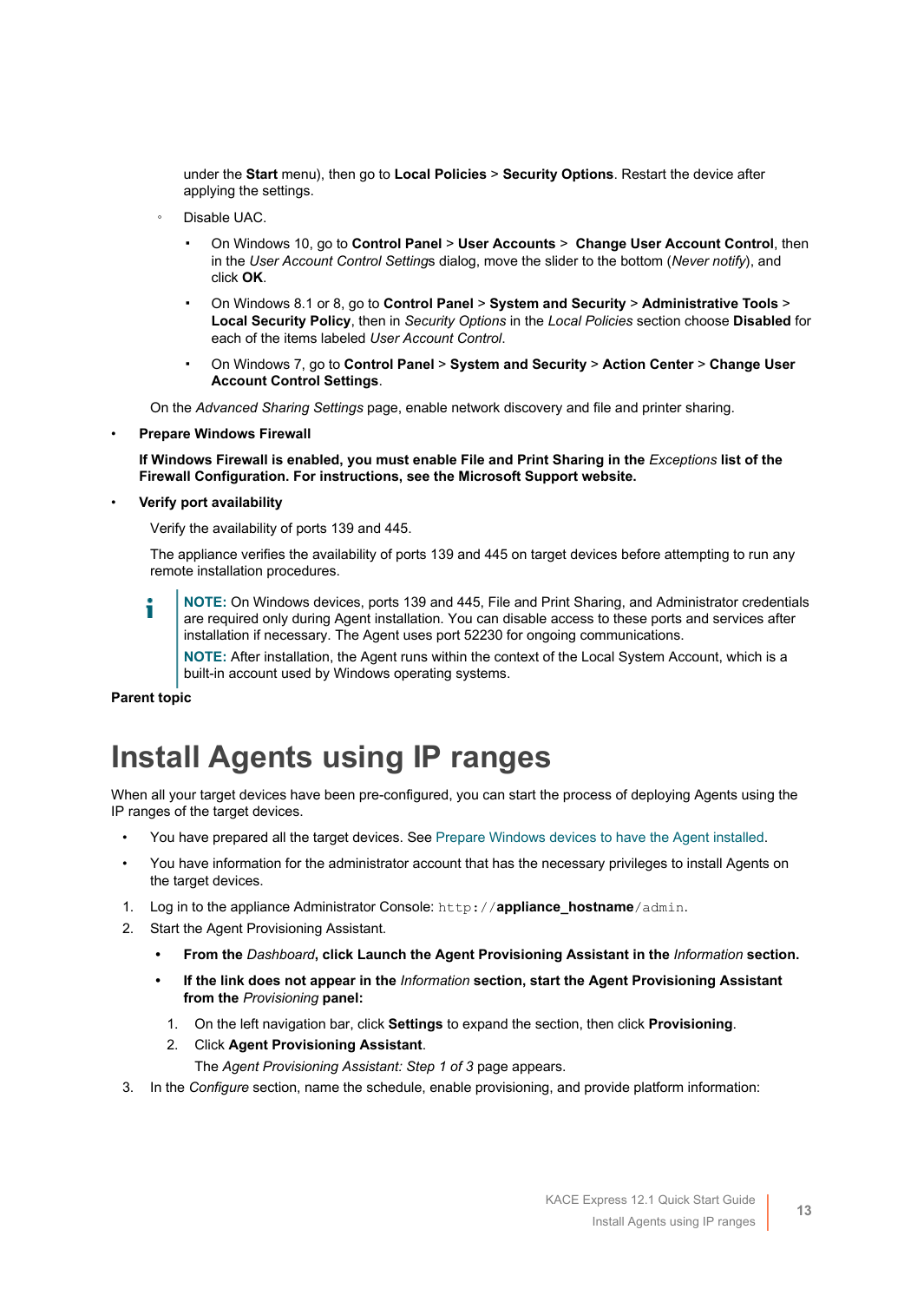| Option                   | <b>Description</b>                                                                                                                                                                                                                                                                                                                                                                                                                                      |
|--------------------------|---------------------------------------------------------------------------------------------------------------------------------------------------------------------------------------------------------------------------------------------------------------------------------------------------------------------------------------------------------------------------------------------------------------------------------------------------------|
| <b>Name</b>              | A unique name that identifies this configuration. The<br>name appears on the Provisioning Schedules page.                                                                                                                                                                                                                                                                                                                                               |
| <b>Enabled</b>           | Enable provisioning schedules. Schedules run only if<br>this check box is selected.                                                                                                                                                                                                                                                                                                                                                                     |
| <b>Install/Uninstall</b> | Indicates whether the provisioning schedule deals<br>with installing or uninstalling Agents.                                                                                                                                                                                                                                                                                                                                                            |
| <b>Credentials</b>       | Separate rows for the credentials needed to connect<br>to the device and run commands for the particular<br>platform targeted by the schedule. The first column<br>contains the operating system. The second column<br>contains the Agent Version in place for installation.<br>The third column contains a drop-down list from<br>which to select existing credentials. You can select<br>Add new credential to add credentials not already<br>listed. |
|                          | NOTE: The drop-down list does not filter for<br>i<br>OS type, but the applicable OS is identified<br>for each.                                                                                                                                                                                                                                                                                                                                          |
|                          | See Add and edit User/Password credentials.                                                                                                                                                                                                                                                                                                                                                                                                             |
| 4.                       | In the Deploy section, identify the devices to be included in the schedule:                                                                                                                                                                                                                                                                                                                                                                             |

| <b>Option</b>                               | <b>Description</b>                                                                                                                                                                                                |
|---------------------------------------------|-------------------------------------------------------------------------------------------------------------------------------------------------------------------------------------------------------------------|
| <b>Target IP addresses or Hostnames</b>     | A comma-separated list of the IP addresses or<br>hostnames of the target devices.                                                                                                                                 |
|                                             | The <b>Help me pick devices</b> link enables you to add<br>devices to the Target IP addresses or Hostnames<br>list:                                                                                               |
|                                             | <b>Provisioning IP Range: Use hyphens to</b><br>٠<br>specify individual IP address class ranges. For<br>example: 192 168 2-5 1-200. After specifying<br>a range, click Add All.                                   |
|                                             | Select Devices from Discovery: This drop-<br>$\bullet$<br>down list is populated from the Discovery<br>Results. To filter the contents, start typing in<br>the field. After selecting a device, click Add<br>AII. |
| Set the time for the schedule to run.<br>5. |                                                                                                                                                                                                                   |
| <b>Option</b>                               | <b>Description</b>                                                                                                                                                                                                |
| <b>None</b>                                 | Run in combination with an event rather than on a<br>specific date or at a specific time.                                                                                                                         |
| Every n minutes/hours                       | Run at a specified interval.                                                                                                                                                                                      |
| Every day/specific day at HH:MM             | Run daily at a specified time, or run on a designated<br>day of the week at a specified time.                                                                                                                     |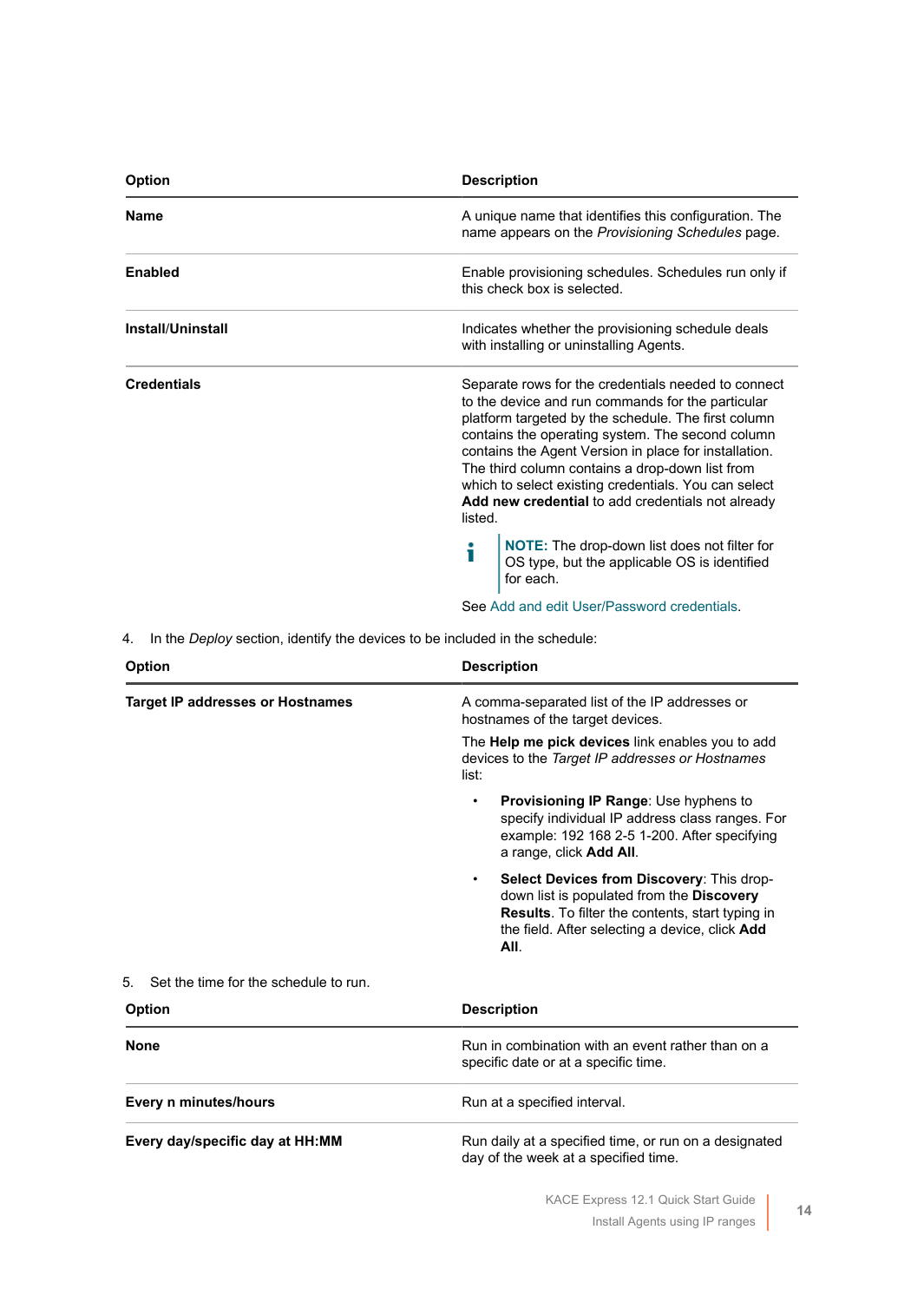| <b>Option</b>                               | <b>Description</b>                             |
|---------------------------------------------|------------------------------------------------|
| On the nth of every month/specific month at | Run on the same day every month, or a specific |
| HH:MM                                       | month, at the specified time.                  |

- 6. **Optional**: Use *Advanced* settings to:
	- Customize the ports the appliance uses to deploy the Agent.
	- Designate an alternative download location for the Agent installer.
	- Enable a complete uninstall of the Agent. Selecting *Remove KUID during uninstall* results in an existing Agent being removed from the device before the Agent is installed again. In this case, the KACE Systems Management Appliance generates a new KUID for the asset, and it appears as a new device in the KACE Systems Management Appliance.
- 7. Click **Run now** to display the *Provisioning Schedules* page and the new configuration.

**The appliance saves the configuration with the name you supplied, and then runs the configuration against the targeted IP addresses. Numbers appear and increase in the** *Succeeded* **column as the deployments progress.**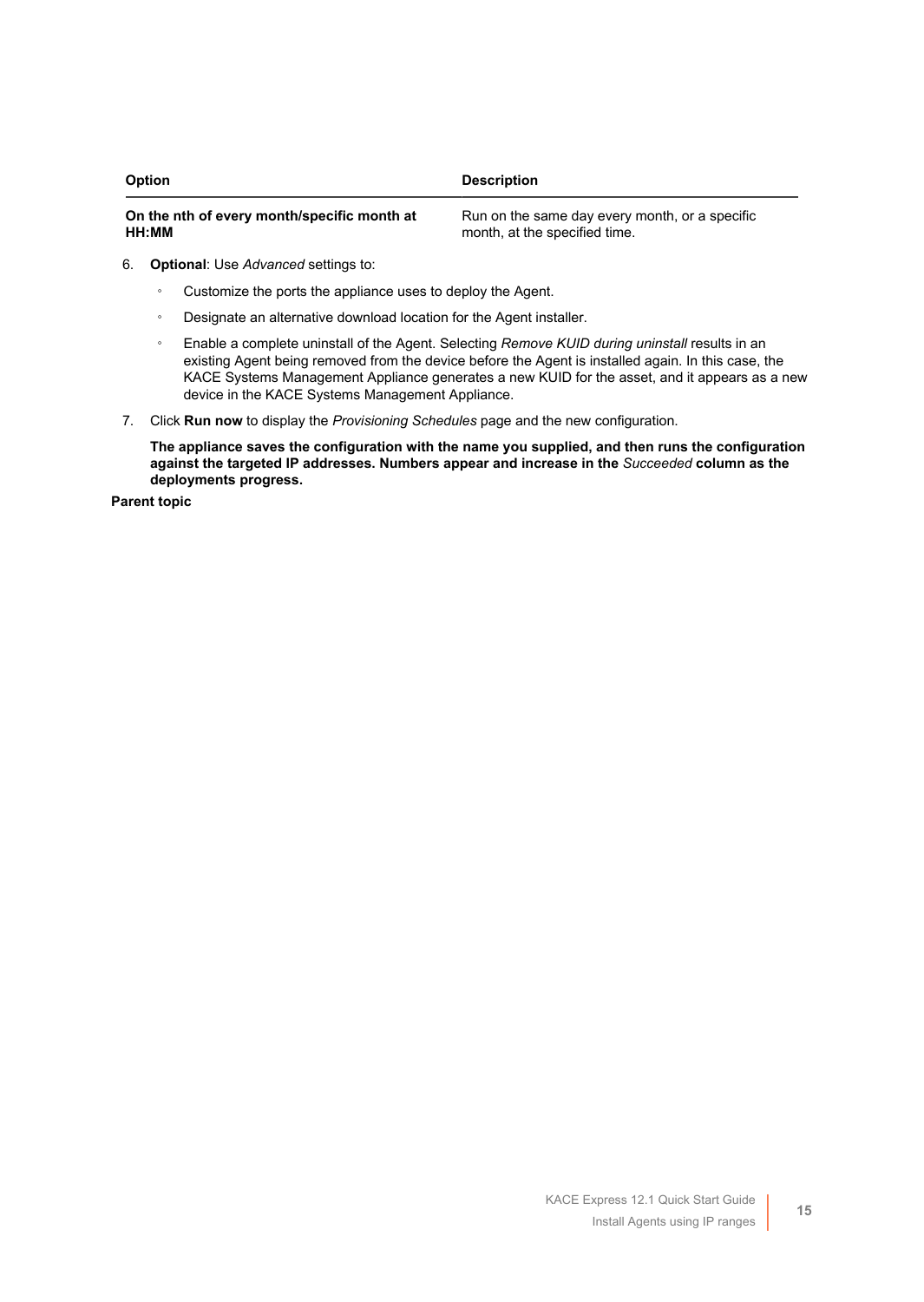# <span id="page-15-0"></span>**Using KACE Express for systems management**

After configuring KACE Express and provisioning agents, you can now use KACE Express to manage inventory and to perform various other systems management functions.

# <span id="page-15-1"></span>**Using the Dashboard to view information about your systems**

The default initial view in KACE Express is that of the Dashboard. KACE Express provides a set number of widgets on the Dashboard. These widgets present you with overviews of your hardware and software, along with links to Knowledge Base articles and links to KACE Express pages where you can find more information or perform a related task.

**Parent topic** 

## <span id="page-15-2"></span>**About KACE Express Dashboard widgets**

You can use Dashboard widgets to review information and to navigate to pages with more details.

| Widget                      | <b>Description</b>                                                                                                                                                                                                                                                 |
|-----------------------------|--------------------------------------------------------------------------------------------------------------------------------------------------------------------------------------------------------------------------------------------------------------------|
| Top Knowledge Base articles | This widget displays Knowledge Base articles<br>according to their priority in the Technical Support<br>system.                                                                                                                                                    |
| Computers by Manufacturer   | This widget displays the manufacturers of the most<br>numerous devices in inventory, and what percentage<br>they constitute. Mousing over each graph segment<br>shows its name and percentage. Clicking the title of<br>the widget displays the Devices list page. |
| Computers by Model          | This widget displays the model of the most<br>numerous devices in inventory, and what percentage<br>they constitute. Mousing over each graph segment<br>shows its name and percentage. Clicking the title of<br>the widget displays the Devices list page.         |
| Software Publishers         | This widget displays the top software publishers<br>in your inventory, ranked by their number of titles.                                                                                                                                                           |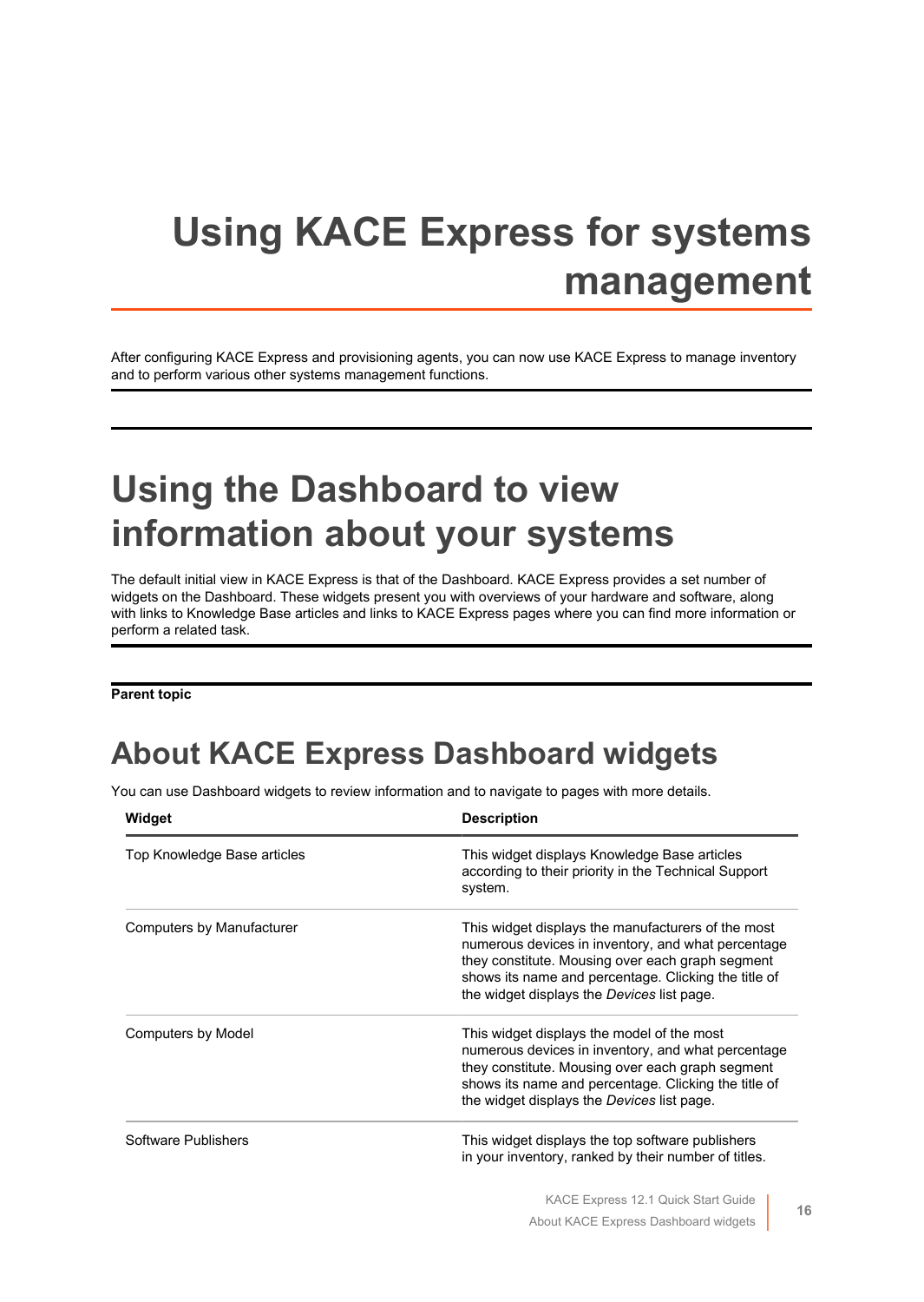| Widget                          | <b>Description</b>                                                                                                                                                             |
|---------------------------------|--------------------------------------------------------------------------------------------------------------------------------------------------------------------------------|
|                                 | Clicking the title of the widget displays the Software<br>list page.                                                                                                           |
| <b>Software Titles</b>          | This widget display the top software titles in your<br>inventory, ranked by their number of instances.<br>Clicking the title of the widget displays the Software<br>list page. |
| <b>Expiring Dell Warranties</b> | This widget shows the warranties that are due<br>to expire. Clicking the title of the widget displays<br>the Reports list page, with reports relevant to Dell<br>Warranties.   |
| Dell Updates                    | This widget shows the available Dell Updates.<br>Clicking the title of the widget displays the Reports<br>list page, with reports relevant to Dell Updates.                    |

**Parent topic** 

## <span id="page-16-0"></span>**Managing labels and label groups in KACE Express**

Labels are containers that organize and categorize items, such as devices, so that you can manage them as a group.

For example, you can use labels to identify devices that have the same operating system or that are in the same geographic location. You can then initiate actions, such as deploying Dell Updates, on all of the devices that in that label. Labels are manually assigned to specific items.

Items you can assign labels to include the following:

- Devices: You can group devices by commonalities in software, hardware, location, and so on.
- Dell Updates: You can group Dell Updates by impact, device, and so on.
- Software: You can group applications and software items by a common theme or a common destination.
- Labels: You can group labels within label groups.

You can manage labels from the *Label* page, under **Home** in the left navigation bar. Labels can also be added and applied from list pages in other sections, such as *Inventory* and *Security* by selecting **Choose Action** > **Add Label**.

**NOTE:** Smart labels (labels dynamically applied or removed by KACE Systems Management Appliance i based on user-specified criteria) and LDAP labels are not available in KACE Express.

#### **About label groups**

You can organize long lists of labels by putting them in label groups. In addition to organizing labels, label groups share their types with the labels they contain. Not only can a label group include multiple labels, but a label can be associated with more than one label group. Labels inherit any restrictions of the groups to which they belong.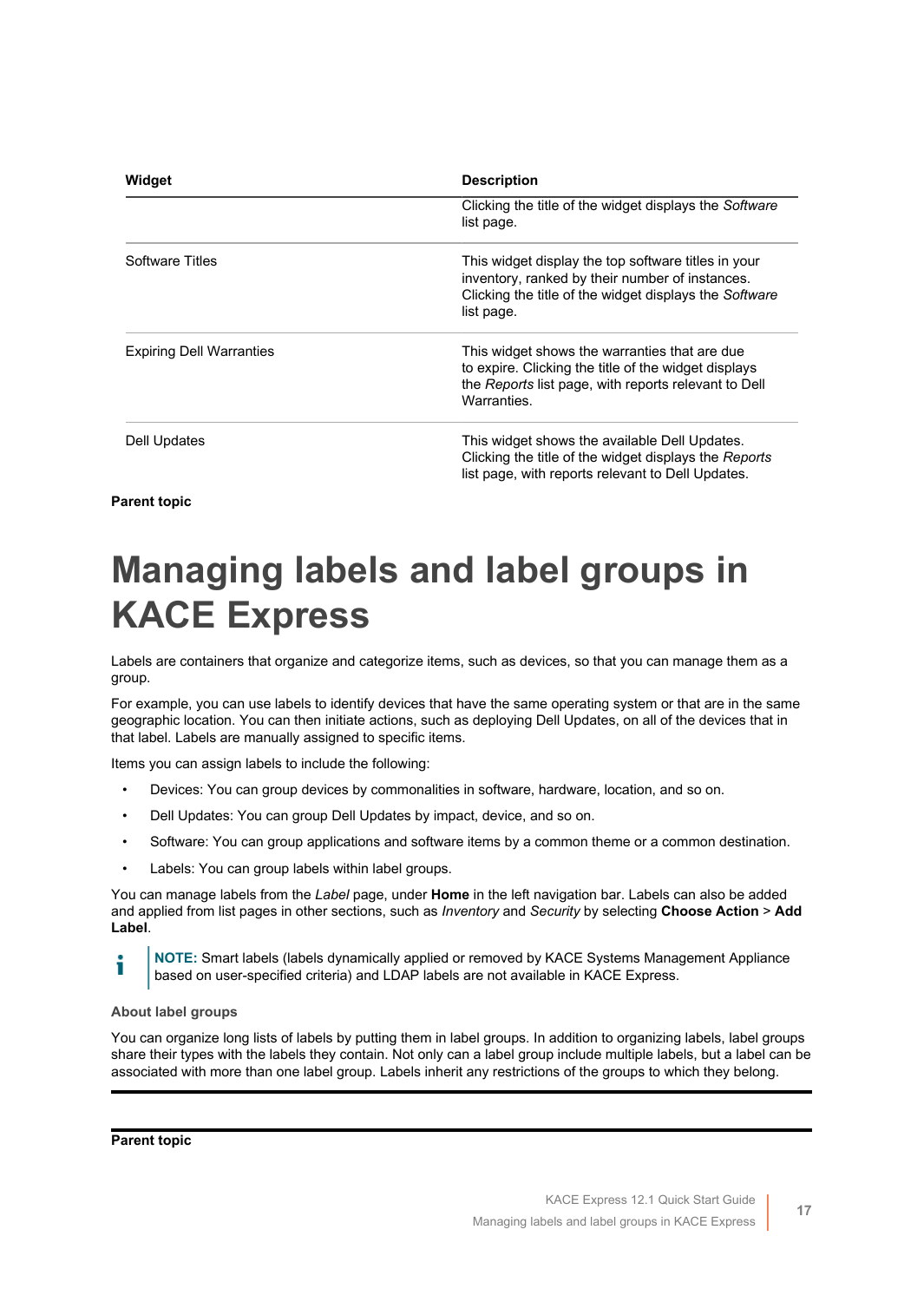### <span id="page-17-0"></span>**Add or edit labels and label groups**

You can create or edit labels and label groups as needed.

- 1. Log in to the appliance Administrator Console: http://**appliance\_hostname**/admin.
- 2. On the left navigation bar, click **Home** to expand the section, click **Labels** to display the *Labels* panel, then click **Label Management**.
- 3. Do one of the following:
	- **• To create a label, select Choose Action > New Manual Label.**
	- **• To create a label group, select Choose Action > New Label Group.**
	- **• To edit an existing label or label group, click the linked name of that label or group.**

**The** *Label Detail* **or the** *Label Group Detail* **page appears.**

- **NOTE:** Avoid using backslashes (\) in label names. If you must include a backslash in a label name, i add a second backslash (\\) to escape it.
- 4. Provide or edit the following information:

| <b>Option</b>                  | <b>Description</b>                                                                                                                                                                                                                                                                                                                                                                                                                                                                                         |
|--------------------------------|------------------------------------------------------------------------------------------------------------------------------------------------------------------------------------------------------------------------------------------------------------------------------------------------------------------------------------------------------------------------------------------------------------------------------------------------------------------------------------------------------------|
| <b>Name</b>                    | The name of the label, or the name of the label<br>group. This name appears on the appropriate list<br>page.                                                                                                                                                                                                                                                                                                                                                                                               |
| <b>Description</b>             | Any additional information you want to provide. This<br>description appears on the Labels list, and can help<br>you distinguish between similar labels.                                                                                                                                                                                                                                                                                                                                                    |
| <b>Restrict Label Usage To</b> | (Optional) The categories of items to which the label<br>or label group can be applied. If you do not restrict<br>label usage, the label or label group can be applied<br>to any item. However, if you restrict the label or<br>label group to categories such as Application and<br>Patches, that label or label group can be applied<br>only to Application and Patches; it cannot be applied<br>to other items, such as Devices.                                                                        |
| <b>Label Group</b>             | (Optional) The label group to which the label is<br>assigned. To assign the label to a label group, click<br><b>Edit</b> next to the Label Group field, then select a<br>label group. Assigning to a label group is useful if<br>you have many labels and you want to organize<br>them into sub-labels. For example, you could include<br>the labels of your licensed applications in a group<br>label named Licenses. In addition, labels inherit any<br>restrictions of the groups to which they belong. |

5. Click **Save**.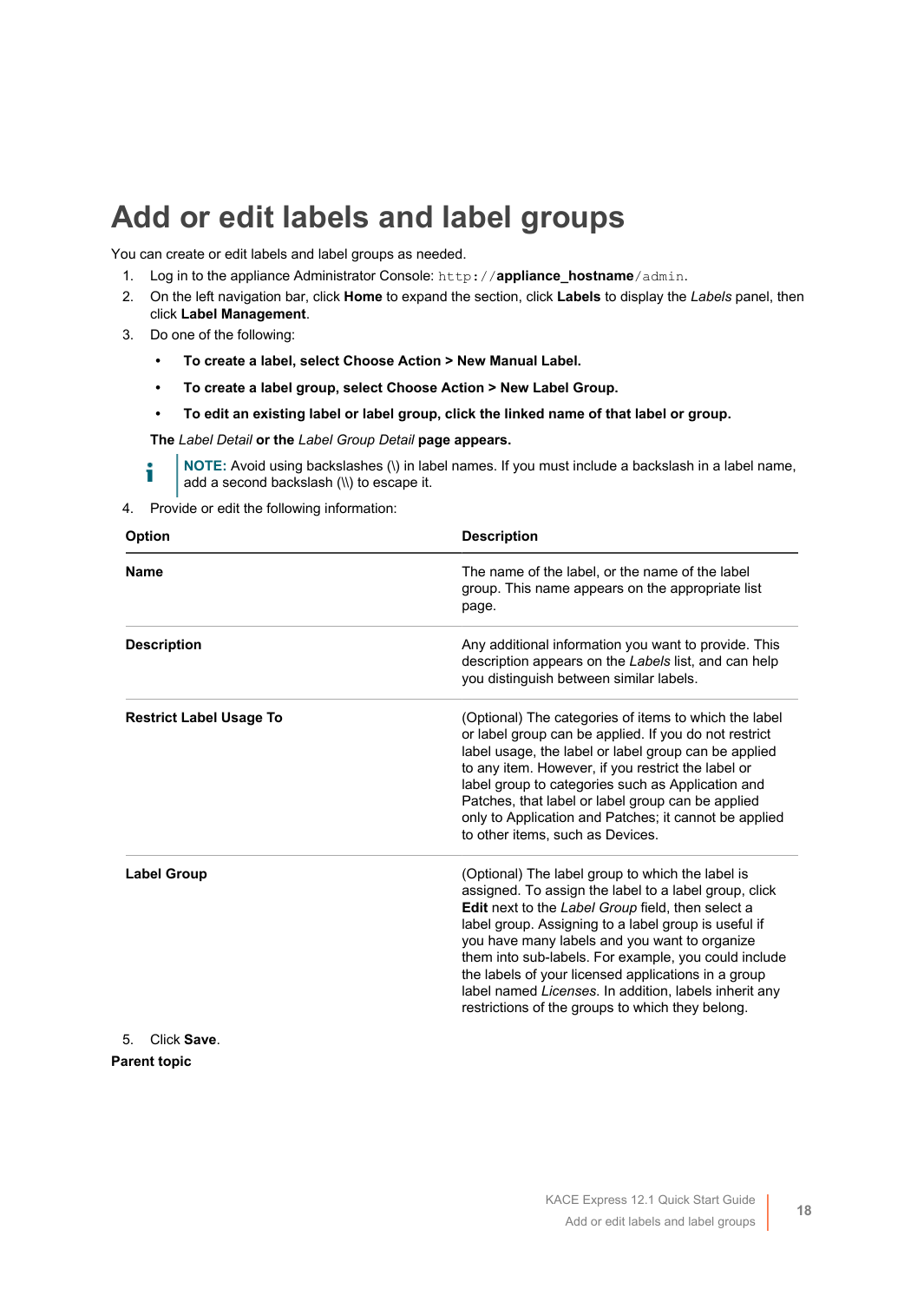# <span id="page-18-0"></span>**Managing your device inventory in KACE Express**

Managing devices is the process of using KACE Express to collect and maintain information about devices on your network. Managing also includes performing tasks such as monitoring device status, creating reports, and so on.

Inventory includes information about the devices, applications, processes, startup programs, and services on managed devices on your network. Inventory is collected every two hours by the KACE Agent, which is installed on managed devices and is uploaded using the inventory API.

You can view detailed data about individual managed devices, as well as aggregated data collected across all managed devices. In addition, you can use inventory information in reports, and in decisions about upgrades, troubleshooting, purchasing, policies, and so on.

#### **Parent topic**

### <span id="page-18-1"></span>**View device inventory and details**

You can view all the managed devices in your inventory, and can see detailed information for each device.

- 1. Log in to the appliance Administrator Console: http://**appliance\_hostname**/admin.
- 2. On the left navigation bar, click **Inventory** to expand the section, which displays the *Devices* list page as the default view.

#### **All devices in inventory appear on this list.**

3. Click the name of the device in the *Name* column to display the *Device Detail* page for that device.

**The page assembles device details in five categories.**

| Category               | <b>Description</b>                                                                                                                            |
|------------------------|-----------------------------------------------------------------------------------------------------------------------------------------------|
| Summary                | Basic device identification information.                                                                                                      |
| Inventory Information  | Additional details on items in the Summary section.                                                                                           |
| Software               | Details of the software installed on the device,<br>including applications, patching information, running<br>processes, and startup programs. |
| Activities             | Information about actions to be performed on the<br>device.                                                                                   |
| Dell Command   Monitor | Additional inventory information about selected Dell<br>client systems using Dell Command   Monitor.                                          |
| Dell Updates           | Information regarding updates and inventory (for Dell<br>devices only).                                                                       |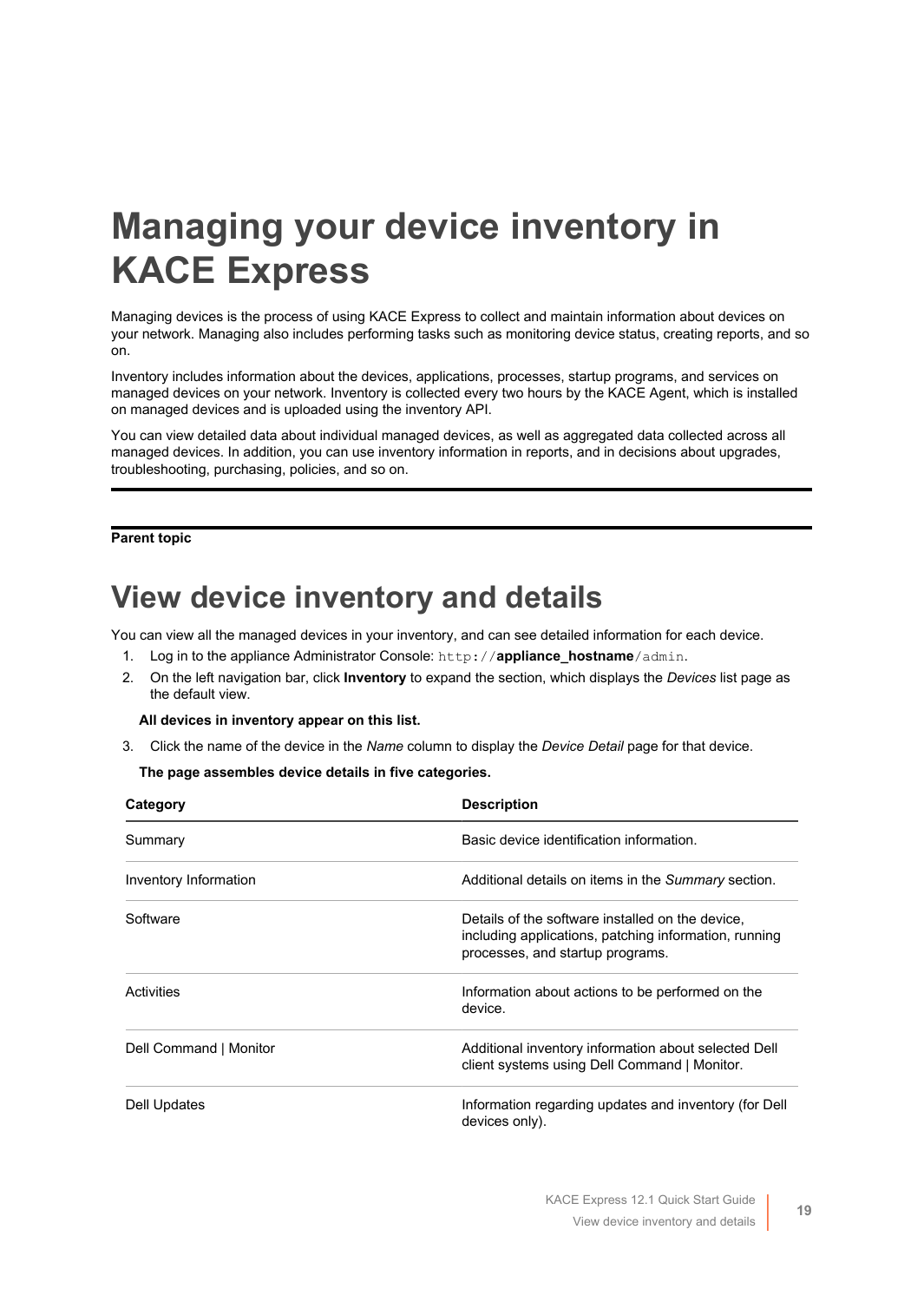| Category | <b>Description</b>                        |
|----------|-------------------------------------------|
| Logs     | Information related to appliance records. |

4. Expand the categories or subcategories to display the information particular to this device. **Parent topic** 

## <span id="page-19-0"></span>**Force managed devices to update their inventory**

You can force managed devices to update their inventory outside of the regularly scheduled reporting times.

The KACE Agent must be installed on the devices and there must be an active agent protocol connection between the appliance and the devices.

- 1. Log in to the appliance Administrator Console: http://**appliance\_hostname**/admin.
- 2. On the left navigation bar, click **Inventory** to expand the section, which displays the *Devices* list page as the default view.
- 3. Select the check boxes next to the devices whose inventory you want to update.

**To avoid overwhelming the appliance, do not select more than 50 devices to update at one time.**

4. Select **Choose Action** > **Force Inventory**.

Inventory information is updated.

**Parent topic** 

## <span id="page-19-1"></span>**Troubleshoot devices that fail to appear in inventory**

If Agent-managed devices do not appear in inventory, you can troubleshoot by verifying Agent and appliance configuration.

By default, KACE Agents installed on managed devices communicate with the KACE Express appliance using HTTP over port 80. If network connectivity is in place, but newly installed Agents do not connect to the appliance, there might be problems with the default kbox host name in DNS.

1. Verify that the appliance hostname or IP address is specified correctly during installation:

#### **Windows®**

msiexec /qn /i ampagent-6.x.xxxxx-x86.msi HOST=myk1000

2. To correct the server name for a device that is already installed, use the AMPTools utility:

#### **Windows**

32-bit systems: "C:\Program Files\Dell\KACE\AMPTools" host=myk1000

64-bit systems: "C:\Program Files (x86)\Dell\KACE\AMPTools" host=myk1000

- 3. Verify that you are able to ping the appliance, and reach it through a web browser at http://**k1000\_hostname**.
- 4. Verify that Internet Options are not set to use proxy. Verify that proxy is excluded for the local network or **k1000\_hostname**.
- 5. Verify that no firewall or anti-spyware applications are blocking communication between the appliance and any of the Agent components, including: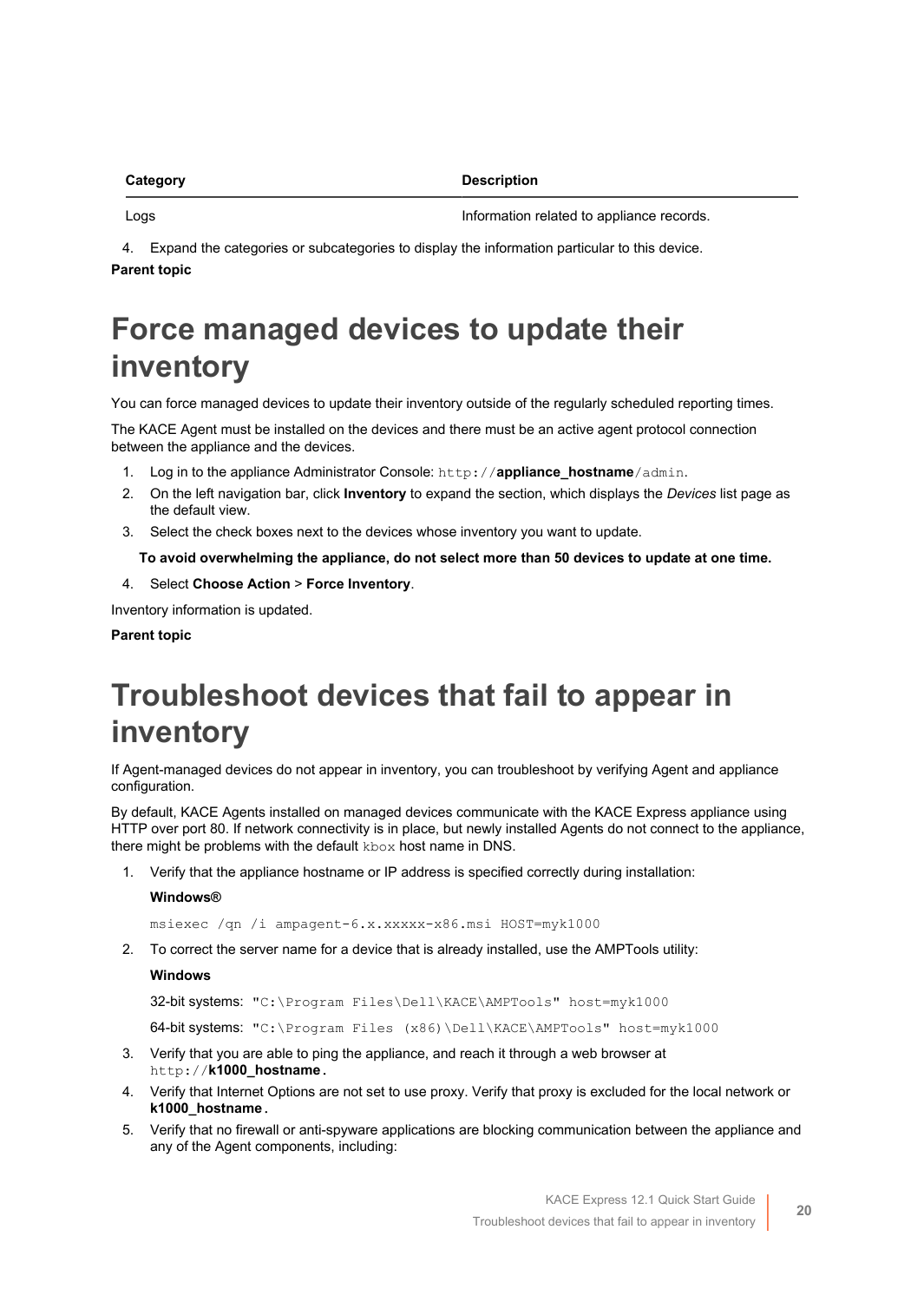| <b>Operating system</b> | <b>Agent components</b> |
|-------------------------|-------------------------|
| <b>Windows</b>          | ACUConfig.exe           |
|                         | AMPAgent.exe            |
|                         | AMPKickstart.exe        |
|                         | AMPTools.exe            |
|                         | AMPWatchDog.exe         |
|                         | Inventory.exe           |
|                         | KCopy.exe               |
|                         | KDeploy.exe             |
|                         | KInventory.exe          |
|                         | konea.exe               |
|                         | kpatch.exe              |
|                         | KSWMeterSvc.exe         |
|                         | KUserAlert.exe          |
|                         | runkbot.exe             |

6. Verify that the AMPAgent.exe (Windows) processes are running.

**Parent topic** 

## <span id="page-20-0"></span>**Add and edit User/Password credentials**

To streamline the management of username and password credentials used in discovery and provisioning, you can add the credentials to the *Credentials Management* page. User/Password credentials can be created for Windows operating systems.

You have the usernames and passwords of the credentials you want to manage.

**After you add credentials, you can select them on configuration pages instead of entering the credentials manually each time. In addition, you can add credentials from any of the configuration pages that use them. Credentials added on configuration pages are automatically added to the** *Credentials Management* **page.**

- 1. Go to the *Credentials Management* page:
	- a. Log in to the appliance Administrator Console: http://**appliance\_hostname**/admin.
	- b. On the left navigation bar, click **Settings**, then click **Credentials**.
- 2. Select **Choose Action > New**.
- 3. On the *Add Credential* form, specify credential properties:

**NOTE:** You can also access this form from pages that use credentials, such as the *Discovery Schedule Detail* page. Credentials added on these pages are automatically added to the *Credentials Management* list.

| Option      | <b>Description</b>                                                                                                                                                                                                                                                                                                                  |
|-------------|-------------------------------------------------------------------------------------------------------------------------------------------------------------------------------------------------------------------------------------------------------------------------------------------------------------------------------------|
| <b>Name</b> | A unique name for the credential. This name<br>appears on the Credentials Management list<br>and in the credential selection drop-down lists in<br>component sections, such as Scripting. This name<br>is used for identification in Administrator Console,<br>and it is not part of the actual credential on the target<br>device. |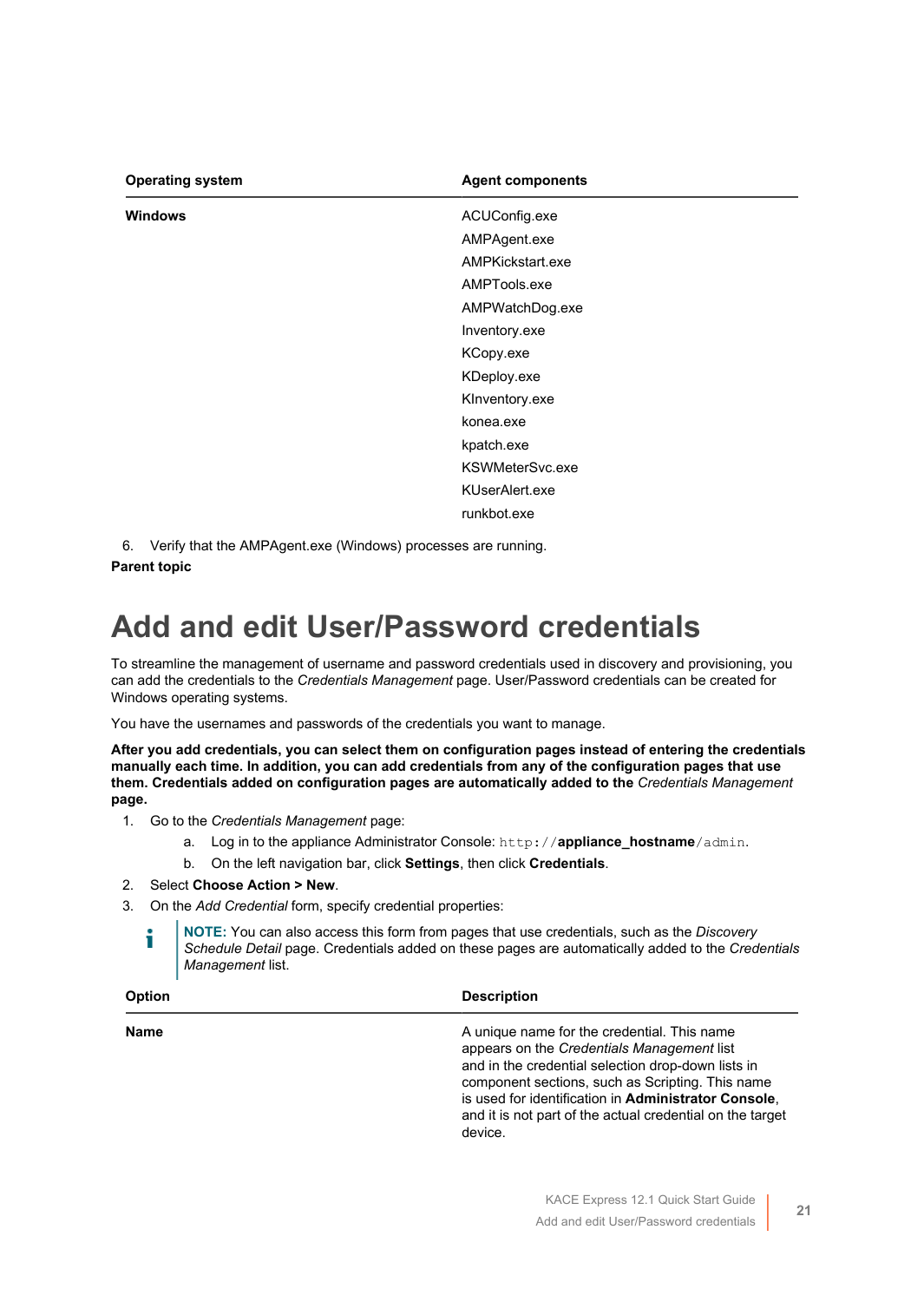| <b>Option</b>       | <b>Description</b>                                                                                                                                                                                                                     |
|---------------------|----------------------------------------------------------------------------------------------------------------------------------------------------------------------------------------------------------------------------------------|
| User or Domain\User | The username required for the credential.<br><b>TIP:</b> The Domain \User format might be required for some Windows configurations.                                                                                                    |
| <b>Password</b>     | The password required for the credential.                                                                                                                                                                                              |
| Show typing         | Show the characters in the Password field on the<br>Add Credential form. This option is available only<br>when you are adding credentials. If you are editing<br>existing credentials, the password characters cannot<br>be displayed. |
| <b>Notes</b>        | Any additional information you want to provide about<br>the credential.                                                                                                                                                                |

4. Click **Save**.

**The credential appears on the** *Credentials Management* **list and it is available for selection in components that use credentials.**

**Parent topic** 

# <span id="page-21-0"></span>**Managing your software inventory in KACE Express**

Managing software inventory is the process of using KACE Express to collect and maintain information about applications on devices in your network.

**Parent topic** 

### <span id="page-21-1"></span>**View items in software inventory**

KACE Express enables you to view the applications installed on the devices in your inventory.

- 1. Log in to the appliance Administrator Console: http://**appliance\_hostname**/admin.
- 2. On the left navigation bar, click **Inventory** to expand the section, then click **Software** to display the *Software* list.

**The list page identifies the publisher and version of the application, along with a tally of the devices on which it is deployed.**

- 3. **Optional**: Use the **Choose Action** drop-down menu to add, apply, or remove labels for an application.
- 4. Click the name of an application on the list to display the *Software Detail* page for that application.

**The** *Software Detail* **page displays details about the application, which include version, supported operating systems, any licenses, the devices in inventory on which the application has been detected, and other information.**

**Parent topic**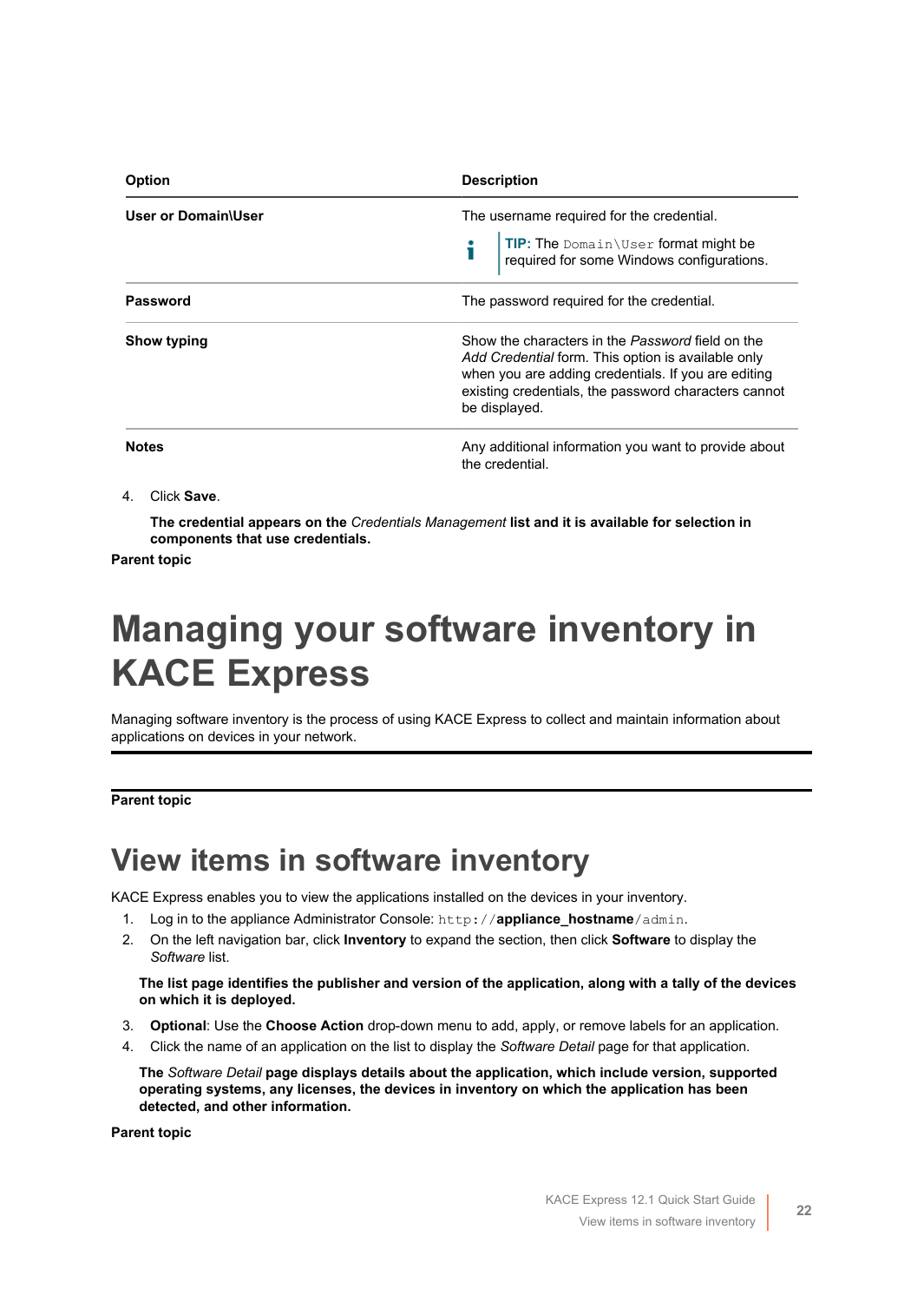# <span id="page-22-0"></span>**Managing your processes, startup programs and services inventories in KACE Express**

You can use KACE Express to collect and maintain information about processes, startup programs, and services on devices in your network.

For processes, startup programs, and services, you can use KACE Express to do the following for each:

- View summary and detailed information
- Apply labels to or remove labels
- Delete the item

For each inventory type, details include the devices running the processes, startup programs, or services. Also included are system descriptions and identification of the last users.

#### **Parent topic**

### <span id="page-22-1"></span>**View information on your processes, startup programs, and services**

KACE Express enables you to view the applications installed on the devices in your inventory.

- 1. Log in to the appliance Administrator Console: http://**appliance\_hostname**/admin.
- 2. On the left navigation bar, click **Inventory** to expand the section, then click **Processes**, **Startup Programs**, or **Services** to display the list page for that inventory type.

**The list page identifies the publisher and version of the item, along with a tally of the devices on which it is deployed.**

- 3. **Optional**: Use the **Choose Action** drop-down menu to add, apply, or remove labels for an item.
- 4. Click the name of a listed process, startup program, or service to display the *Detail* page for that item.

**The** *Detail* **page displays details about the item, which include version, creation and modification dates, the devices in inventory on which the item has been detected, and other information.**

**Parent topic** 

# <span id="page-22-2"></span>**Managing Dell devices with Dell Updates in KACE Express**

Using the KACE Express appliance, you can keep your Dell devices up-to-date with the latest Dell updates.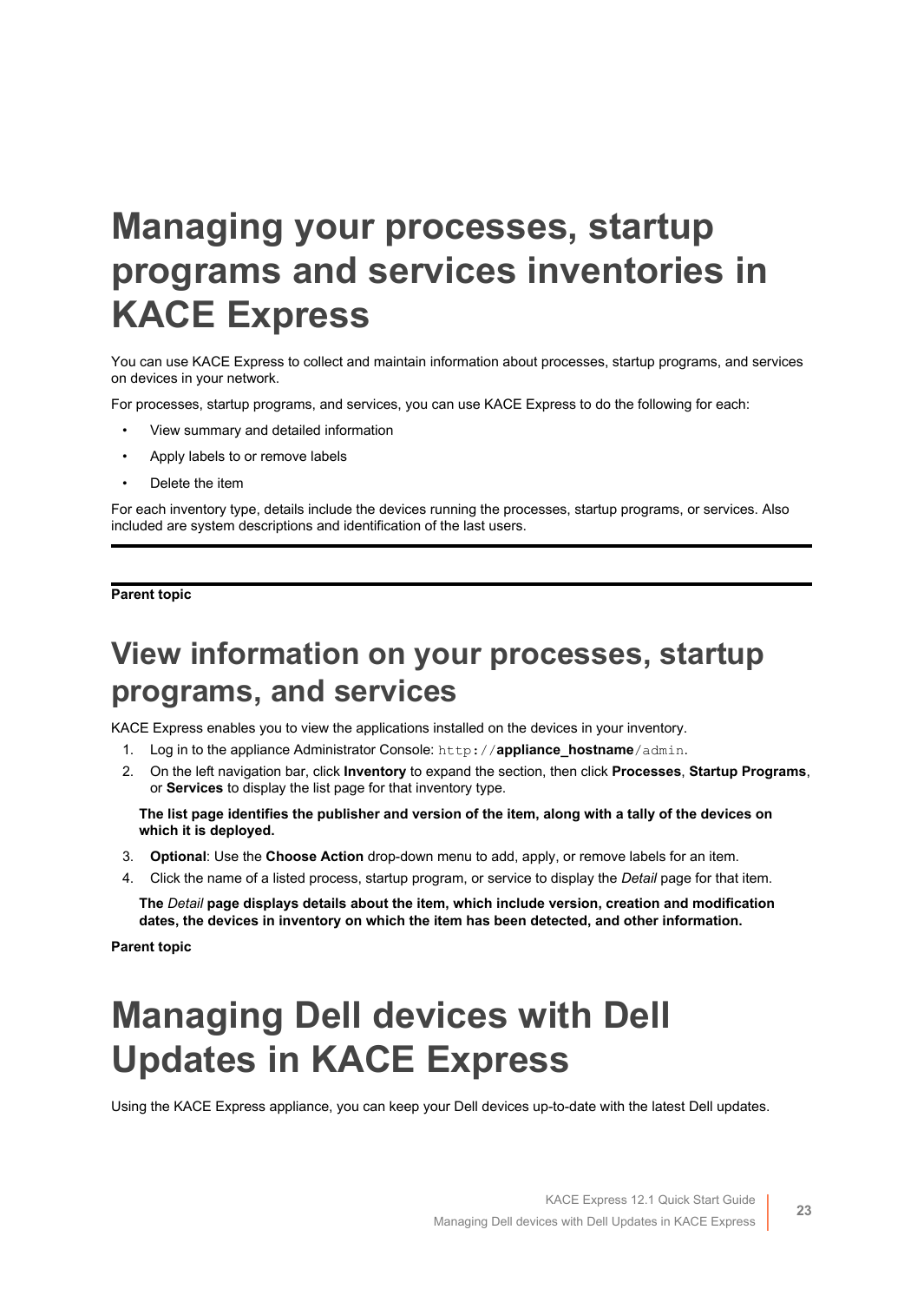These Dell updates include:

- Software and firmware for servers
- Software and firmware for client devices
- Some Dell-supplied applications

Dell Client Updates are supported for Dell Precision™, Latitude™, and OptiPlex™ devices running the Windows® operating system.

Dell Server Updates are supported on Dell PowerEdge™ servers running the Windows operating system. Dell Server Updates for PowerVault™ systems are also supported.

For update tasks, limit the packages to deploy using Update Package Label Selection.

#### **Parent topic**

## <span id="page-23-0"></span>**Configure Dell Update catalog updates in KACE Express**

The KACE Express installation process includes default settings for subscribing to the Dell Update catalog, and the process performs an initial catalog download. You can change the settings.

**NOTE:** The default settings are for downloading catalog updates to the KACE Express appliance only. The i process does not automatically configure Dell Updates for deployment to devices.

Dell Update packages are provided in **catalogs**: one for servers and one for clients.

- 1. Log in to the appliance Administrator Console: http://**appliance\_hostname**/admin.
- 2. On the left navigation bar, click **Settings** to expand the section and display the *Control Panel*.
- 3. Click **Dell Update Subscription** to display the *Update Subscription* page, on which the current status of the Dell catalogs appears.
- 4. In the *Configure* section, select among the following options:

| <b>Option</b>             | <b>Description</b>                                                                                                                                                |
|---------------------------|-------------------------------------------------------------------------------------------------------------------------------------------------------------------|
| <b>All Files</b>          | Download all available updates. If you change<br>operating systems or acquire new Dell equipment<br>frequently, it is best to keep all Dell Updates<br>available. |
| Files detected as missing | Download only the updates that you need for your<br>managed devices.                                                                                              |
| Catalog                   | Click Refresh Now to update the catalogs<br>immediately.                                                                                                          |
| <b>Update Files</b>       | Click Delete to remove all update files.                                                                                                                          |
| <b>Unused files</b>       | Click Delete Unused Files to remove only those<br>files that are not needed. This helps to limit the<br>amount of disk space used by update files.                |

5. In the *Schedule* section, select among the following options: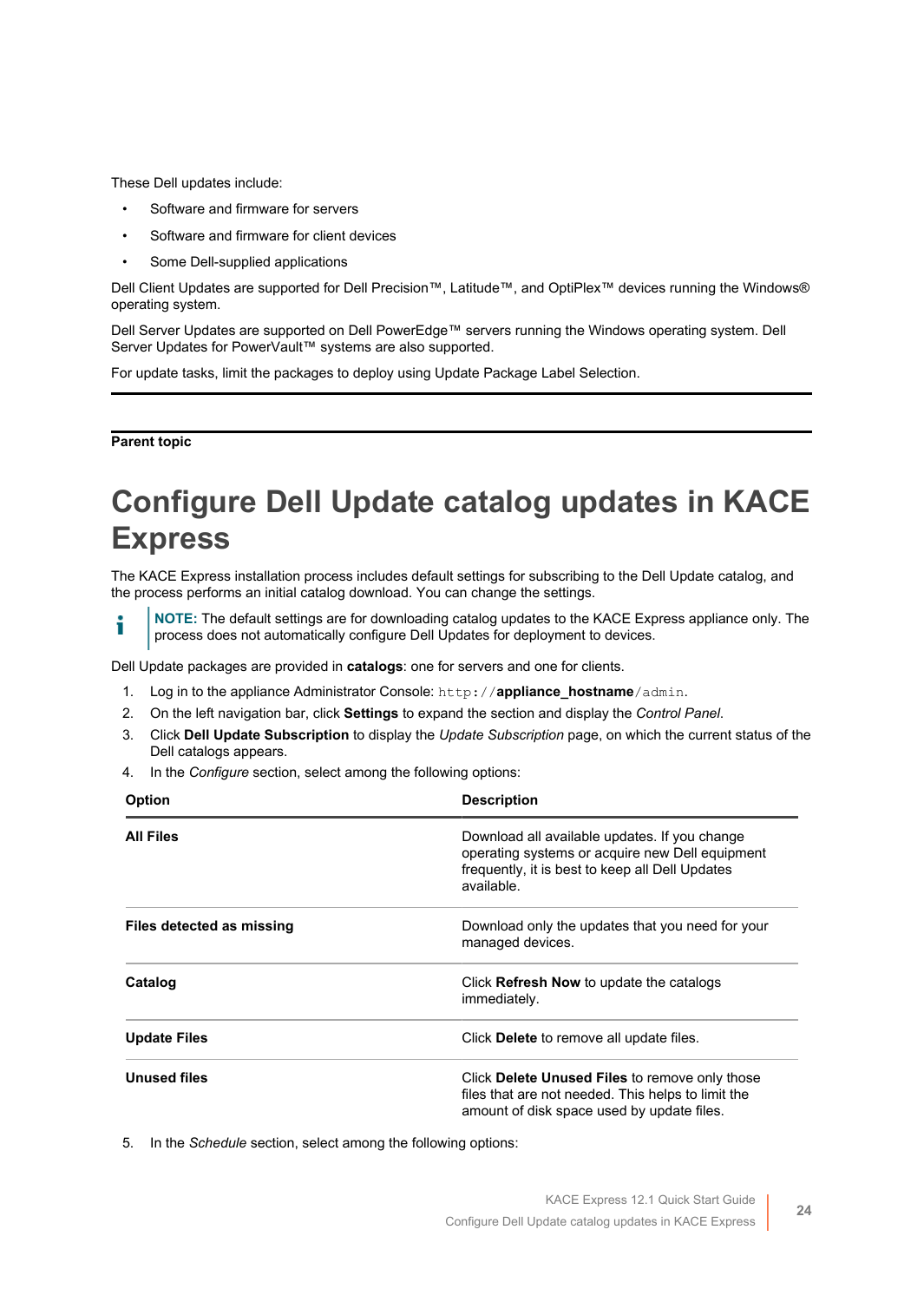| <b>Option</b>                                                          | <b>Description</b><br>Stop Dell Updates.                                                      |  |  |
|------------------------------------------------------------------------|-----------------------------------------------------------------------------------------------|--|--|
| None                                                                   |                                                                                               |  |  |
| Every day/specific day at HH:MM                                        | Run daily at a specified time, or run on a designated<br>day of the week at a specified time. |  |  |
| Check for changes On the nth of every<br>month/specific month at HH:MM | Run on the same day every month, or a specific<br>month, at the specified time.               |  |  |

6. In the *Download Blackout* section, select options to limit the amount of time the Dell Updates can run.

**You might want to enforce a hard stop at a specific time, for example, when your users start working, if bandwidth or network traffic is an issue.**

7. Click **Save**.

**Parent topic** 

## <span id="page-24-0"></span>**Create Dell Update schedules in KACE Express**

The KACE Express appliance can automatically identify and install the firmware and driver updates required for your Dell clients and servers according to the schedule you set.

- Updates are available only if the appliance settings are configured to download Dell catalog updates.
- Consider creating labels to group Dell Updates and devices. You can then use those labels when you create Dell Update schedules. For example, you could create a label that groups updates by application families, such as drivers or firmware. Or, you could group all Dell servers running Microsoft Windows 7 into a single label and then run a patch schedule to update them.
- 1. Log in to the appliance Administrator Console: http://**appliance\_hostname**/admin.
- 2. On the left navigation bar, click **Security** to expand the section and display the *Dell Updates* panel.
- 3. **Optional:** Review the available updates and inactivate the updates that you do not want to install.
	- a. Click **Catalog** to display the *Dell Update Catalog* page.
	- b. Select the check box next to an update, then select **Choose Action** > **Change Status to** > **Inactive**.
- 4. Schedule detect and deploy activities.
	- a. Return to the *Dell Updates* panel by clicking **Security** in the left navigation bar.
	- b. Click **Schedules** to display the *Dell Update Schedules* page, then select **Choose Action** > **New** to display the *Dell Update Schedule Detail* page.
	- c. Choose detect and deploy options.

**Normally, you create different schedules for the laptops, workstations, and servers, because these three types of devices have very different usage characteristics.**

d. Click **Save**.

#### **The schedule appears on the** *Dell Update Schedules* **page. The schedule is disabled by default.**

- **TIP:** Before you enable a schedule, test it on a small subset of the devices to make sure that i everything is working the way you expect.
	- e. To enable the schedule, select the check box next to the schedule name, then select **Choose Action** > **Enable**.

#### **The detect and deploy activity runs according to the specified schedule.**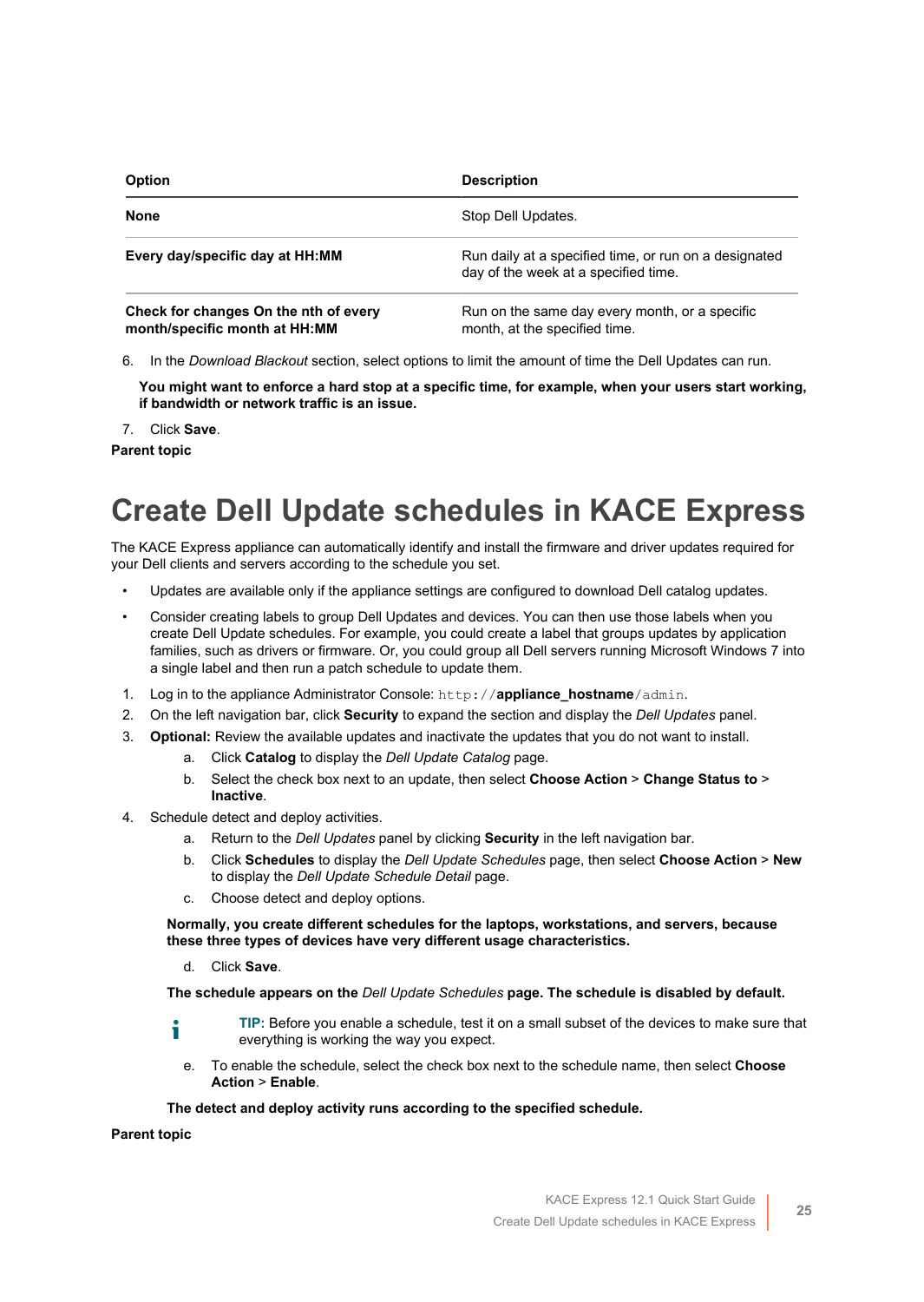# <span id="page-25-0"></span>**Reporting in KACE Express**

You can use the reporting capability to get a detailed view of the activity on the KACE Express Management Appliance.

KACE Express includes number of standard reports for software, hardware, and other items. Examples of the provided sample reports include *Computers with Dell Warranty Expiring in < 60 Days*, *Computer Uptime Report*, *Software Inventory by Vendor*, *Windows 8 Readiness Assessment*, and many others in the following categories:

- **Compliance**
- Dell Updates
- Dell Warranty
- **Hardware**
- **Inventory**
- **Server**
- **Labels**
- **Network**
- Power Management
- **Software**

You can also use the report wizard on the *Reports* page to create custom reports. For both standard reports and custom reports, you can export a report in HTML or PDF format.

#### **Parent topic**

### <span id="page-25-1"></span>**Generate a standard report**

You can run a report using one of 65 standard reports supplied with KACE Express.

- 1. On the left navigation bar, click **Reporting** to expand the section and display the default *Reports* list page.
- 2. Select the check box on the line for the standard report you want to generate.
- 3. To run the report, click a format in the *Generate Report* column.

#### **The output is generated.**

In HTML reports, the first data column is automatically linked to the detail page for the item in the Administrator Console.

**NOTE:** After you have created a custom report, it appears in the *Reports* list as well and you can generate i it in the same manner.

#### **Parent topic**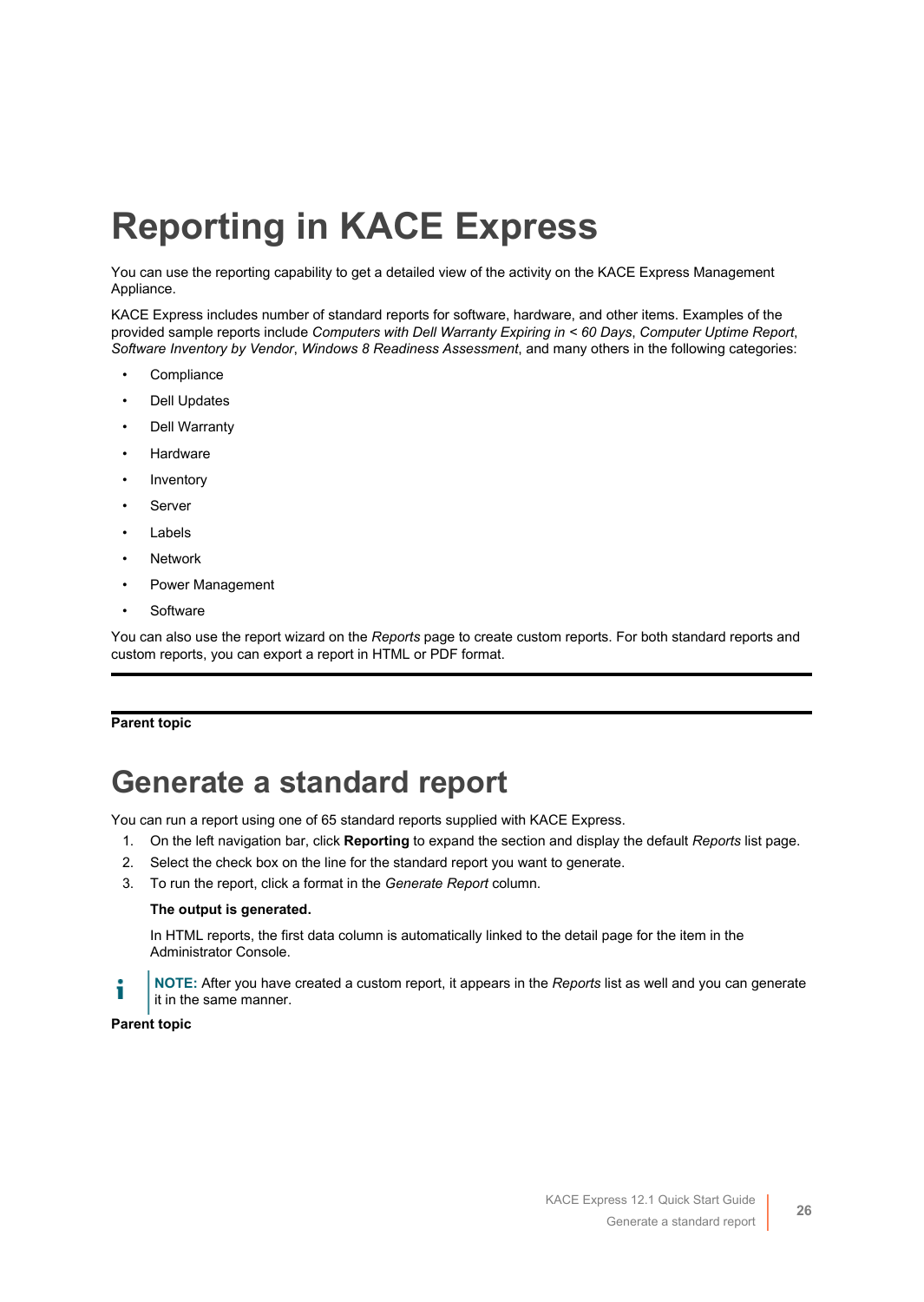## <span id="page-26-0"></span>**Create reports using the reports wizard**

You can use the report wizard to create reports by selecting options from templates.

- 1. Log in to the appliance Administrator Console: http://**appliance\_hostname**/admin.
- 2. On the left navigation bar, click **Reporting** to expand the section and display the default *Reports* list page.
- 3. Select **Choose Action** > **New (Wizard)** to display the *Title and Topic* page.
- 4. Specify the settings for *Title*, *Category*, and *Description*, and whether the report displays line numbers.
- 5. Define the topic and any subtopics:

| <b>Option</b>  | <b>Description</b>                                                                                                                                                                                                                                                                                                                                |  |  |
|----------------|---------------------------------------------------------------------------------------------------------------------------------------------------------------------------------------------------------------------------------------------------------------------------------------------------------------------------------------------------|--|--|
| <b>Topic</b>   | The topic of the report. This setting determines the<br>fields that are available for the report.                                                                                                                                                                                                                                                 |  |  |
| add a subtopic | Click this link to add up to two related topics to the<br>report. Linking enables you to show relationships<br>between up to three types of data in the same<br>report.                                                                                                                                                                           |  |  |
|                | When you generate the report in HTML format, you<br>can expand and collapse the rows to drill down into<br>the information as needed.                                                                                                                                                                                                             |  |  |
|                | When you click <b>add a subtopic</b> , additional options<br>become available, depending on the topic you<br>select. For example, if you select Label, Device,<br>and Software, the following two check boxes<br>appear:                                                                                                                          |  |  |
|                | Only show rows from Label with at least one<br>$\bullet$<br>Device row                                                                                                                                                                                                                                                                            |  |  |
|                | Only show rows from <b>Device</b> with at least one<br>$\bullet$<br>Software row.                                                                                                                                                                                                                                                                 |  |  |
|                | In the preceding example, select these check boxes<br>to limit the report to Labels and Devices that have at<br>least one child row. Label rows would appear in the<br>report only if they have at least one corresponding<br>Device row. Device rows would appear in the<br>report only if they have at least one corresponding<br>Software row. |  |  |
|                | Clear these check boxes to show all Label and<br>Device rows regardless of whether they contain any<br>Device or Software rows, respectively.                                                                                                                                                                                                     |  |  |

- 6. Click **Next** to display the *Fields to Display* page, then select the fields that you want to include in the report.
- 7. Click **Next** to display the *Column Order* page, then drag and drop the fields, from top to bottom, to set the order in which column headings appear. In the report output, columns headings appear in left-to-right order.
- 8. Click **Next** to display the *Sort and Breaks* page, then configure how the rows are arranged.
- 9. Click **Next** to display the *Filters* page.
- 10. **Optional**: If you do not want to return the entire data set in your report, add filter criteria:
	- a. Click **Specify rules to filter the records**.

**A rule set, with** *Match all of the following* **appears. These rules are equivalent to and statements in Boolean logic. To appear in the report, items must match all of the rules in this section.**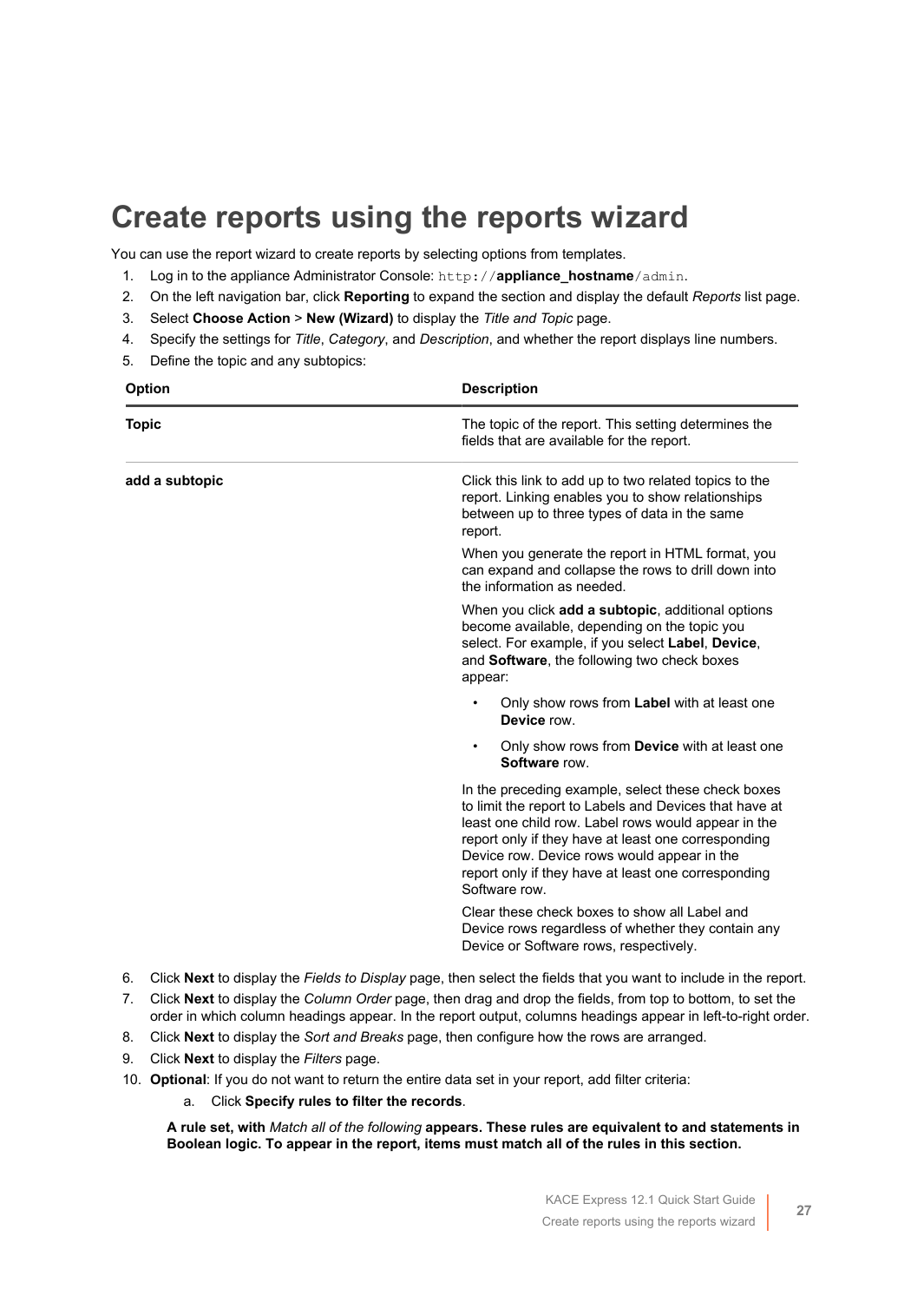- b. Specify filter criteria, then click **Save**.
- c. To add a rule to the current rule set, click the **Add** button:  $\pm$ .
- d. Select filter criteria, then click **Save** at the right of the row.
- e. To add a subset of rules, click the **Add Subset** button:  $\overline{=}$

**The first nested subset adds a Match any of the following set of rules. These rules are equivalent to or statements in Boolean logic. This enables you to nest or criteria under the top-level and criteria. To appear in the report, items must match the criteria in the Match all of the following rule set and at least one criterion in the Match any of the following rule set.**

- f. Click **Save** next to the rule set.
- g. Add additional rules and rule subsets as needed.
- 11. Click **Save**.

**The** *Reports* **page appears with the new report listed. The** *View By* **list, which appears above the table on the right, is automatically set to the category of the new report.**

12. To run the report, click a format in the *Generate Report* column.

#### **The output is generated.**

In HTML reports, the first data column is automatically linked to the detail page for the item in the Administrator Console.

#### **Parent topic**

# <span id="page-27-0"></span>**Updating the KACE Agent on managed devices**

The KACE Express appliance automatically checks with Quest KACE for the KACE Agent updates at approximately 03:40 every day. In addition, the appliance checks Quest KACE for Agent updates whenever the appliance is rebooted.

When Agent updates are available, they are automatically downloaded to the KACE Express appliance, as long as the appliance is connected to the Internet.

#### **Parent topic**

## <span id="page-27-1"></span>**View KACE Agent Updates**

You can view the current update and check for new updates.

- 1. Log in to the appliance Administrator Console: http://**appliance\_hostname**/admin.
- 2. On the left navigation bar, click **Settings** to expand the section, then click **Appliance Updates** to display the *Appliance Updates* page.

#### **The current Agent bundle appears in the** *Agent* **section.**

3. **Optional**: To check for updates: In the *Agent* section, click **Check for Update**.

#### **The appliance checks for updates, and the results appear on the** *Logs* **page.**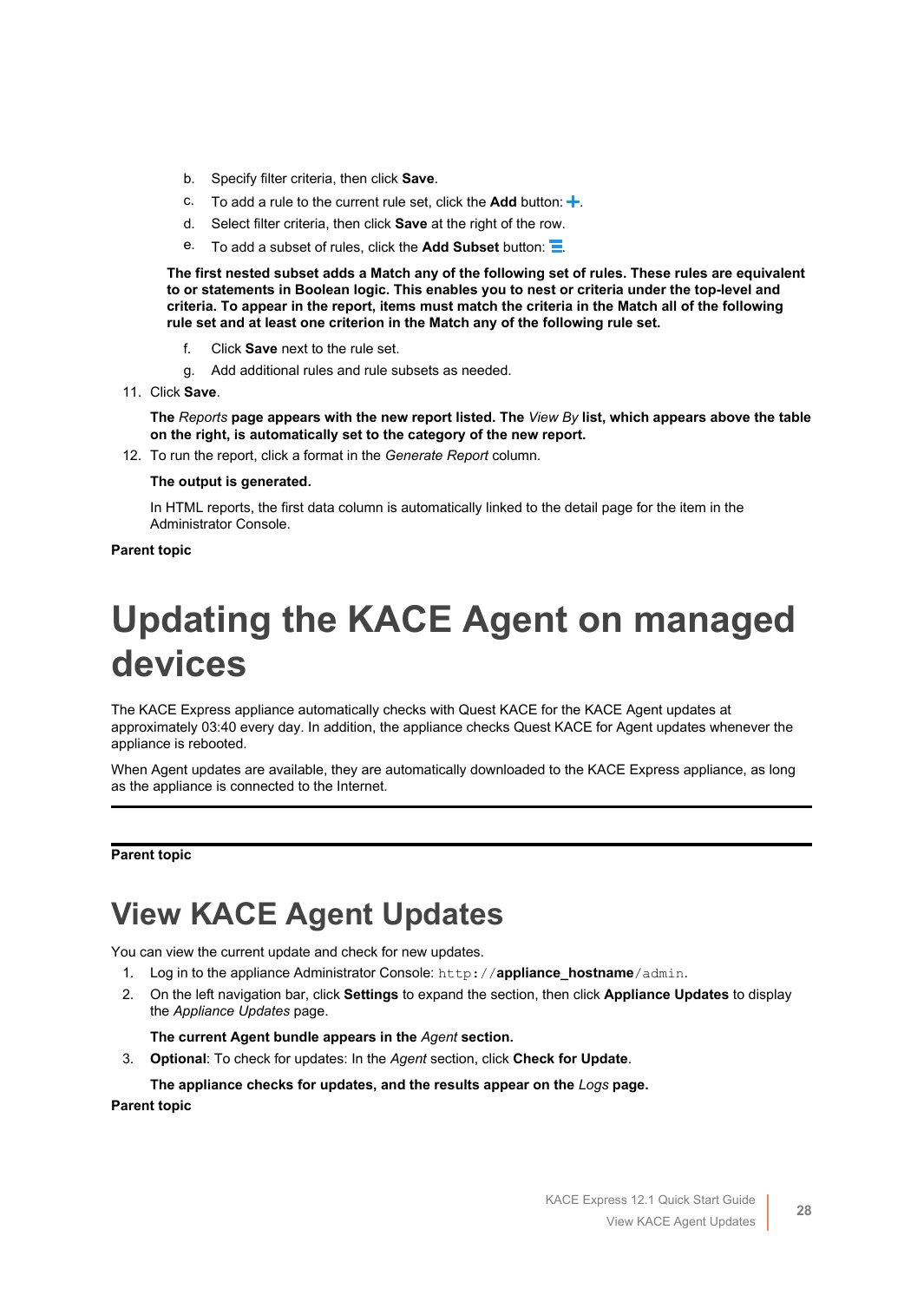## <span id="page-28-0"></span>**Configure KACE Agent update settings**

After updates are downloaded, you can configure the settings required to update the Agent on managed devices.

- 1. Log in to the appliance Administrator Console: http://**appliance\_hostname**/admin.
- 2. On the left navigation bar, click **Settings** to expand the section, then click **Provisioning** to display the *Provisioning* panel.
- 3. Click **Update Agents**.
- 4. View or specify the following Agent update settings:

| Option             | <b>Description</b>                                                                                                                                                                                                                                                                                                   |
|--------------------|----------------------------------------------------------------------------------------------------------------------------------------------------------------------------------------------------------------------------------------------------------------------------------------------------------------------|
| Enabled            | Update KACE Agents the next time devices check in<br>to the appliance. Clear the option to prevent updates<br>from being installed.                                                                                                                                                                                  |
| Modified           | (Read-only) The time the most recent Agent bundle<br>was downloaded.                                                                                                                                                                                                                                                 |
| <b>All Devices</b> | Deploy the update to all devices that have the KACE<br>Agent installed.                                                                                                                                                                                                                                              |
| Devices            | Update only specific devices. Select the device<br>names in the drop-down list, or type the first few<br>characters of a device name to sort the list. For<br>example, type Dev to list matching device names<br>such as Device-1, Device-2, and so on. This option<br>is not available when you select All Devices. |
| I abels            | Update devices with the selected labels. This option<br>is not available when you select All Devices.                                                                                                                                                                                                                |
| <b>Notes</b>       | Any additional information you want to provide.                                                                                                                                                                                                                                                                      |
| 5.<br>Click Save.  |                                                                                                                                                                                                                                                                                                                      |

**Parent topic** 

# <span id="page-28-1"></span>**Backing up the KACE Express appliance**

Backup files are used to restore your KACE Express appliance in the event of a data loss, or during an upgrade or migration to new hardware.

There are two kinds of appliance backup files:

- **Base**: A backup of the file system. Base backup files are generally created once a week.
- **Differential**: A backup of the Base (file system) files that have changed since the most recent Base backup and a backup of database files. Differential backups reference the most recent Base backup file available.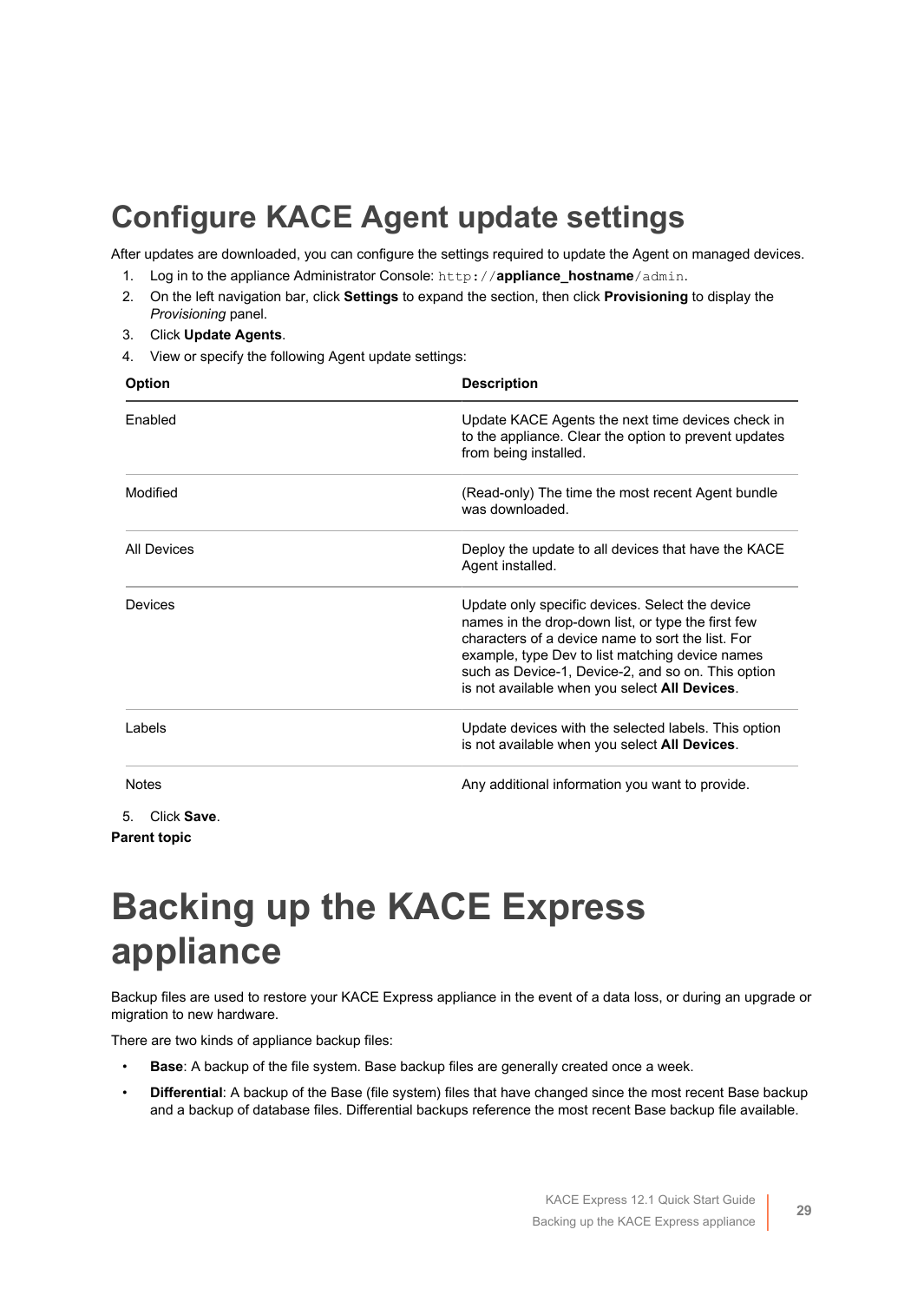To restore files, you must have a matched pair of Differential and Base backup files. Paired backup files reference the same KACE Systems Management Appliance version number and date, and only paired backup files can be used to restore the appliance.

**NOTE:** Backups are created while the KACE Systems Management Appliance is running. The appliance i is not taken offline during the backup process. Restoring the appliance to a backup and resetting the appliance to factory settings, however, continue to require that the appliance be taken offline.

In addition, there are three types of backup processes:

- **Scheduled daily backups**: In most cases, daily backups include only Differential backup files. If there is no Base backup, or if the most recent Base backup is more than seven days old, the daily backup includes both Base and Differential backup files. This backup is known as a full backup. By default, daily backups are scheduled to occur at 02:00, but you can change that schedule.
- **Scheduled monthly backups**: Monthly backups occur on the last day of the month, and you cannot change the schedule of monthly backups.
- **Backups initiated using the Run Now command**: When you click **Run Now** on the *Backup Settings* page, the appliance generates a full backup, which includes both Base and Differential backup files.

**TIP:** Always back up appliance data before installing updates or upgrading appliance software.

#### **Parent topic**

### <span id="page-29-0"></span>**Set the daily backup schedule and the number of backups to retain**

Daily backups are scheduled to occur at 02:00 by default, but you can change the time. You can set the number of daily and monthly backups to retain.

- 1. Log in to the appliance Administrator Console: http://**appliance\_hostname**/admin.
- 2. On the left navigation bar, click **Settings** to expand the section and display the *Control Panel*.
- 3. Click **Backup Settings** to display the *Backup Settings* page.
- 4. In the *Retention* section, specify the following settings:

| <b>Option</b>  | <b>Description</b>                                                                                                                                                                                                         |  |
|----------------|----------------------------------------------------------------------------------------------------------------------------------------------------------------------------------------------------------------------------|--|
| <b>Daily</b>   | The number of daily backups to retain on the<br>appliance. You can retain up to seven daily backups.                                                                                                                       |  |
| <b>Monthly</b> | The number of monthly backups to retain on<br>the appliance. You can retain up to two monthly<br>backups. Monthly backups occur on the last day of<br>the month, and you cannot change the schedule of<br>monthly backups. |  |

5. In the *Schedule* section, specify the schedule for running **daily** backups.

**Times are listed in the 24-hour clock format, and you can select intervals of 5 minutes. For example, to schedule the daily backup for 5 minutes past midnight, select 0:05.**

i

**TIP:** To ensure that backup logs are not turned over during daily log maintenance, schedule daily backups to occur after midnight.

6. Click **Save**.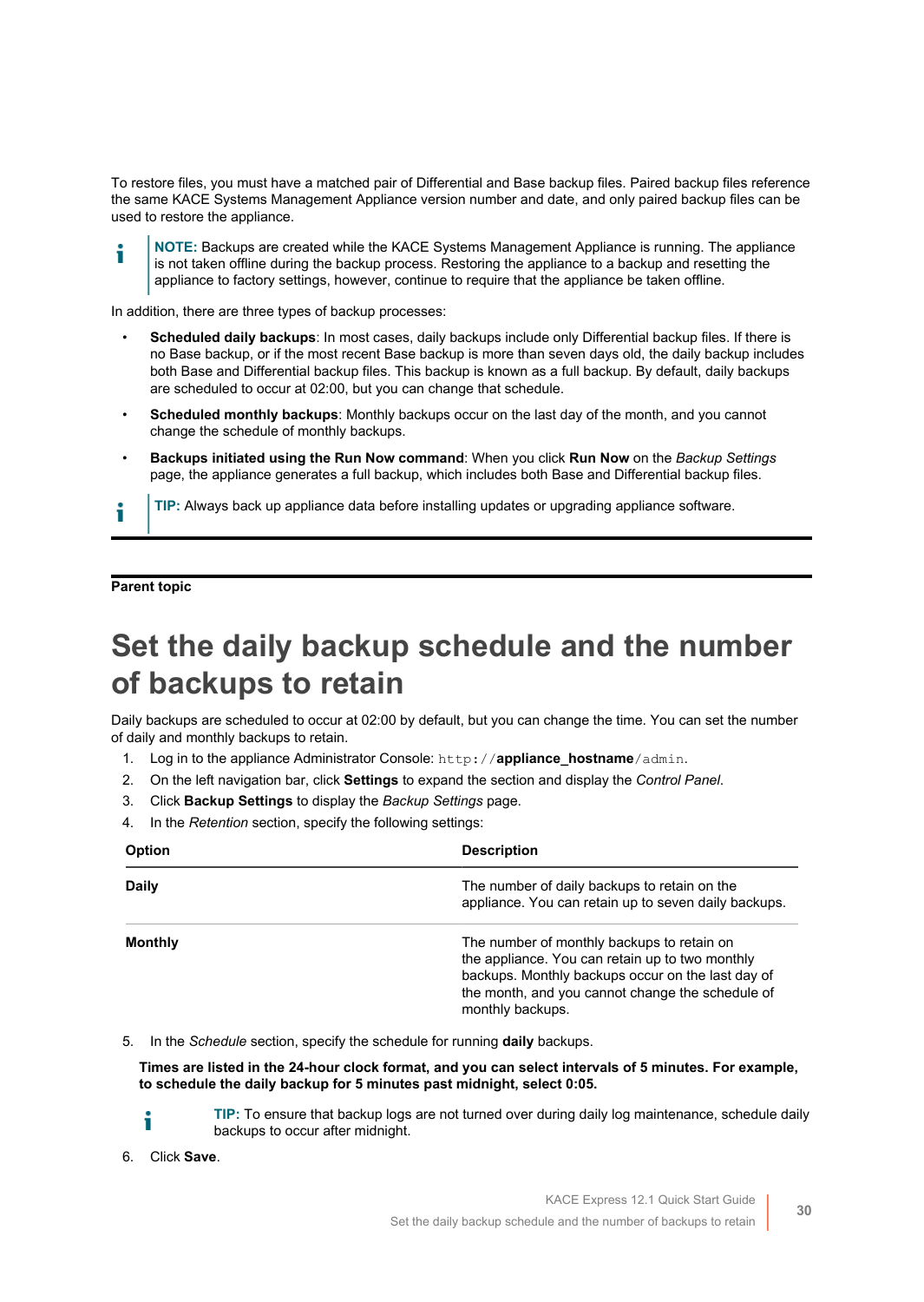The settings are applied. When the next scheduled backup runs, older backup files are removed if the number of backups retained on the appliance exceeds the number specified in the *Configure* section.

**Parent topic** 

## <span id="page-30-0"></span>**Back up the KACE Express appliance manually**

You can back up appliance manually any time. In addition, you should manually back up the appliance before you install appliance updates or perform upgrades.

- 1. Log in to the appliance Administrator Console: http://**appliance\_hostname**/admin.
- 2. On the left navigation bar, click **Settings** to expand the section and display the *Control Panel*.
- 3. Click **Backup Settings** to display the *Backup Settings* page.
- 4. At the bottom of the page, click **Run Now**, then click **Yes** to confirm.

**The backup starts. During the backup, several processes, including Apache, are stopped, and the appliance's web interfaces are briefly inaccessible.**

When the backup is complete, the *Logs* page appears.

#### **Parent topic**

## <span id="page-30-1"></span>**Download backup files from the Administrator Console**

For a greater level of recoverability, you can download backup files from the Administrator Console and save them to a different location.

- **NOTE:** To restore files, you must have a matched pair of Differential and Base backup files. Paired backup i files reference the same KACE Systems Management Appliance version number and date, and only paired backup files can be used to restore the appliance.
- 1. Log in to the appliance Administrator Console: http://**appliance\_hostname**/admin.
- 2. On the left navigation bar, click **Settings** to expand the section and display the *Control Panel*.
- 3. Click **Backup Settings** to display the *Backup Settings* page.
- 4. In the *Backups* section download a matched pair of Differential and Base backup files:
	- a. Click the name of a backup file with  $\text{incr}$  in the filename. For example: <date>\_k1\_incr\_<version>.tgz.
	- b. If prompted, select a download location for the file.
	- c. Click the name of a backup file with base in the filename. For example <date>\_k1\_base\_<version>.tgz.
	- d. If prompted, select a download location for the file.

**Parent topic** 

### <span id="page-30-2"></span>**Restore appliance settings**

You use backup files to restore your appliance configuration in the event of a data loss or to preserve settings during an upgrade or migration to new hardware.

Restoring any type of backup file destroys the data currently configured in the appliance. Quest KACE recommends that you off-load any backup files or data that you want to keep before you restore settings.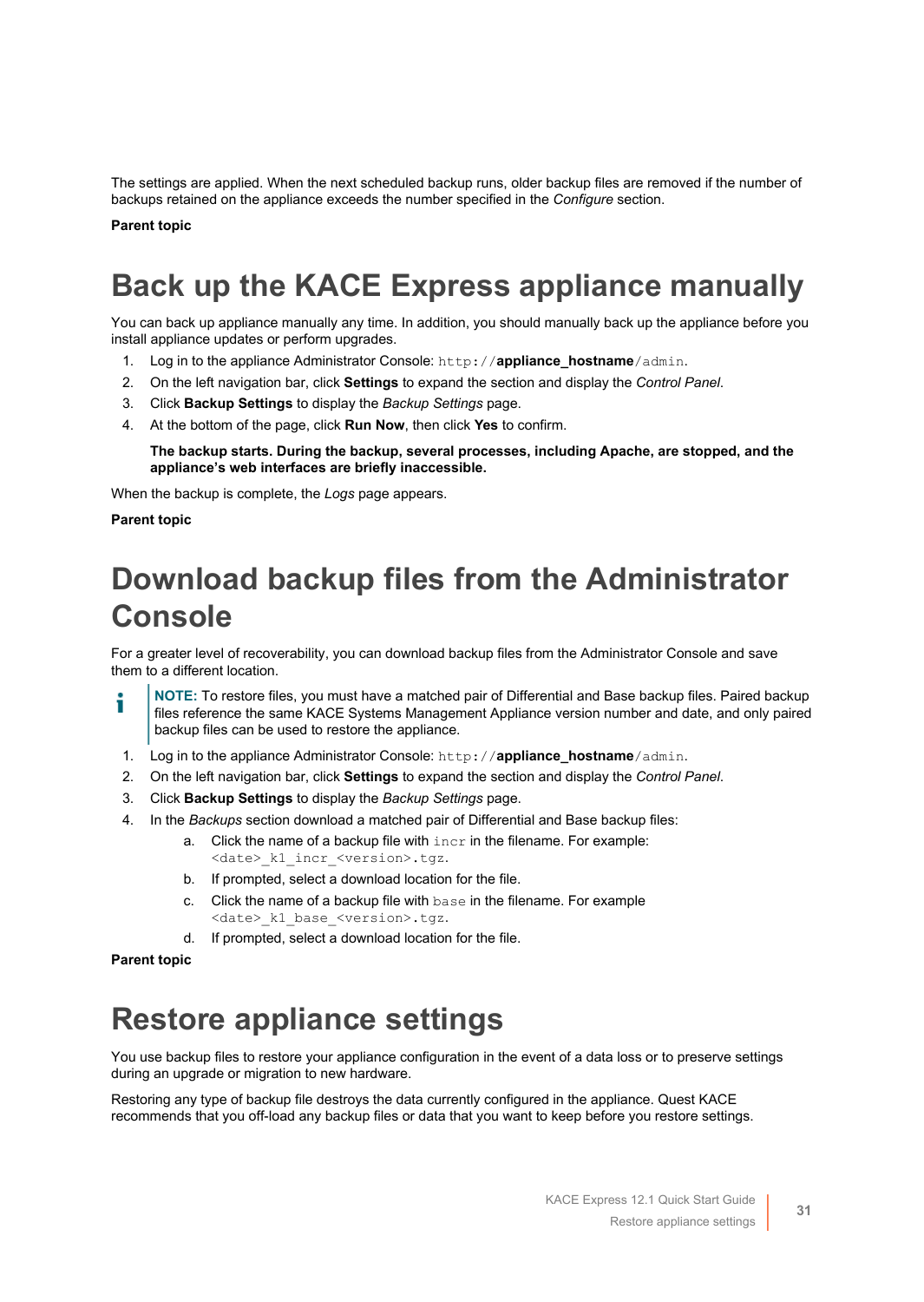KACE Express offers three approaches to restoring settings:

- The appliance has a built-in ability to restore settings from the most recent backup directly from the appliance backup drive.
- If you have copied your backup files to a different location, you can upload those files manually, and then restore from them.
- The appliance has a built-in ability to restore factory settings. This restoration is useful if you encounter problems and must remove all custom configurations.
- **TIP:** If your backup files are too large to upload using the default HTTP mechanism (the browser times out), you can upload them using FTP. To upload using FTP, enable the **Enable backup via FTP** settings on the *Security Settings* page.
- 1. Log in to the appliance Administrator Console: http://**appliance\_hostname**/admin.
- 2. On the left navigation bar, click **Settings** to expand the section and display the *Control Panel*.
- 3. Click **Backup Settings** to display the *Backup Settings* page.
- 4. Restore settings using one of three approaches:

#### **• Restore settings from the most recent backup.**

- 1. In the *Backups* section, select the most recent database and appliance backup files.
- 2. Click **Restore from Backup**, then click **Yes** to confirm.
	- The KACE Systems Management Appliance is restored and restarted. The Administrator Console is unavailable during the restore process.

#### **• Restore settings from a backup file.**

- **NOTE:** To restore files, you must have a matched pair of Differential and Base backup files. Paired backup files reference the same KACE Systems Management Appliance version number and date, and only paired backup files can be used to restore the appliance.
- 1. In the *Uploads* section, under the *Differential* heading, click **Browse** or **Choose File**, to locate the Differential file you want to upload.
- 2. In the *Uploads* section, under the *Base* heading, click **Browse** or **Choose File**, to locate the matching Base file you want to upload.
	- **NOTE:** To restore files, you must upload pairs of Differential and Base backup files. i Paired backup files reference the same KACE Systems Management Appliance version number and date, and only paired backup files can be used to restore the appliance.

#### 3. Click **Upload Files**.

The uploaded files appear in the *Backups* section.

- 4. In the *Backups* section, select the backup files you just uploaded.
- 5. Click **Restore from Backup**, then click **Yes** to confirm.

The KACE Systems Management Appliance is restored and restarted. The administrator Console is unavailable during the restore process.

#### **• Restore the KACE Systems Management Appliance to factory settings.**

- 1. At the bottom of the page, click **Reset to Factory Settings**, then click **Yes** to confirm. The KACE Systems Management Appliance is restored and restarted.
- 2. Re-configure KACE Express as needed.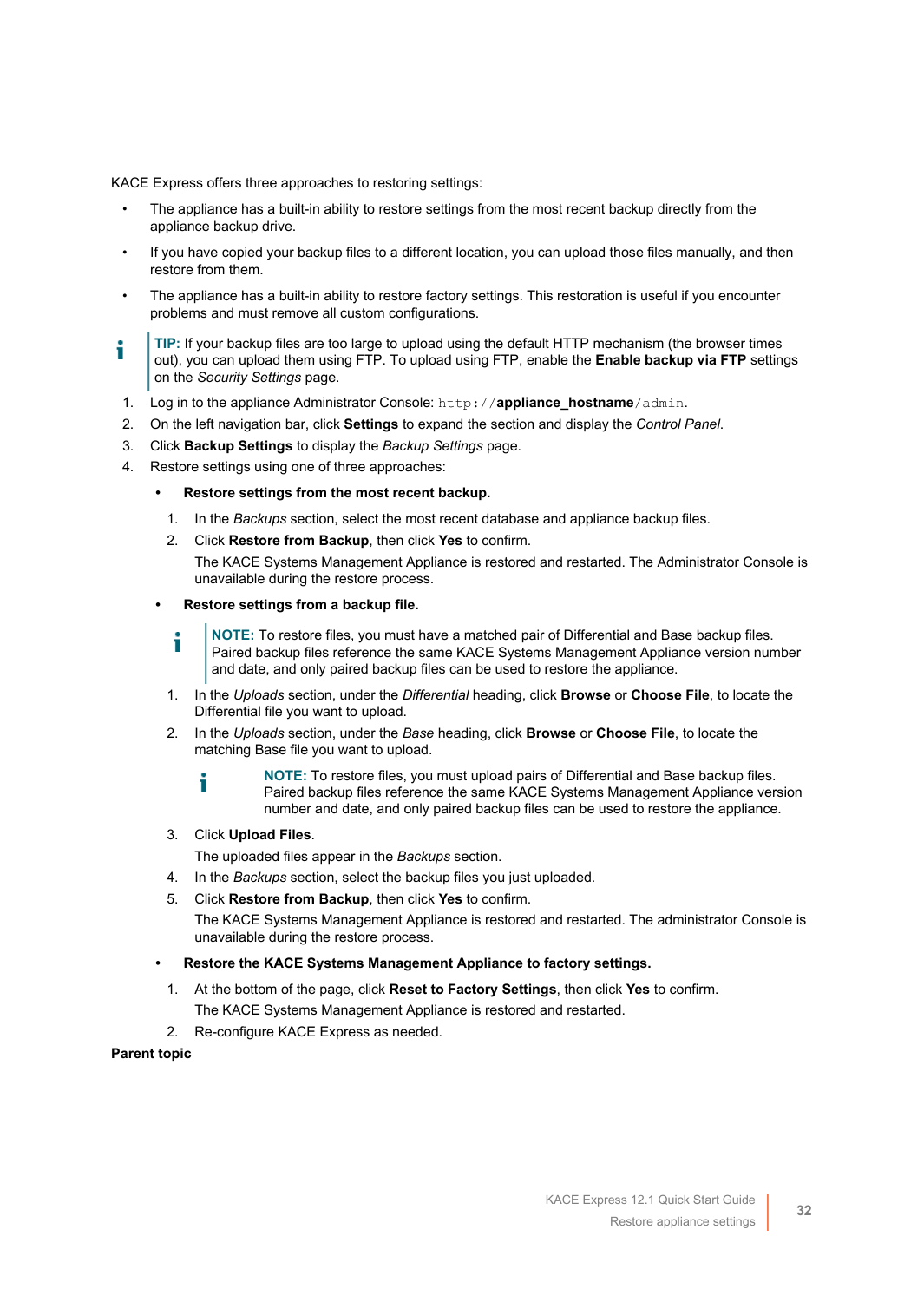# <span id="page-32-0"></span>**Updating the KACE Express software, or rebooting the appliance**

You can check for and install appliance software updates. When you update the appliance, your custom configurations are preserved.

In other instances, you might need to reboot or shut down the appliance from time to time when troubleshooting or performing maintenance tasks.

**Parent topic** 

## <span id="page-32-1"></span>**Check for and apply automatic appliance updates**

KACE Express checks in with the servers at Quest KACE daily to find out whether appliance software updates are available.

If an update is available, an alert appears on the *Home* page the next time you log in.

- **TIP:** Always back up appliance data before installing updates or upgrading the appliance software. For i instructions, see [Backing up the KACE Express appliance.](#page-28-1)
- 1. Log in to the appliance Administrator Console: http://**appliance\_hostname**/admin.
- 2. On the left navigation bar, click **Settings** to expand the section, then click **Appliance Updates** to display the *Appliance Updates* page.
- 3. In the *Server* section, click **Check for Update**.

#### **The** *Logs* **page appears. Results of the check appear in the log.**

- 4. If an update is available, back up your database and files before proceeding.
- 5. Click **Update**.

The update is applied. The Administrator Console is unavailable until the update is complete. Progress appears in the browser window.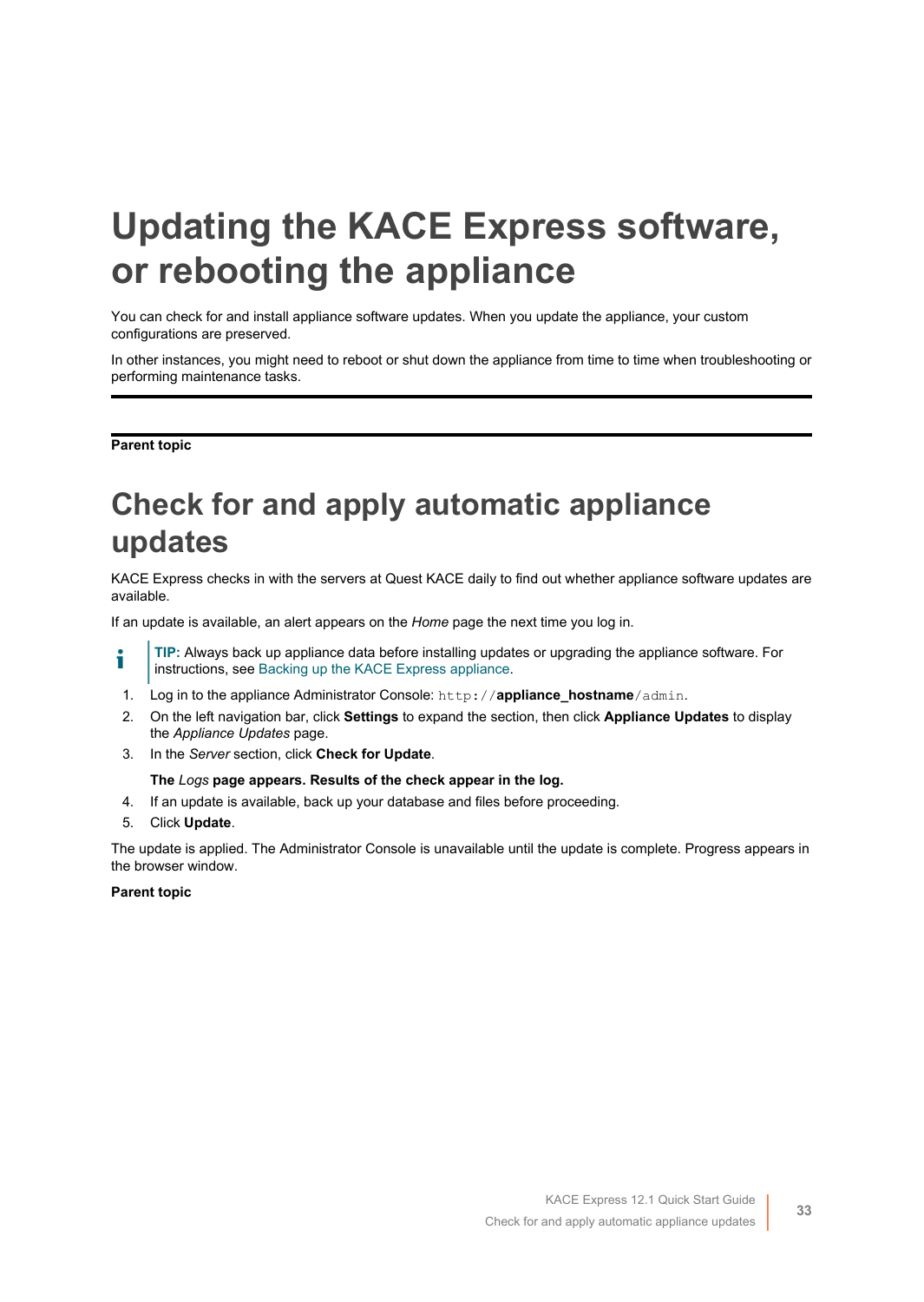### <span id="page-33-0"></span>**Reboot or shut down the appliance**

You might need to reboot or shut down the appliance from time to time when troubleshooting or performing maintenance tasks.

- 1. Log in to the appliance Administrator Console: http://**appliance\_hostname**/admin.
- 2. On the left navigation bar, click **Settings** to expand the section, then click **Appliance Updates** to display the *Appliance Updates* page.
- 3. In the *Appliance Controls* section, do one of the following:
	- **• Click Reboot. The appliance restarts.**
	- **• Click Reboot and check database. The appliance restarts and then verifies the database.**
	- **• Click Shutdown. The appliance shuts down.**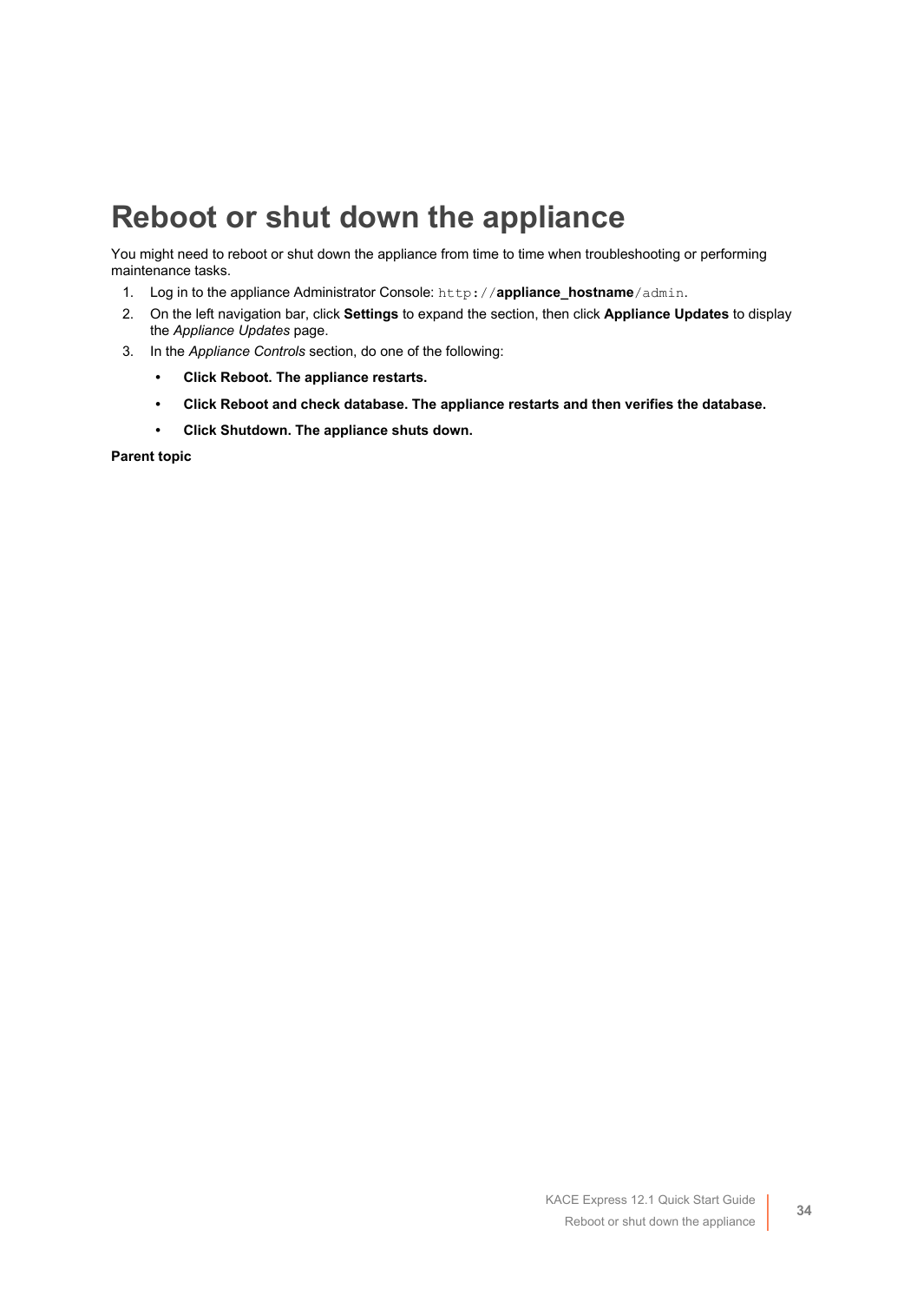# <span id="page-34-0"></span>**Transitioning from KACE Express to the full appliance**

For most Express users, you can upgrade to the full version of the KACE Systems Management Appliance without having to redeploy the appliance.

See [Feature availability, KACE Express and KACE Systems Management Appliance](#page-37-1) for a table that lists the additional features available to you when you upgrade to the full version of the KACE Systems Management Appliance.

**NOTE:** A appliance KACE Systems Management Appliance that has an Express license applied can be i effectively upgraded in place by applying a full or trial KACE Systems Management Appliance license key. This is the standard method by which a customer that starts with an Express license can move to a fully licensed version of the KACE Systems Management Appliance. However, there are both advantages and disadvantages to this in-place upgrade process that should be understood before making a decision about how you choose to upgrade from an Express license to a fully licensed version of the KACE Systems Management Appliance. For help in making this decision, see<https://support.quest.com/kb/126094>for a description of potential limitations that include lack of localization and single sign on (SSO) for an in-place upgrade.

# <span id="page-34-1"></span>**Obtain a license for the full KACE Systems Management Appliance**

If you have decided that the full version of the KACE Systems Management Appliance fits your needs, you can buy a license to enable you to get access to it.

Also, if you would like to have a trial period of using the full functionality of the KACE Systems Management Appliance, you can do that as well with a trial license obtained from Sales.

- 1. Go to the *How to Buy* page of the Quest website by one of two methods:
	- **• Log in to the KACE Systems Management Appliance Administrator Console: http://appliance\_hostname/admin, and in the** *Dashboard* **click Upgrade to the full version of the KACE Systems Management Appliance.**
	- **• On any open KACE Express page, click Buy Now in the top bar.**
- 2. Contact Sales by one of three methods:
	- **• Call the toll-free number for your location.**
	- **• Send an email to the address for your location.**
	- **• Fill out the** *Contact Form* **and send it.**

In the Comments field, include the information that you are currently using KACE Express.

Enter the new license key using the procedure in [Update the appliance license key to transition to the full KACE](#page-35-0) [Systems Management Appliance](#page-35-0).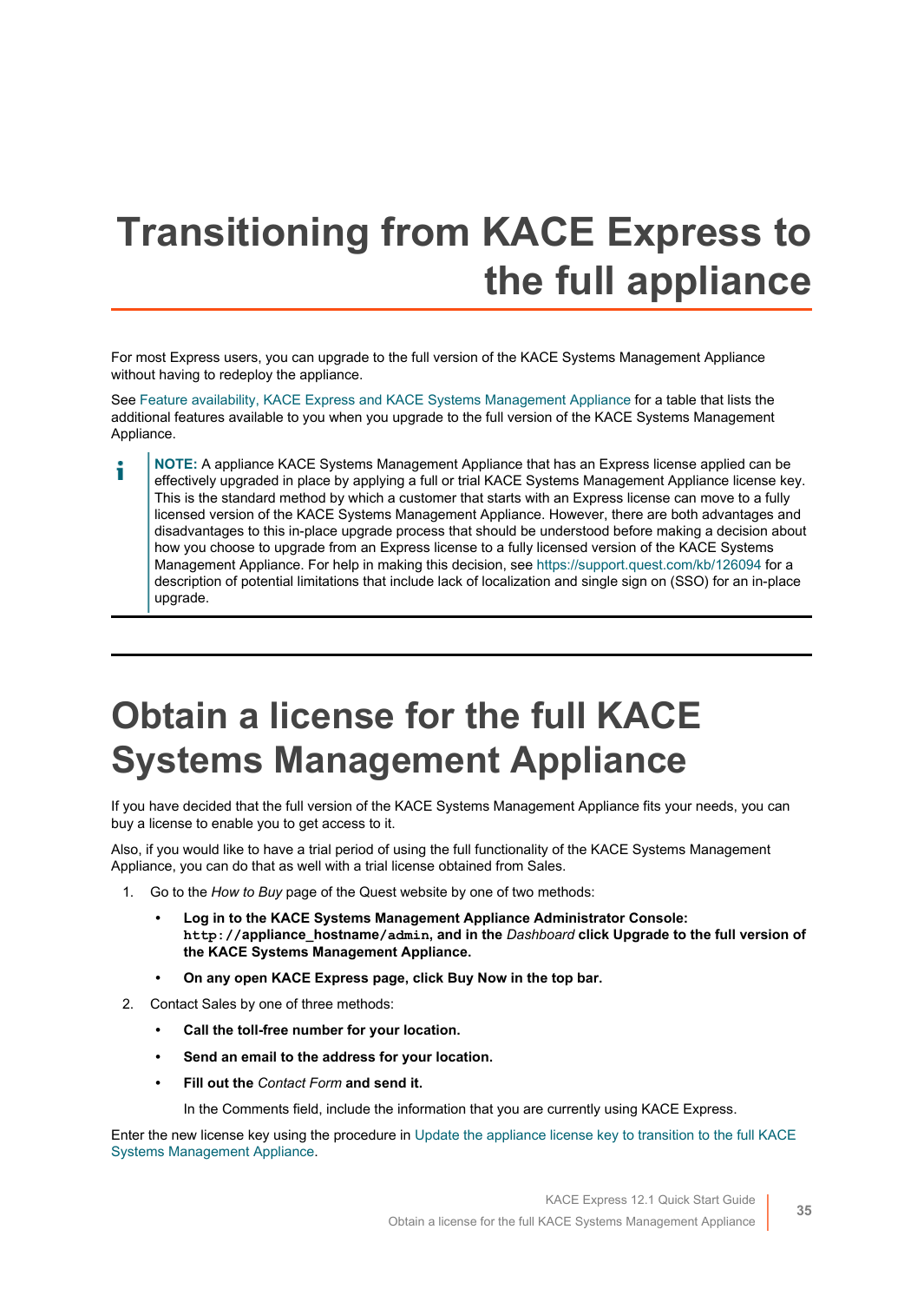**Parent topic** 

# <span id="page-35-0"></span>**Update the appliance license key to transition to the full KACE Systems Management Appliance**

The transition to the full KACE System Management Appliance entails updating your license.

You have obtained your new license key.

- 1. Log in to the appliance Administrator Console: http://**appliance\_hostname**/admin.
- 2. On the left navigation bar, click **Settings** to expand the section, then click **Appliance Updates** to display the *Appliance Updates* page.
- 3. In the *License Information* section, enter your new license key, then click **Update**.
- 4. Click **Yes** in the *Confirm* dialog to reboot your system.

The full features are available to you after you sign back in to the appliance following the reboot.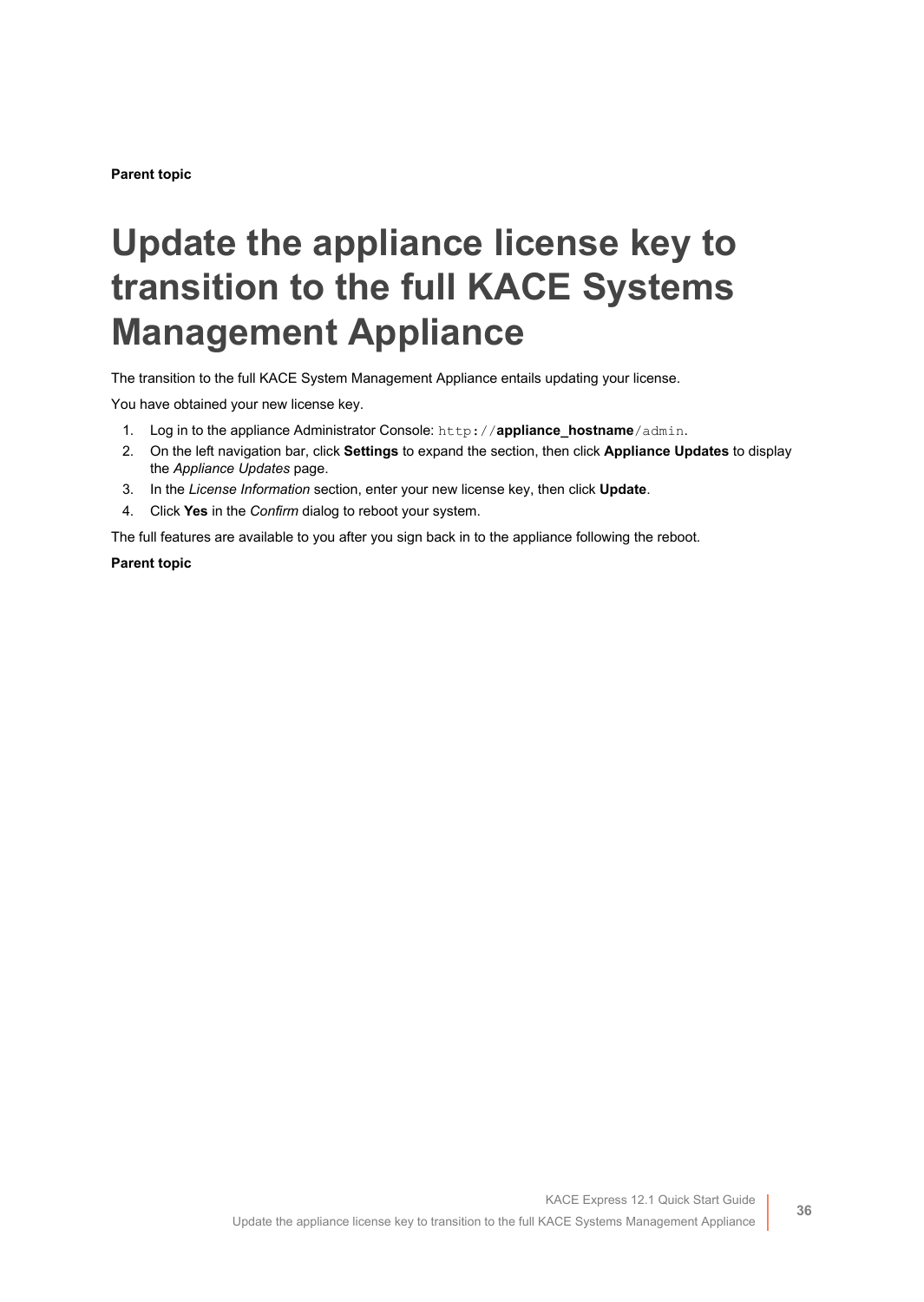# <span id="page-36-0"></span>**Support options for KACE Express**

KACE Express, as a free solution, does not have telephone or email support from the Quest KACE technical support organization. However, although KACE Express does not have a support package associated with it, there are a number of resources available to the KACE Express user.

In the **Settings** section, you can open the **Support** page, which contains the following support options:

- *Documentation*: Contains links to this guide and to the **Administrator Guide** for the full version of KACE Systems Management Appliance.
- *ITNinja*: Contains a link to ITNinja, an IT collaborative community.
- *Technical Support*: Contains links to the Knowledge Base and its articles and to videos. Also contains a direct link to the KACE Express community page at [http://itninja.com/k1000express,](http://itninja.com/k1000express) where the other members of the community can provide support, tips, and peer-to-peer advice.
- *Troubleshooting Tools*: Contains links to some useful tools if you are experiencing an issue.
- *Follow Us*: Contains links to social media and other sites that address the KACE Systems Management Appliance and other offerings from Quest KACE.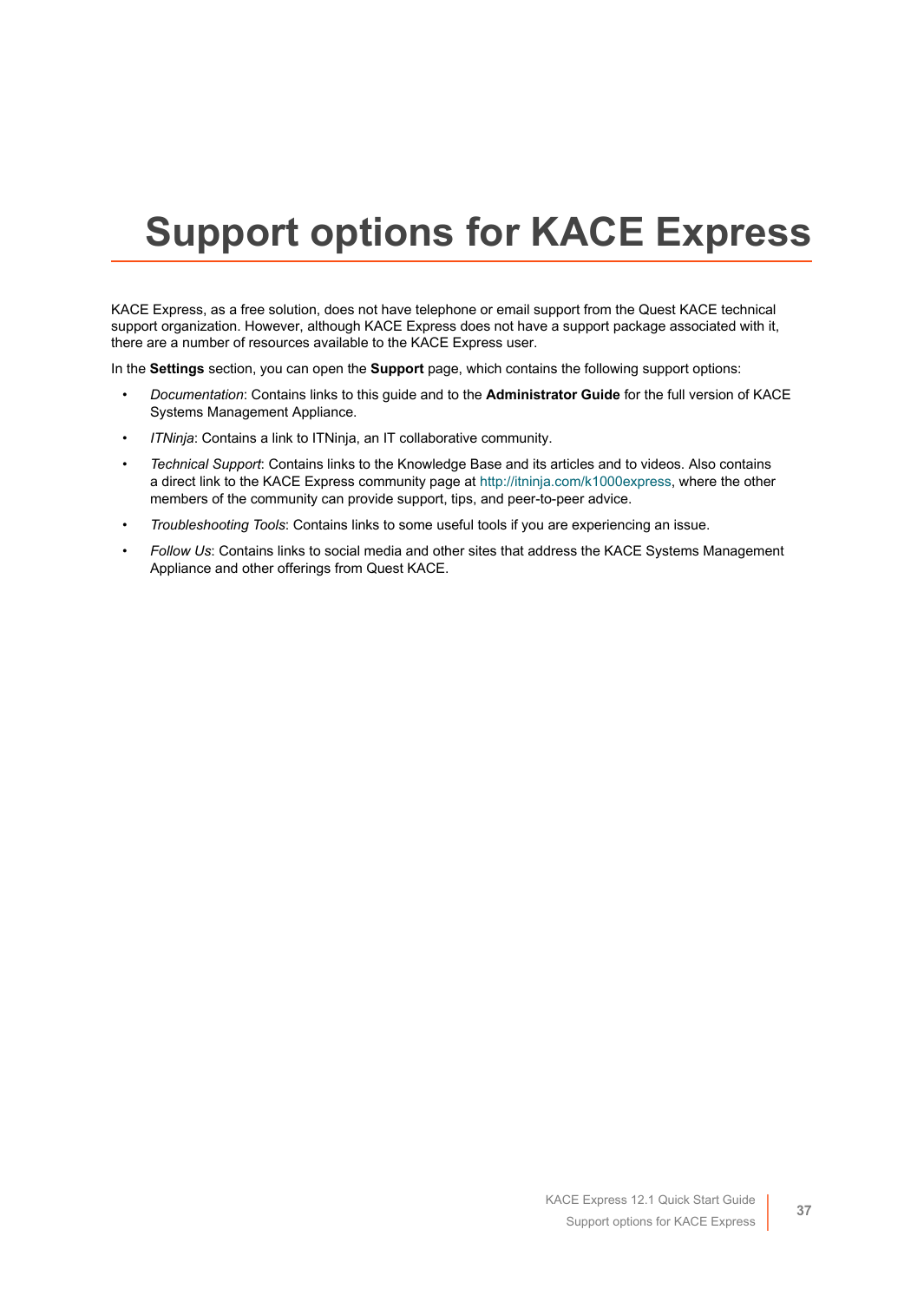# **Appendixes**

## <span id="page-37-1"></span><span id="page-37-0"></span>**Feature availability, KACE Express and KACE Systems Management Appliance**

As a free, introductory version of the KACE Systems Management Appliance, KACE Express offers a subset of the features found in the full product.

|  |  |  |  |  | Table 1. Comparison of features, KACE Express and KACE Systems Management Appliance |
|--|--|--|--|--|-------------------------------------------------------------------------------------|
|--|--|--|--|--|-------------------------------------------------------------------------------------|

| <b>Feature Group</b>     | <b>Feature Description</b>                                       | <b>KACE Express</b>                            | <b>KACE Systems</b><br><b>Management Appliance</b> |
|--------------------------|------------------------------------------------------------------|------------------------------------------------|----------------------------------------------------|
| License                  | License term                                                     | 1-year term                                    | Perpetual                                          |
|                          | Device limit                                                     | 1,000 devices                                  | No limit                                           |
| Supported platforms      | Managed systems                                                  | Windows only                                   | Windows, Mac OS®,<br>Linux <sup>®</sup>            |
| <b>Technical support</b> | Technical support                                                | Community support                              | Phone, email, and web-<br>based technical support  |
| Configuration            | Administrative users                                             | Single administrative<br>user                  | Unlimited administrative<br>users                  |
|                          | User Management                                                  | Simplified management<br>for single admin user | <b>Full User Management</b><br>capabilities        |
|                          | Role-based management NO                                         |                                                | <b>YES</b>                                         |
|                          | Labels                                                           | Manual labels only                             | Manual labels, Smart<br>labels, LDAP labels        |
|                          | <b>Active Directory</b><br>synchronization and<br>single sign on | <b>NO</b>                                      | <b>YES</b>                                         |
|                          | Credentials management YES                                       |                                                | <b>YES</b>                                         |
|                          | Appliance linking                                                | <b>NO</b>                                      | <b>YES</b>                                         |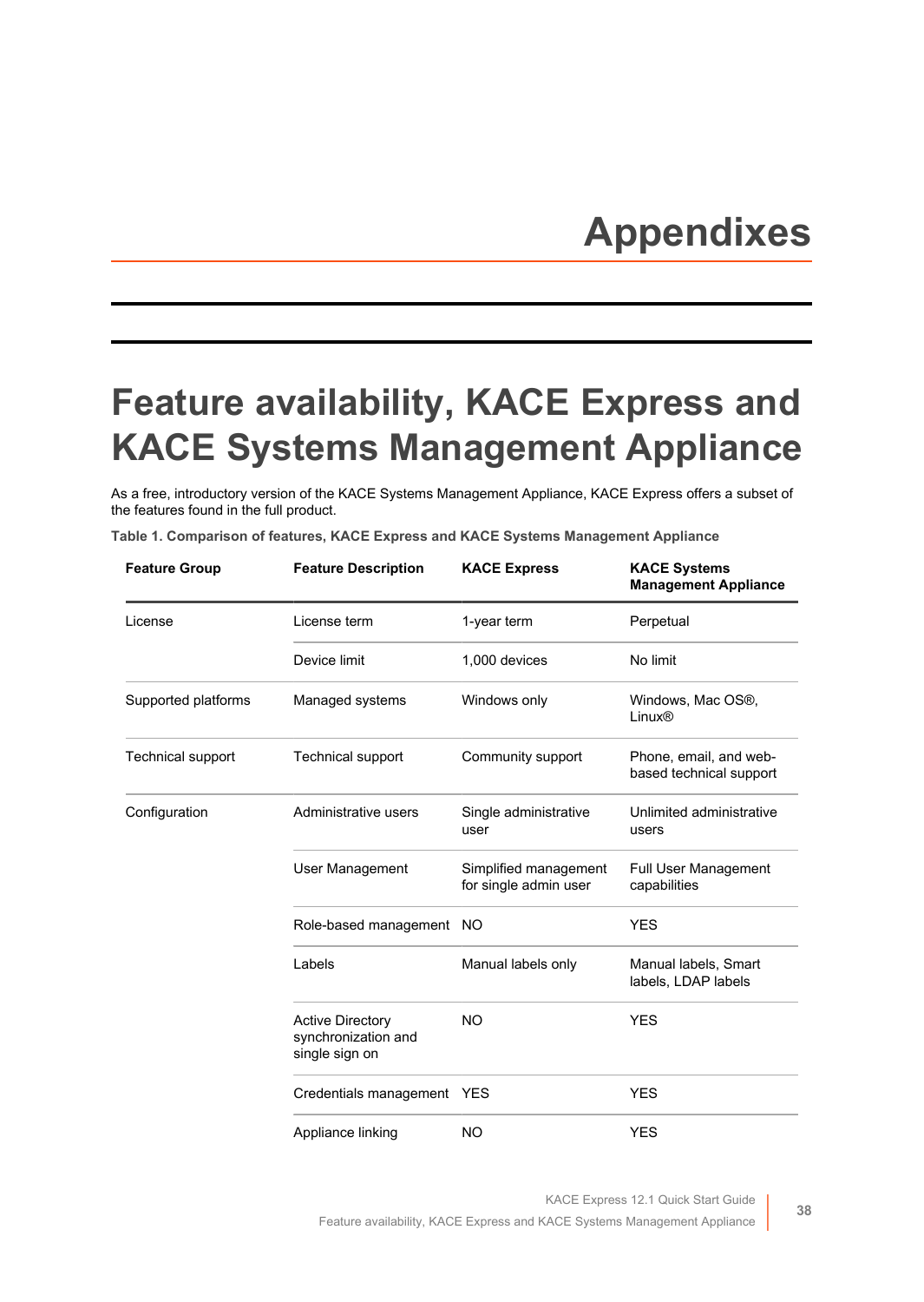| <b>Feature Group</b> | <b>Feature Description</b>                                                                                         | <b>KACE Express</b>       | <b>KACE Systems</b><br><b>Management Appliance</b> |
|----------------------|--------------------------------------------------------------------------------------------------------------------|---------------------------|----------------------------------------------------|
|                      | Audit history                                                                                                      | NO.                       | <b>YES</b>                                         |
|                      | <b>Agent Provisioning</b><br><b>Assistant for Windows</b><br>clients                                               | <b>YES</b>                | NO.                                                |
| Interface            | Web management<br>interfaces                                                                                       | Administrator portal only | Administrator and end<br>user portals              |
|                      | Mobile management<br>interface                                                                                     | NO.                       | YES, KACE GO                                       |
|                      | Localization                                                                                                       | English only              | English only                                       |
| Inventory            | Inventory of device<br>hardware                                                                                    | <b>YES</b>                | <b>YES</b>                                         |
|                      | Inventory of installed<br>software                                                                                 | <b>YES</b>                | <b>YES</b>                                         |
|                      | Inventory and<br>management of Dell<br>Warranty                                                                    | <b>YES</b>                | <b>YES</b>                                         |
|                      | Inventory of processes<br>detected on devices                                                                      | <b>YES</b>                | <b>YES</b>                                         |
|                      | Inventory of startup<br>program detected on<br>devices                                                             | <b>YES</b>                | <b>YES</b>                                         |
|                      | Inventory of services<br>detected on devices                                                                       | <b>YES</b>                | <b>YES</b>                                         |
|                      | Inventory of devices<br>managed by Dell Mobility<br>Management (DMM)                                               | <b>NO</b>                 | <b>YES</b>                                         |
|                      | Inventory and health<br>status information<br>collected through Dell<br>Command   Monitor                          | <b>YES</b>                | <b>YES</b>                                         |
|                      | Encryption status and<br>protection information on<br>devices with Dell Data<br>Protection   Encryption<br>(DDP E) | <b>YES</b>                | <b>YES</b>                                         |
|                      | Software catalog<br>(Application Catalog)                                                                          | <b>NO</b>                 | <b>YES</b>                                         |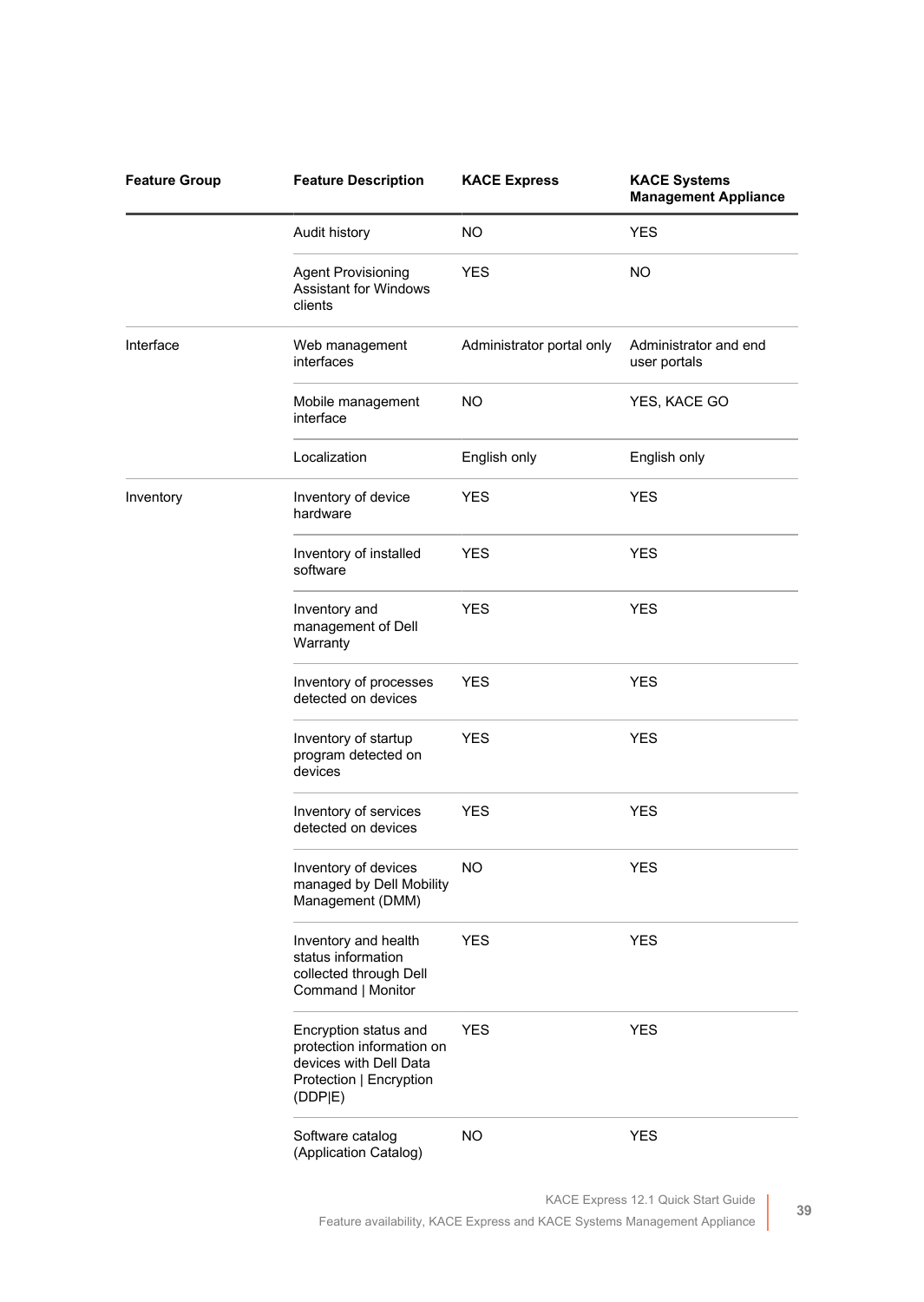| <b>Feature Group</b> | <b>Feature Description</b>                                                                                                                                                            | <b>KACE Express</b> | <b>KACE Systems</b><br><b>Management Appliance</b> |
|----------------------|---------------------------------------------------------------------------------------------------------------------------------------------------------------------------------------|---------------------|----------------------------------------------------|
|                      | Custom inventory<br>collection                                                                                                                                                        | NO.                 | <b>YES</b>                                         |
|                      | Agent-based<br>management                                                                                                                                                             | <b>YES</b>          | <b>YES</b>                                         |
|                      | Agentless device<br>discovery                                                                                                                                                         | NO.                 | <b>YES</b>                                         |
|                      | Agentless device<br>inventory                                                                                                                                                         | <b>NO</b>           | <b>YES</b>                                         |
|                      | <b>SNMP Inventory</b><br>Configurations (OID<br>mapping)                                                                                                                              | <b>NO</b>           | <b>YES</b>                                         |
| Asset Management     | Import and manage<br>asset information that<br>includes details about<br>devices, software,<br>licenses, physical assets,<br>logical assets, and the<br>relationship between<br>them. | <b>NO</b>           | <b>YES</b>                                         |
|                      | Machine actions<br>(including device<br>configuration and remote<br>control)                                                                                                          | NO.                 | <b>YES</b>                                         |
|                      | License compliance<br>engine                                                                                                                                                          | <b>NO</b>           | <b>YES</b>                                         |
| Distribution         | Managed installations                                                                                                                                                                 | <b>NO</b>           | <b>YES</b>                                         |
|                      | File synchronizations                                                                                                                                                                 | <b>NO</b>           | <b>YES</b>                                         |
|                      | Wake-on-LAN                                                                                                                                                                           | <b>NO</b>           | <b>YES</b>                                         |
|                      | Replication shares                                                                                                                                                                    | <b>NO</b>           | <b>YES</b>                                         |
|                      | End user alerting                                                                                                                                                                     | <b>NO</b>           | <b>YES</b>                                         |
|                      | Mac OS X profile<br>management                                                                                                                                                        | <b>NO</b>           | <b>YES</b>                                         |
| Scripting            | Scripting                                                                                                                                                                             | <b>NO</b>           | <b>YES</b>                                         |
|                      | Configuration policies                                                                                                                                                                | NO                  | <b>YES</b>                                         |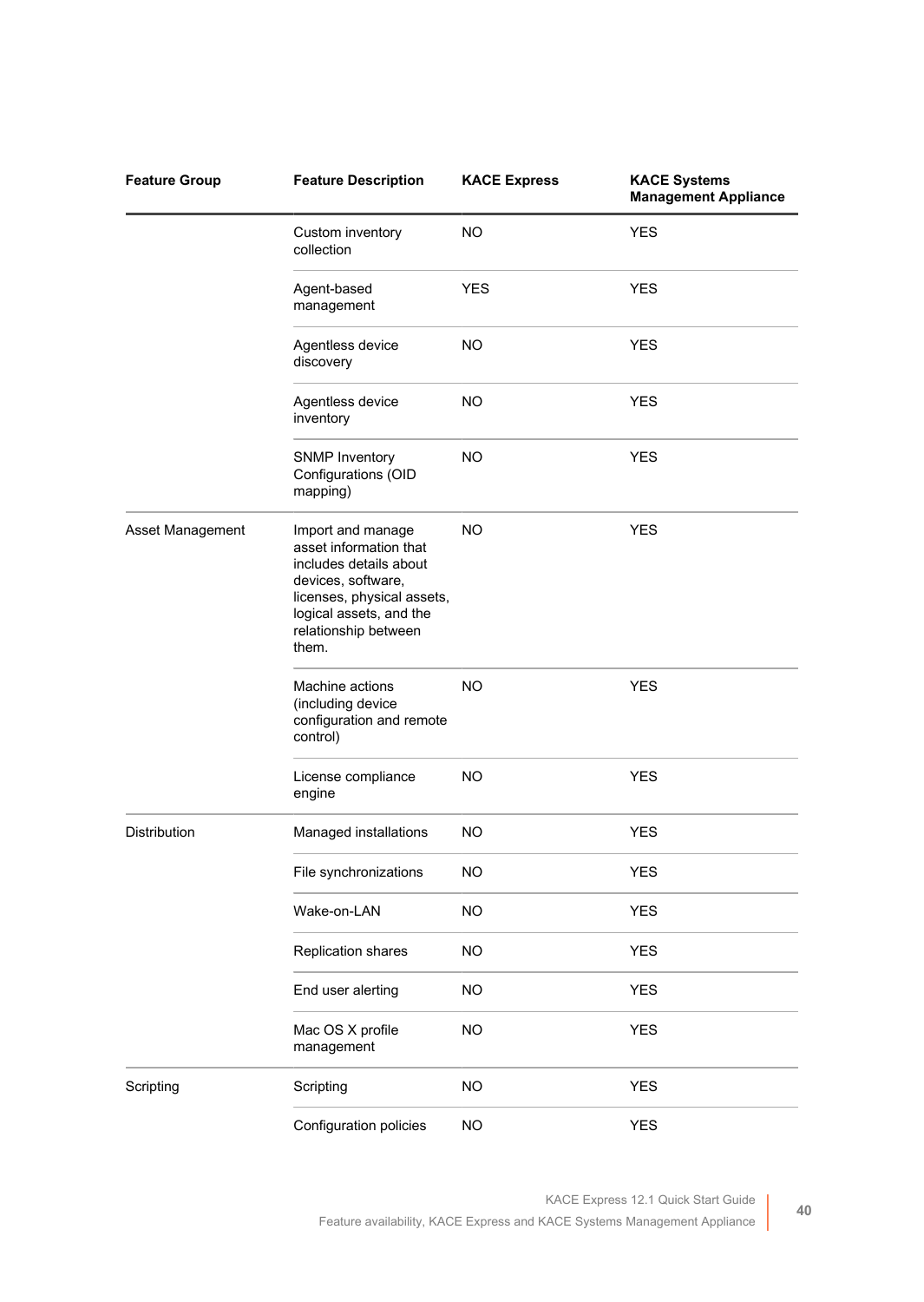| <b>Feature Group</b> | <b>Feature Description</b>                                                                                                                     | <b>KACE Express</b> | <b>KACE Systems</b><br><b>Management Appliance</b> |
|----------------------|------------------------------------------------------------------------------------------------------------------------------------------------|---------------------|----------------------------------------------------|
|                      | Security policies                                                                                                                              | <b>NO</b>           | <b>YES</b>                                         |
| Security             | Patch management                                                                                                                               | NO.                 | <b>YES</b>                                         |
|                      | OVAL scan                                                                                                                                      | NO.                 | <b>YES</b>                                         |
|                      | SCAP scan                                                                                                                                      | NO.                 | <b>YES</b>                                         |
|                      | <b>Dell Updates</b>                                                                                                                            | <b>YES</b>          | <b>YES</b>                                         |
| Server monitoring    | Monitor up to 5 or 10<br>servers, depending on<br>the standard license, or<br>up to 200 servers with a<br>license for the Monitoring<br>Module | NO.                 | <b>YES</b>                                         |
|                      | Windows event log<br>monitoring                                                                                                                | <b>NO</b>           | <b>YES</b>                                         |
|                      | Non-Windows file system NO<br>log monitoring                                                                                                   |                     | <b>YES</b>                                         |
|                      | Configuration change<br>monitoring                                                                                                             | <b>NO</b>           | <b>YES</b>                                         |
|                      | Threshold and<br>application monitoring                                                                                                        | <b>NO</b>           | <b>YES</b>                                         |
| Service Desk         | Service Desk                                                                                                                                   | <b>NO</b>           | <b>YES</b>                                         |
| Reporting            | Report count                                                                                                                                   | 65 built-in reports | 147 built-in reports                               |
|                      | Wizard-driven report<br>creation                                                                                                               | <b>YES</b>          | <b>YES</b>                                         |
|                      | Advanced report creation<br>and customization using<br>SQL queries                                                                             | NO                  | <b>YES</b>                                         |
|                      | Report export formats                                                                                                                          | HTML, PDF           | HTML, PDF, XLS, CSV,<br>TXT                        |
|                      | Scheduled reports                                                                                                                              | <b>NO</b>           | <b>YES</b>                                         |
|                      | Administrator<br>notifications based on<br>specific device or asset<br>criteria                                                                | <b>NO</b>           | <b>YES</b>                                         |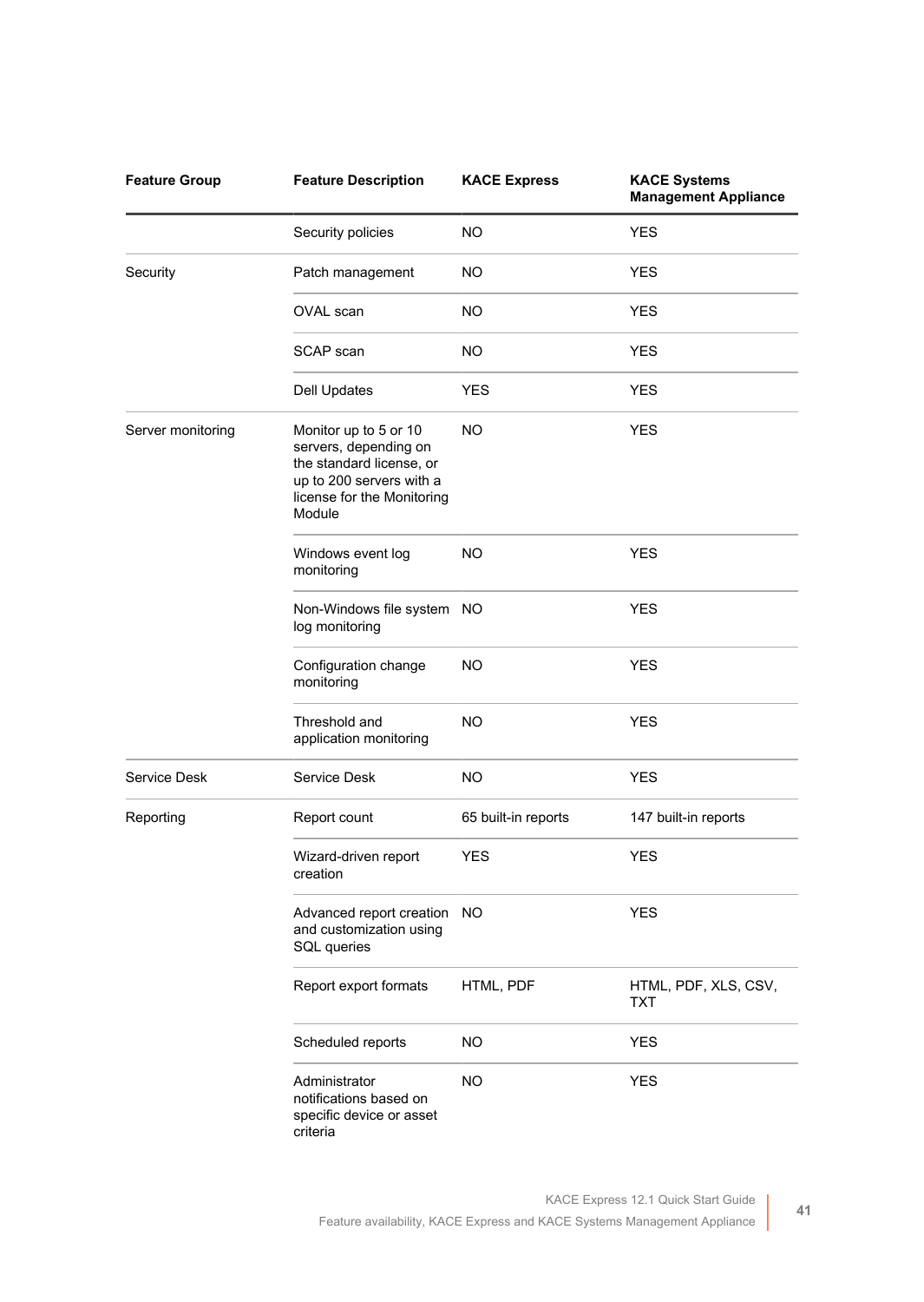| <b>Feature Group</b>   | <b>Feature Description</b>                   | <b>KACE Express</b>   | <b>KACE Systems</b><br><b>Management Appliance</b> |
|------------------------|----------------------------------------------|-----------------------|----------------------------------------------------|
|                        | Dashboard                                    | Static Dashboard view | Customizable Dashboard<br><b>VIEW</b>              |
| <b>Feature Preview</b> | Feature Preview pages<br>for locked features | YES.                  | NO.                                                |

**Parent topic**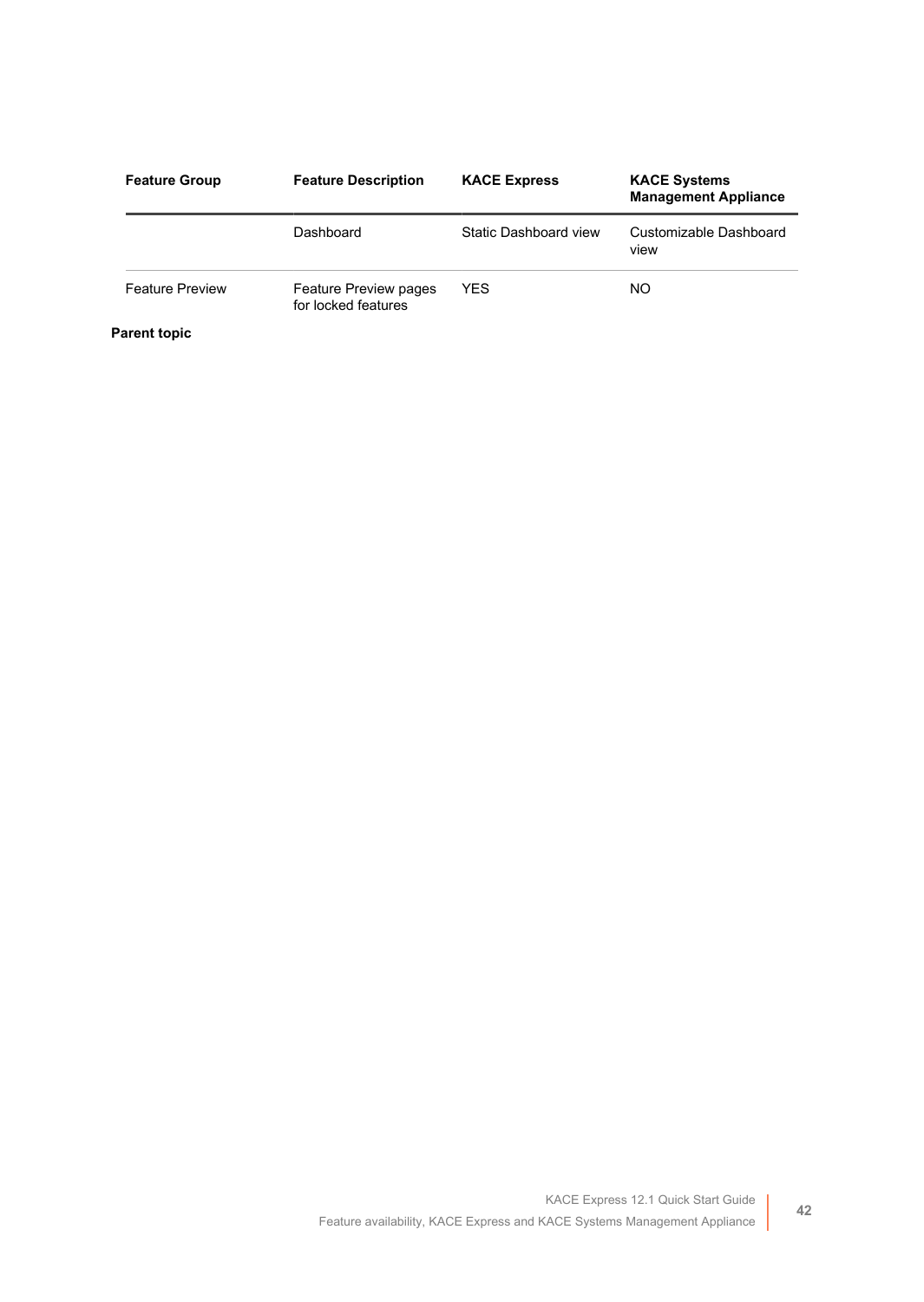# **About us**

<span id="page-42-0"></span>Quest creates software solutions that make the benefits of new technology real in an increasingly complex IT landscape. From database and systems management, to Active Directory and Office 365 management, and cyber security resilience, Quest helps customers solve their next IT challenge now. Around the globe, more than 130,000 companies and 95% of the Fortune 500 count on Quest to deliver proactive management and monitoring for the next enterprise initiative, find the next solution for complex Microsoft challenges and stay ahead of the next threat. Quest Software. Where next meets now. For more information, visit [www.quest.com.](https://www.quest.com/company/contact-us.aspx)

## <span id="page-42-1"></span>**Technical support resources**

Technical support is available to Quest customers with a valid maintenance contract and customers who have trial versions. You can access the Quest Support Portal at [https://support.quest.com.](https://support.quest.com/)

The Support Portal provides self-help tools you can use to solve problems quickly and independently, 24 hours a day, 365 days a year. The Support Portal enables you to:

- Submit and manage a Service Request
- View Knowledge Base articles
- Sign up for product notifications
- Download software and technical documentation
- View how-to-videos
- Engage in community discussions
- Chat with support engineers online
- View services to assist you with your product.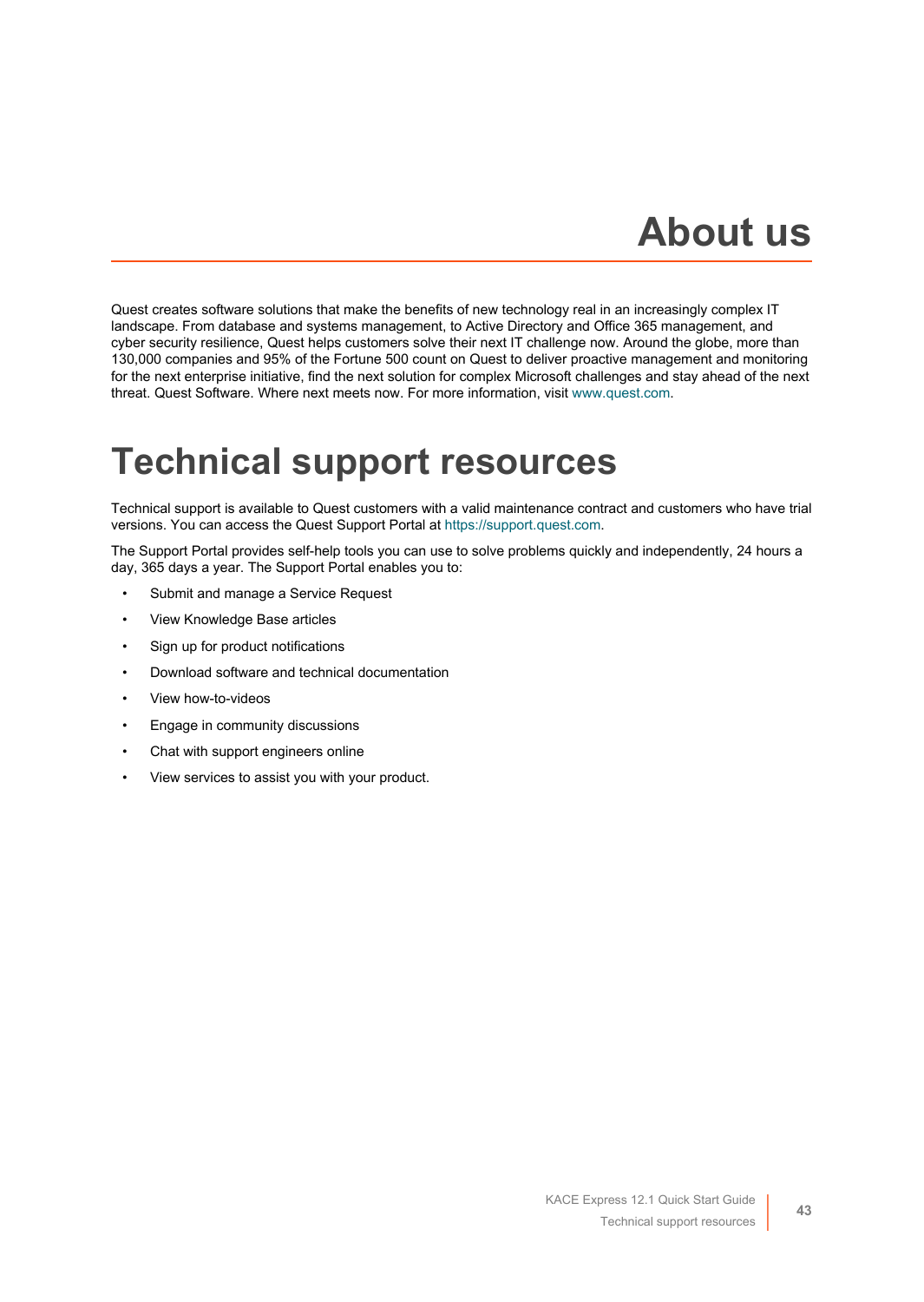# **Legal notices**

<span id="page-43-0"></span>**© 2022 Quest Software Inc. ALL RIGHTS RESERVED.**

This guide contains proprietary information protected by copyright. The software described in this guide is furnished under a software license or nondisclosure agreement. This software may be used or copied only in accordance with the terms of the applicable agreement. No part of this guide may be reproduced or transmitted in any form or by any means, electronic or mechanical, including photocopying and recording for any purpose other than the purchaser's personal use without the written permission of Quest Software Inc.

The information in this document is provided in connection with Quest Software products. No license, express or implied, by estoppel or otherwise, to any intellectual property right is granted by this document or in connection with the sale of Quest Software products. EXCEPT AS SET FORTH IN THE TERMS AND CONDITIONS AS SPECIFIED IN THE LICENSE AGREEMENT FOR THIS PRODUCT, QUEST SOFTWARE ASSUMES NO LIABILITY WHATSOEVER AND DISCLAIMS ANY EXPRESS, IMPLIED OR STATUTORY WARRANTY RELATING TO ITS PRODUCTS INCLUDING, BUT NOT LIMITED TO, THE IMPLIED WARRANTY OF MERCHANTABILITY, FITNESS FOR A PARTICULAR PURPOSE, OR NON-INFRINGEMENT. IN NO EVENT SHALL QUEST SOFTWARE BE LIABLE FOR ANY DIRECT, INDIRECT, CONSEQUENTIAL, PUNITIVE, SPECIAL OR INCIDENTAL DAMAGES (INCLUDING, WITHOUT LIMITATION, DAMAGES FOR LOSS OF PROFITS, BUSINESS INTERRUPTION OR LOSS OF INFORMATION) ARISING OUT OF THE USE OR INABILITY TO USE THIS DOCUMENT, EVEN IF QUEST SOFTWARE HAS BEEN ADVISED OF THE POSSIBILITY OF SUCH DAMAGES. Quest Software makes no representations or warranties with respect to the accuracy or completeness of the contents of this document and reserves the right to make changes to specifications and product descriptions at any time without notice. Quest Software does not make any commitment to update the information contained in this document.

If you have any questions regarding your potential use of this material, contact:

Quest Software Inc.

Attn: LEGAL Dept

4 Polaris Way

Aliso Viejo, CA 92656

Refer to our Web site [\(https://www.quest.com\)](https://www.quest.com) for regional and international office information.

**Patents**

Quest Software is proud of our advanced technology. Patents and pending patents may apply to this product. For the most current information about applicable patents for this product, please visit our website at [https://](https://www.quest.com/legal) [www.quest.com/legal.](https://www.quest.com/legal)

#### **Trademarks**

Quest, the Quest logo, Join the Innovation, and KACE are trademarks and registered trademarks of Quest Software Inc. For a complete list of Quest marks, visit [https://www.quest.com/legal/trademark-information.aspx.](https://www.quest.com/legal/trademark-information.aspx) All other trademarks and registered trademarks are property of their respective owners.

**Legend**

#### **CAUTION: A CAUTION icon indicates potential damage to hardware or loss of data if instructions are not followed.**

i

**IMPORTANT, NOTE, TIP, MOBILE, or VIDEO:** An information icon indicates supporting information.

KACE Express Quick Start Guide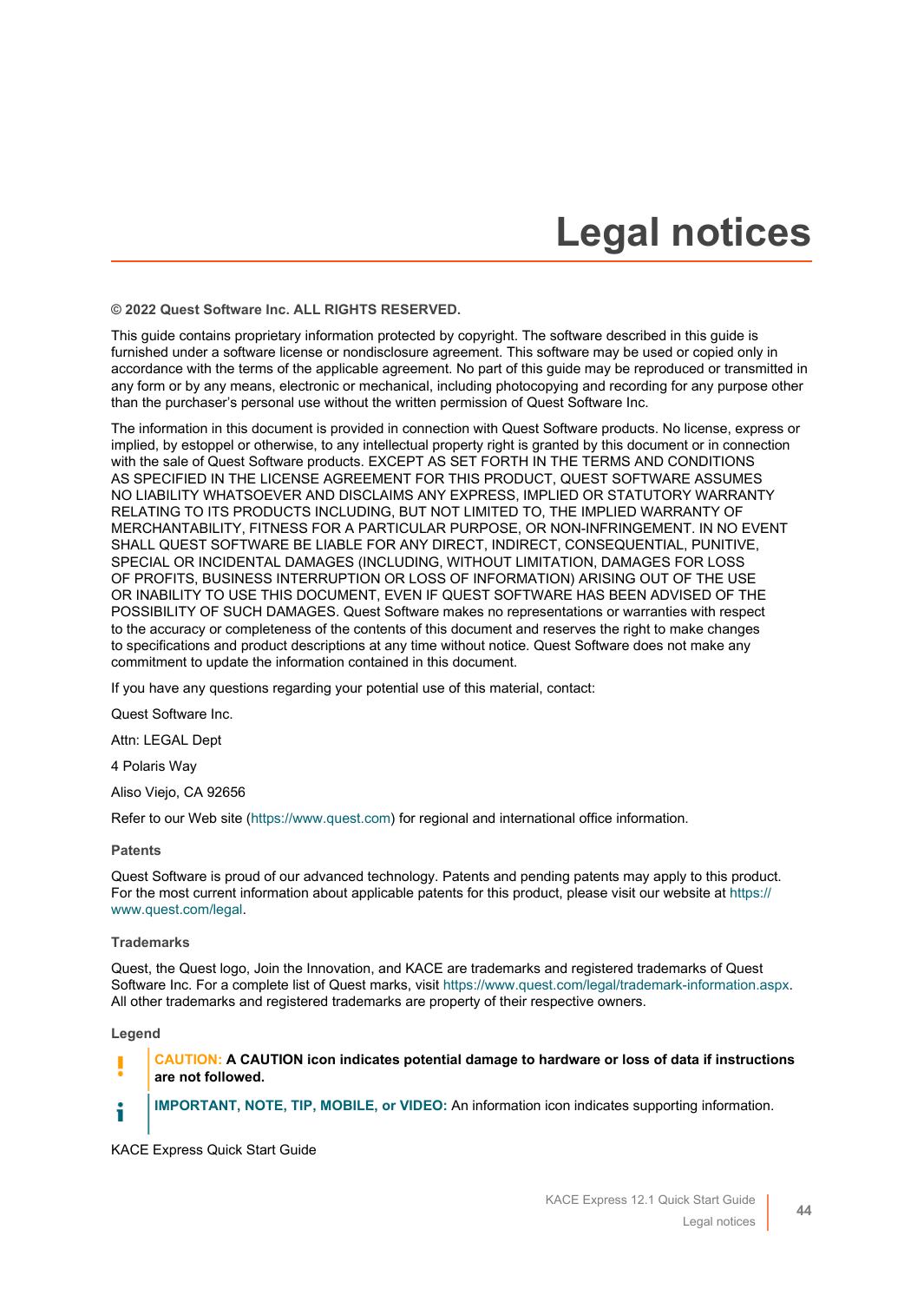Updated - February 2022 Software Version - 12.1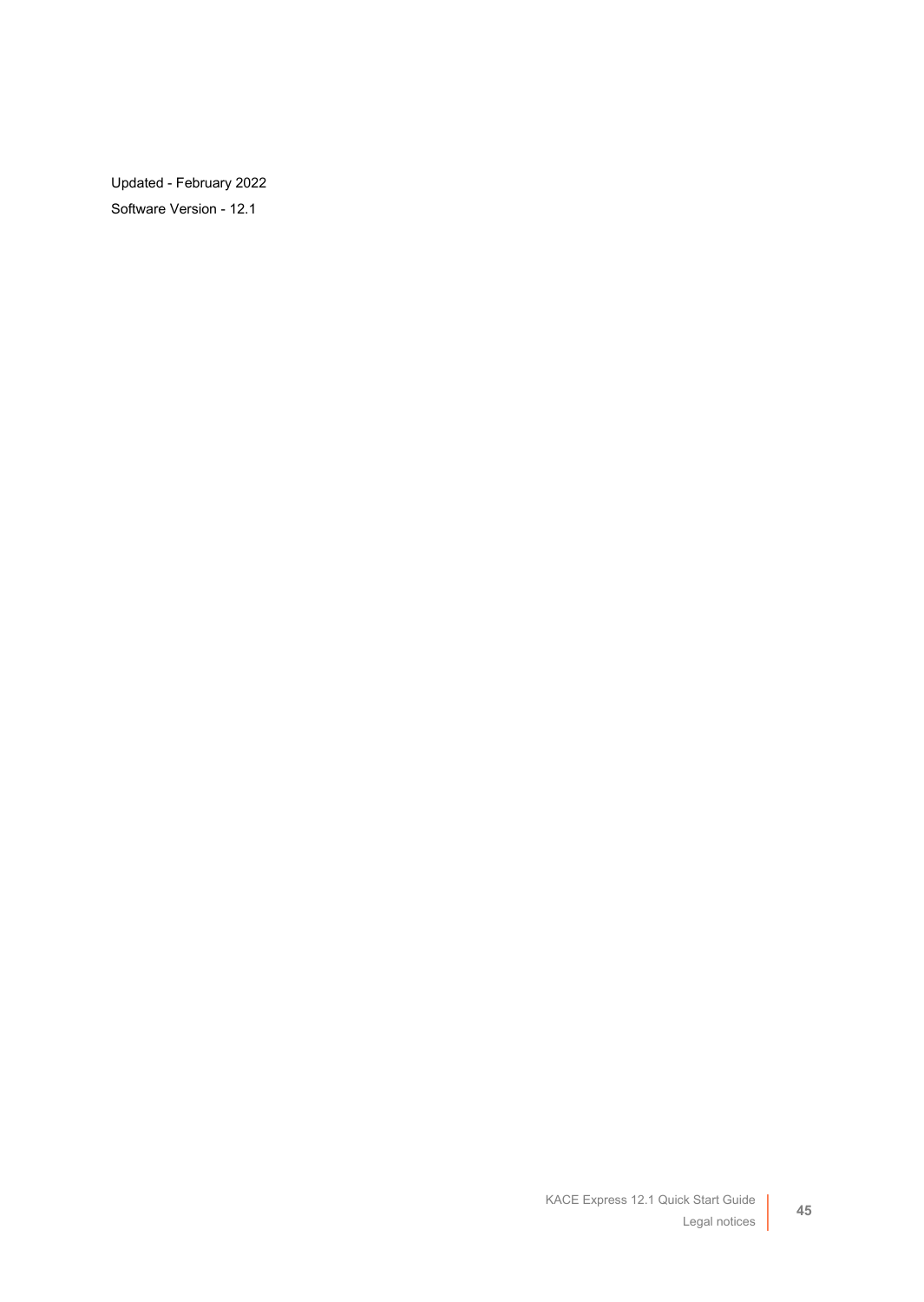## **Index**

### <span id="page-45-0"></span>**A**

**administration** restarting your appliance [34](#page-33-0) restoring most recent backup [31](#page-30-2) restoring to factory settings [31](#page-30-2) upgrading KACE Express software [33](#page-32-1) **appliance backups** downloading files [31](#page-30-1) **availability** features in KACE Express [38](#page-37-1)

### **B**

**backup files** downloading [31](#page-30-1) **backups** file names [29](#page-28-1) manual [31](#page-30-0) monthly schedule [29](#page-28-1) set daily schedule [30](#page-29-0) set number to retain [30](#page-29-0)

### **C**

**configuration** prepare for [8](#page-7-1) **configure** KACE Agent update settings [29](#page-28-0) network [8](#page-7-2) **credentials** adding User/Password [21](#page-20-0)

### **D**

**Dashboard** use of [16](#page-15-1) widgets [16](#page-15-2) **Dell Updates** configuring Dell Updates [24](#page-23-0) Dashboard widgets [16](#page-15-2) managing supported systems [23](#page-22-2) scheduling [25](#page-24-0) **Dell Warranties** Dashboard widget [16](#page-15-2) **devices** managing inventory [19](#page-18-0) view inventory details [19](#page-18-1) **domain** settings [8](#page-7-2)

### **F**

#### **features**

comparison between KACE Express and KACE Systems Management Appliance Full [38](#page-37-1) of KACE Express, key [4](#page-3-0)

### **G**

### **generate**

reports  [26](#page-25-1), [27](#page-26-0) **GPO Provisioning Tool** preparing system to use [10](#page-9-2) use to provision Agents [11](#page-10-0)

### **H**

**Hyper-V** importing KACE Express into [6](#page-5-2)

### **I**

**installation** on a Hyper-V server [6](#page-5-2) on a vSphere client system [6](#page-5-1) prepare device for Agent [12](#page-11-1) **inventory** devices that fail to appear [20](#page-19-1) force update [20](#page-19-0) managing [19](#page-18-0) view devices [19](#page-18-1) viewing processes, startup programs, and services [23](#page-22-0) viewing software [22](#page-21-1) **ITNinja** link to [37](#page-36-0)

### **K**

**KACE Agent** automatic check for update [28](#page-27-0) configure update settings [29](#page-28-0) defined [10](#page-9-0) onboard provisioning [13](#page-12-0) prepare to install [12](#page-11-1) provisioning with GPO [10](#page-9-0) provisioning with GPO Provisioning Tool [11](#page-10-0) troubleshoot inventory issues [20](#page-19-1) view or check for updates [28](#page-27-1) **KACE Express** feature availability [38](#page-37-1) support options [37](#page-36-0) updates [33](#page-32-1) virtual machine specifications [5](#page-4-0) **KACE Systems Management Appliance** obtain license for full version [35](#page-34-1) **key features [4](#page-3-0)**